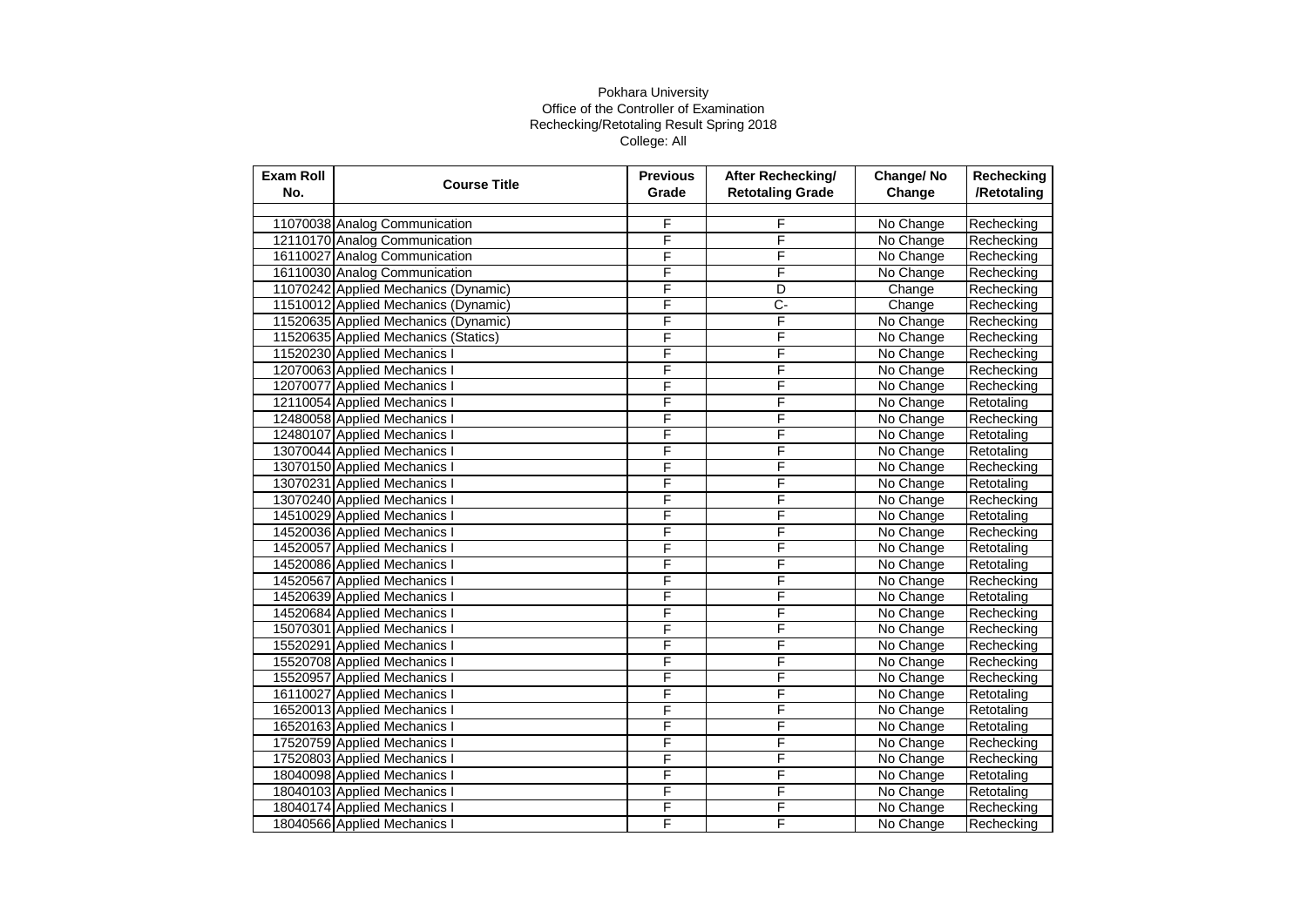| <b>Exam Roll</b><br>No. | <b>Course Title</b>           | <b>Previous</b><br>Grade | After Rechecking/<br><b>Retotaling Grade</b> | Change/No<br>Change | <b>Rechecking</b><br>/Retotaling |
|-------------------------|-------------------------------|--------------------------|----------------------------------------------|---------------------|----------------------------------|
|                         |                               |                          |                                              |                     |                                  |
|                         | 18040787 Applied Mechanics I  | F                        | F                                            | No Change           | Rechecking                       |
|                         | 18040804 Applied Mechanics I  | F                        | F                                            | No Change           | Rechecking                       |
|                         | 18040834 Applied Mechanics I  | F                        | F                                            | No Change           | Retotaling                       |
|                         | 18040858 Applied Mechanics I  | B-                       | <b>B-</b>                                    | No Change           | Rechecking                       |
|                         | 18040868 Applied Mechanics I  | F                        | F                                            | No Change           | Rechecking                       |
|                         | 18040869 Applied Mechanics I  | F                        | F                                            | No Change           | Rechecking                       |
|                         | 18040884 Applied Mechanics I  | F                        | Α                                            | Change              | Rechecking                       |
|                         | 18040962 Applied Mechanics I  | F                        | F                                            | No Change           | Rechecking                       |
|                         | 18070024 Applied Mechanics I  | F                        | F                                            | No Change           | Rechecking                       |
|                         | 18070034 Applied Mechanics I  | F                        | F                                            | No Change           | Rechecking                       |
|                         | 18070065 Applied Mechanics I  | F                        | F                                            | No Change           | Retotaling                       |
|                         | 18070153 Applied Mechanics I  | F                        | F                                            | No Change           | Rechecking                       |
|                         | 18070253 Applied Mechanics I  | F                        | F                                            | No Change           | Rechecking                       |
|                         | 18070341 Applied Mechanics I  | F                        | F                                            | No Change           | Rechecking                       |
|                         | 18070343 Applied Mechanics I  | F                        | F                                            | No Change           | Rechecking                       |
|                         | 18070354 Applied Mechanics I  | F                        | F                                            | No Change           | Rechecking                       |
|                         | 18070455 Applied Mechanics I  | F                        | F                                            | No Change           | Rechecking                       |
|                         | 18070460 Applied Mechanics I  | F                        | F                                            | No Change           | Rechecking                       |
|                         | 18110005 Applied Mechanics I  | F                        | F                                            | No Change           | Rechecking                       |
|                         | 18110016 Applied Mechanics I  | F                        | F                                            | No Change           | Rechecking                       |
|                         | 18480047 Applied Mechanics I  | F                        | F                                            | No Change           | Retotaling                       |
|                         | 18520006 Applied Mechanics I  | F                        | F                                            | No Change           | Retotaling                       |
|                         | 18520035 Applied Mechanics I  | F                        | F                                            | No Change           | Retotaling                       |
|                         | 18520032 Applied Mechanics I  | F                        | F                                            | No Change           | Retotaling                       |
|                         | 10520560 Applied Mechanics II | F                        | F                                            | No Change           | Rechecking                       |
|                         | 11520225 Applied Mechanics II | F                        | F                                            | No Change           | Retotaling                       |
|                         | 11520230 Applied Mechanics II | F                        | F                                            | No Change           | Retotaling                       |
|                         | 12520577 Applied Mechanics II | F                        | F                                            | No Change           | Rechecking                       |
|                         | 13520059 Applied Mechanics II | F                        | F                                            | No Change           | Retotaling                       |
|                         | 13520631 Applied Mechanics II | F                        | F                                            | No Change           | Rechecking                       |
|                         | 13520736 Applied Mechanics II | F                        | F                                            | No Change           | Rechecking                       |
|                         | 14520086 Applied Mechanics II | F                        | F                                            | No Change           | Retotaling                       |
|                         | 14520271 Applied Mechanics II | F                        | F                                            | No Change           | Retotaling                       |
|                         | 14520300 Applied Mechanics II | F                        | F                                            | No Change           | Retotaling                       |
|                         | 14520325 Applied Mechanics II | F                        | F                                            | No Change           | Retotaling                       |
|                         | 14520846 Applied Mechanics II | F                        | F                                            | No Change           | Retotaling                       |
|                         | 15520031 Applied Mechanics II | F                        | F                                            | No Change           | Rechecking                       |
|                         | 15520147 Applied Mechanics II | F                        | F                                            | No Change           | Rechecking                       |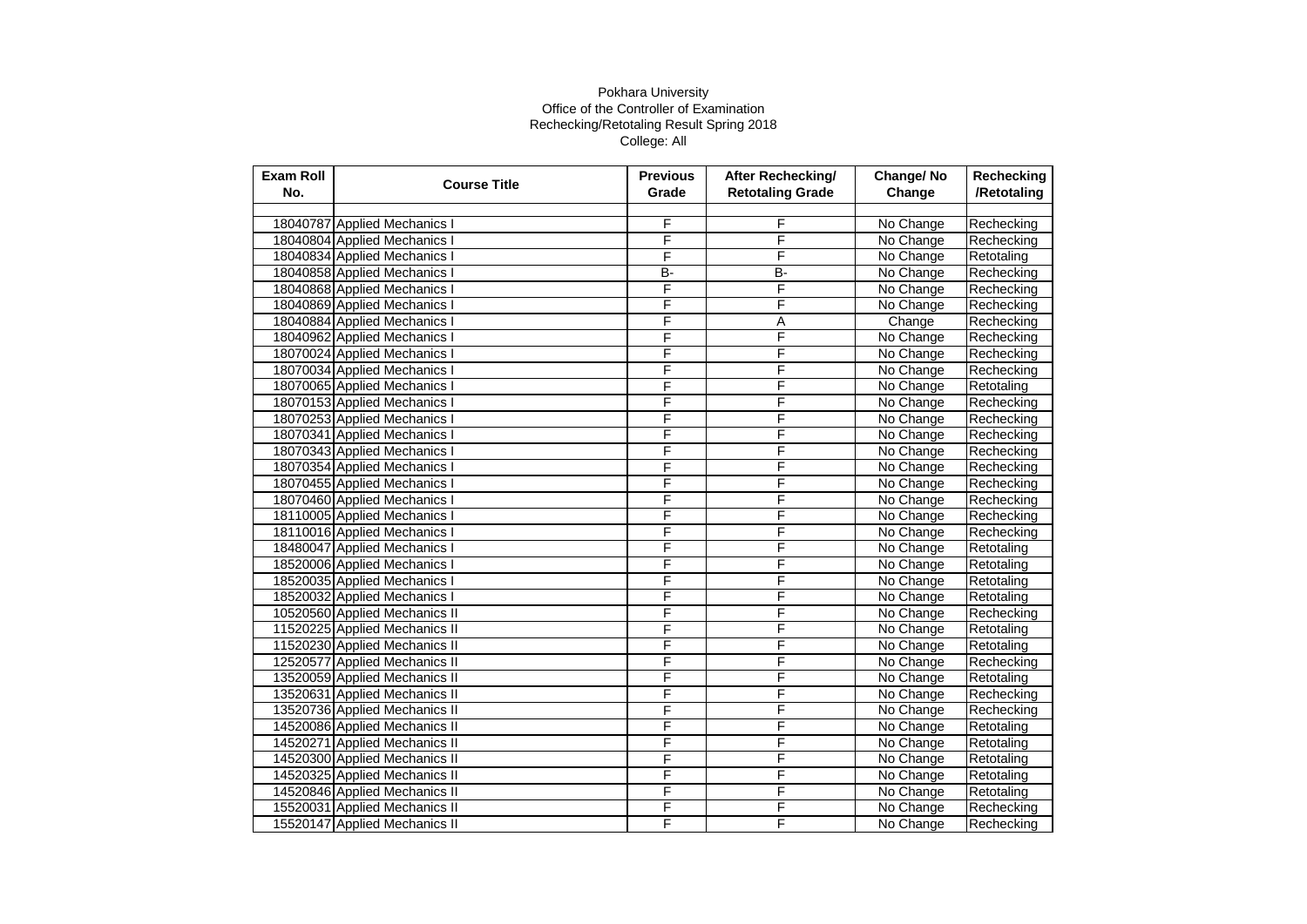| Exam Roll<br>No. | <b>Course Title</b>                    | <b>Previous</b><br>Grade | <b>After Rechecking/</b><br><b>Retotaling Grade</b> | Change/No<br>Change | Rechecking<br>/Retotaling |
|------------------|----------------------------------------|--------------------------|-----------------------------------------------------|---------------------|---------------------------|
|                  |                                        |                          |                                                     |                     |                           |
|                  | 17520079 Applied Mechanics II          | F                        | F                                                   | No Change           | Rechecking                |
|                  | 17520294 Applied Mechanics II          | F                        | F                                                   | No Change           | Retotaling                |
|                  | 17520322 Applied Mechanics II          | F                        | F                                                   | No Change           | Retotaling                |
|                  | 17520803 Applied Mechanics II          | F                        | F                                                   | No Change           | Rechecking                |
|                  | 17520861 Applied Mechanics II          | F                        | F                                                   | No Change           | Rechecking                |
|                  | 13180007 Applied Operating System      | F                        | F                                                   | No Change           | Retotaling                |
|                  | 13180042 Applied Operating System      | F                        | F                                                   | No Change           | Retotaling                |
|                  | 11520225 Basic Electrical Engineering  | F                        | F                                                   | No Change           | Retotaling                |
|                  | 13070044 Basic Electrical Engineering  | F                        | $\overline{C+}$                                     | Change              | Rechecking                |
|                  | 13120108 Basic Electrical Engineering  | F                        | F                                                   | No Change           | Rechecking                |
|                  | 13480046 Basic Electrical Engineering  | F                        | F                                                   | No Change           | Retotaling                |
|                  | 13520133 Basic Electrical Engineering  | F                        | F                                                   | No Change           | Retotaling                |
|                  | 14520131 Basic Electrical Engineering  | F                        | F                                                   | No Change           | Rechecking                |
|                  | 14520252 Basic Electrical Engineering  | F                        | F                                                   | No Change           | Rechecking                |
|                  | 14521014 Basic Electrical Engineering  | F                        | F                                                   | No Change           | Retotaling                |
|                  | 15070194 Basic Electrical Engineering  | F                        | F                                                   | No Change           | Retotaling                |
|                  | 15520094 Basic Electrical Engineering  | F                        | F                                                   | No Change           | Rechecking                |
|                  | 16520788 Basic Electrical Engineering  | F                        | B-                                                  | Change              | Rechecking                |
|                  | 17480146 Basic Electrical Engineering  | F                        | F                                                   | No Change           | Rechecking                |
|                  | 17521028 Basic Electrical Engineering  | F                        | F                                                   | No Change           | Rechecking                |
|                  | 18041077 Basic Electrical Engineering  | F                        | B-                                                  | Change              | Rechecking                |
|                  | 18070023 Basic Electrical Engineering  | F                        | C-                                                  | Change              | Rechecking                |
|                  | 18070036 Basic Electrical Engineering  | F                        | C+                                                  | Change              | Rechecking                |
|                  | 18070040 Basic Electrical Engineering  | F                        | B                                                   | Change              | Rechecking                |
|                  | 18070081 Basic Electrical Engineering  | F                        | F                                                   | No Change           | Rechecking                |
|                  | 12520201 Basic Electronics Engineering | F                        | F                                                   | No Change           | Rechecking                |
|                  | 13520820 Basic Electronics Engineering | F                        | F                                                   | No Change           | Rechecking                |
|                  | 13520824 Basic Electronics Engineering | F                        | F                                                   | No Change           | Rechecking                |
|                  | 14520014 Basic Electronics Engineering | F                        | F                                                   | No Change           | Retotaling                |
|                  | 14520033 Basic Electronics Engineering | F                        | F                                                   | No Change           | Retotaling                |
|                  | 14520944 Basic Electronics Engineering | F                        | F                                                   | No Change           | Rechecking                |
|                  | 16520215 Basic Electronics Engineering | F                        | F                                                   | No Change           | Rechecking                |
|                  | 17520016 Basic Electronics Engineering | F                        | F                                                   | No Change           | Rechecking                |
|                  | 17520119 Basic Electronics Engineering | F                        | F                                                   | No Change           | Retotaling                |
|                  | 17520186 Basic Electronics Engineering | <b>B-</b>                | $B+$                                                | Change              | Rechecking                |
|                  | 17520194 Basic Electronics Engineering | F                        | F                                                   | No Change           | Rechecking                |
|                  | 17520226 Basic Electronics Engineering | F                        | F                                                   | No Change           | Rechecking                |
|                  | 17520319 Basic Electronics Engineering | <b>B-</b>                | Α                                                   | Change              | Rechecking                |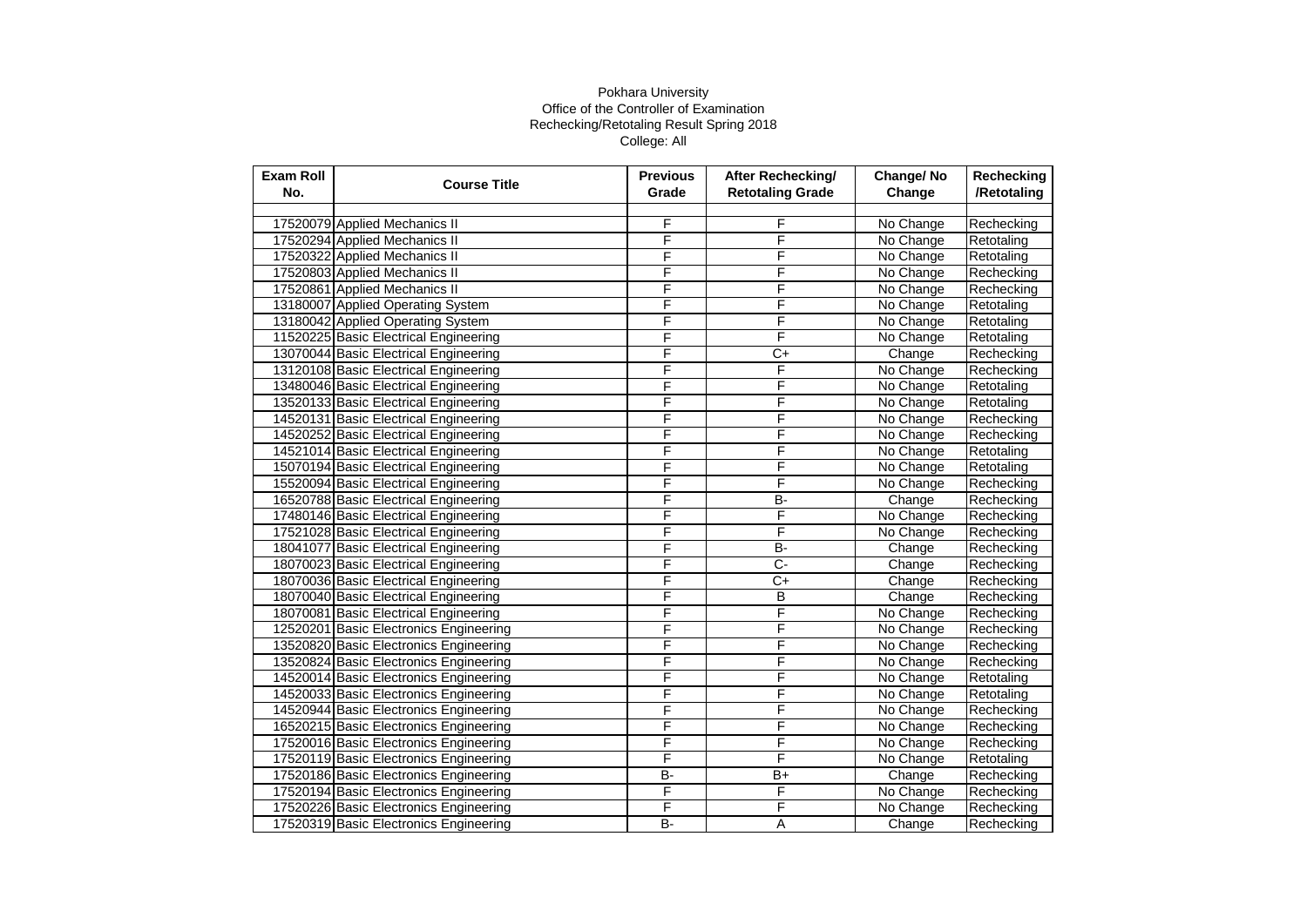| <b>Exam Roll</b><br>No. | <b>Course Title</b>                    | <b>Previous</b><br>Grade | After Rechecking/<br><b>Retotaling Grade</b> | Change/No<br>Change | Rechecking<br>/Retotaling |
|-------------------------|----------------------------------------|--------------------------|----------------------------------------------|---------------------|---------------------------|
|                         |                                        |                          |                                              |                     |                           |
|                         | 17520484 Basic Electronics Engineering | F                        | F                                            | No Change           | Rechecking                |
|                         | 17520529 Basic Electronics Engineering | F                        | F                                            | No Change           | Rechecking                |
|                         | 17520551 Basic Electronics Engineering | F                        | F                                            | No Change           | Rechecking                |
|                         | 17520612 Basic Electronics Engineering | F                        | F                                            | No Change           | Retotaling                |
|                         | 17520765 Basic Electronics Engineering | F                        | F                                            | No Change           | Rechecking                |
|                         | 17520776 Basic Electronics Engineering | F                        | F                                            | No Change           | Rechecking                |
|                         | 17520790 Basic Electronics Engineering | F                        | F                                            | No Change           | Rechecking                |
|                         | 17520857 Basic Electronics Engineering | F                        | F                                            | No Change           | Rechecking                |
|                         | 17520861 Basic Electronics Engineering | F                        | F                                            | No Change           | Retotaling                |
|                         | 17520880 Basic Electronics Engineering | F                        | F                                            | No Change           | Rechecking                |
|                         | 17520948 Basic Electronics Engineering | F                        | F                                            | No Change           | Retotaling                |
|                         | 17520975 Basic Electronics Engineering | F                        | F                                            | No Change           | Rechecking                |
|                         | 17521056 Basic Electronics Engineering | F                        | F                                            | No Change           | Rechecking                |
|                         | 18520030 Basic Engineering Chemistry   | F                        | F                                            | No Change           | Retotaling                |
|                         | 17520149 Basic Engineering Mathematics | F                        | F                                            | No Change           | Rechecking                |
|                         | 18520030 Basic Engineering Mathematics | F                        | F                                            | No Change           | Retotaling                |
|                         | 17520149 Basic Engineering Physics     | F                        | F                                            | No Change           | Rechecking                |
|                         | 18520030 Basic Engineering Physics     | F                        | F                                            | No Change           | Retotaling                |
|                         | 13010046 Building Construction II      | F                        | F                                            | No Change           | Retotaling                |
|                         | 16010020 Building Construction III     | F                        | F                                            | No Change           | Retotaling                |
|                         | 14010024 Building Science I            | D+                       | $\overline{D+}$                              | No Change           | Rechecking                |
|                         | 16010007 Building Science II           | F                        | B                                            | Change              | Retotaling                |
|                         | 16010013 Building Science II           | F                        | B                                            | Change              | Rechecking                |
|                         | 16010024 Building Science II           | F                        | <b>B-</b>                                    | Change              | Retotaling                |
|                         | 11480132 Chemistry                     | F                        | F                                            | No Change           | Rechecking                |
|                         | 12480094 Chemistry                     | F                        | F                                            | No Change           | Rechecking                |
|                         | 12520577 Chemistry                     | F                        | F                                            | No Change           | Rechecking                |
|                         | 13520136 Chemistry                     | F                        | F                                            | No Change           | Retotaling                |
|                         | 13520232 Chemistry                     | F                        | F                                            | No Change           | Rechecking                |
|                         | 15070267 Chemistry                     | F                        | F                                            | No Change           | Rechecking                |
|                         | 15520062 Chemistry                     | F                        | F                                            | No Change           | Retotaling                |
|                         | 15520815 Chemistry                     | F                        | F                                            | No Change           | Retotaling                |
|                         | 15520858 Chemistry                     | F                        | F                                            | No Change           | Rechecking                |
|                         | 18040010 Chemistry                     | F                        | F                                            | No Change           | Rechecking                |
|                         | 18040032 Chemistry                     | F                        | F                                            | No Change           | Rechecking                |
|                         | 18040075 Chemistry                     | F                        | F                                            | No Change           | Rechecking                |
|                         | 18040091 Chemistry                     | F                        | F                                            | No Change           | Rechecking                |
|                         | 18040102 Chemistry                     | F                        | F                                            | No Change           | Retotaling                |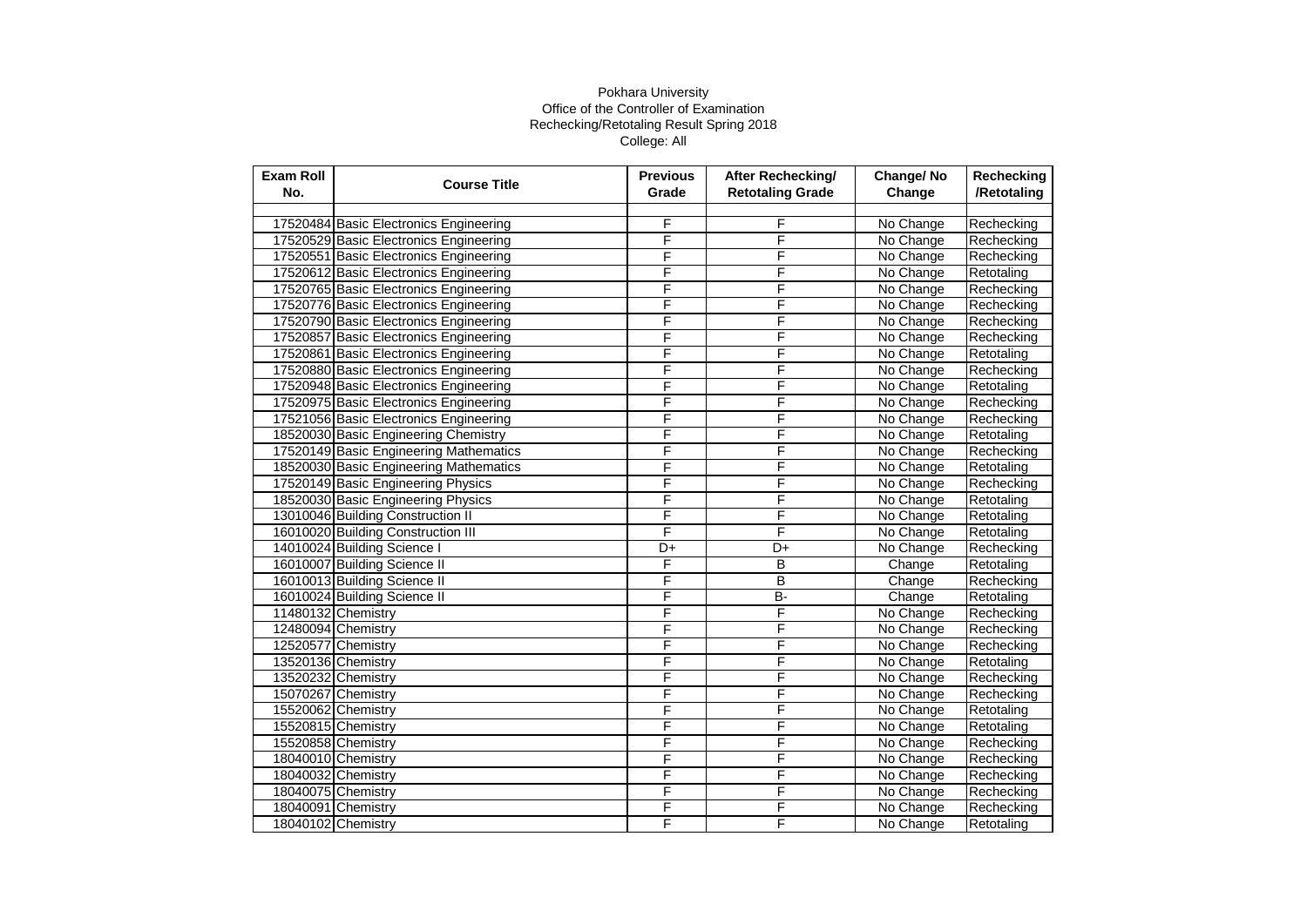| <b>Exam Roll</b><br>No. | <b>Course Title</b>                  | <b>Previous</b><br>Grade | After Rechecking/<br><b>Retotaling Grade</b> | Change/No<br>Change | <b>Rechecking</b><br>/Retotaling |
|-------------------------|--------------------------------------|--------------------------|----------------------------------------------|---------------------|----------------------------------|
|                         |                                      |                          |                                              |                     |                                  |
|                         | 18040126 Chemistry                   | F                        | F                                            | No Change           | Retotaling                       |
|                         | 18040150 Chemistry                   | F                        | F                                            | No Change           | Retotaling                       |
|                         | 18040158 Chemistry                   | F                        | F                                            | No Change           | Rechecking                       |
|                         | 18040167 Chemistry                   | F                        | F                                            | No Change           | Rechecking                       |
|                         | 18040250 Chemistry                   | F                        | F                                            | No Change           | Rechecking                       |
|                         | 18040262 Chemistry                   | F                        | C+                                           | Change              | Rechecking                       |
|                         | 18040295 Chemistry                   | F                        | F                                            | No Change           | Rechecking                       |
|                         | 18040399 Chemistry                   | F                        | F                                            | No Change           | Rechecking                       |
|                         | 18040410 Chemistry                   | F                        | $\overline{C}$                               | Change              | Rechecking                       |
|                         | 18040483 Chemistry                   | F                        | F                                            | No Change           | Rechecking                       |
|                         | 18040566 Chemistry                   | F                        | Ç-                                           | Change              | Rechecking                       |
|                         | 18040604 Chemistry                   | F                        | С                                            | Change              | Rechecking                       |
|                         | 18040605 Chemistry                   | F                        | F                                            | No Change           | Rechecking                       |
|                         | 18040616 Chemistry                   | F                        | F                                            | No Change           | Rechecking                       |
|                         | 18040669 Chemistry                   | F                        | F                                            | No Change           | Rechecking                       |
|                         | 18040726 Chemistry                   | F                        | F                                            | No Change           | Rechecking                       |
|                         | 18040783 Chemistry                   | F                        | F                                            | No Change           | Rechecking                       |
|                         | 18040787 Chemistry                   | F                        | F                                            | No Change           | Rechecking                       |
|                         | 18040794 Chemistry                   | F                        | С                                            | Change              | Rechecking                       |
|                         | 18040805 Chemistry                   | F                        | F                                            | No Change           | Rechecking                       |
|                         | 18040837 Chemistry                   | $B+$                     | $\overline{B+}$                              | No Change           | Retotaling                       |
|                         | 18040846 Chemistry                   | F                        | F                                            | No Change           | Rechecking                       |
|                         | 18040861 Chemistry                   | F                        | F                                            | No Change           | Rechecking                       |
|                         | 18040874 Chemistry                   | F                        | F                                            | No Change           | Rechecking                       |
|                         | 18041046 Chemistry                   | F                        | F                                            | No Change           | Rechecking                       |
|                         | 18041076 Chemistry                   | F                        | С                                            | Change              | Rechecking                       |
|                         | 18041102 Chemistry                   | F                        | F                                            | No Change           | Rechecking                       |
|                         | 18041131 Chemistry                   | F                        | C                                            | Change              | Rechecking                       |
|                         | 18070087 Chemistry                   | F                        | F                                            | No Change           | Rechecking                       |
|                         | 18070145 Chemistry                   | F                        | F                                            | No Change           | Rechecking                       |
|                         | 18480108 Chemistry                   | F                        | F                                            | No Change           | Rechecking                       |
|                         | 18520002 Chemistry                   | F                        | F                                            | No Change           | Rechecking                       |
|                         | 18520006 Chemistry                   | F                        | F                                            | No Change           | Retotaling                       |
|                         | 18520007 Chemistry                   | F                        | F                                            | No Change           | Retotaling                       |
|                         | 13520335 Civil Engineering Materials | F                        | F                                            | No Change           | Rechecking                       |
|                         | 14520306 Civil Engineering Materials | F                        | F                                            | No Change           | Rechecking                       |
|                         | 14521004 Civil Engineering Materials | F                        | F                                            | No Change           | Retotaling                       |
|                         | 15520185 Civil Engineering Materials | F                        | F                                            | No Change           | Retotaling                       |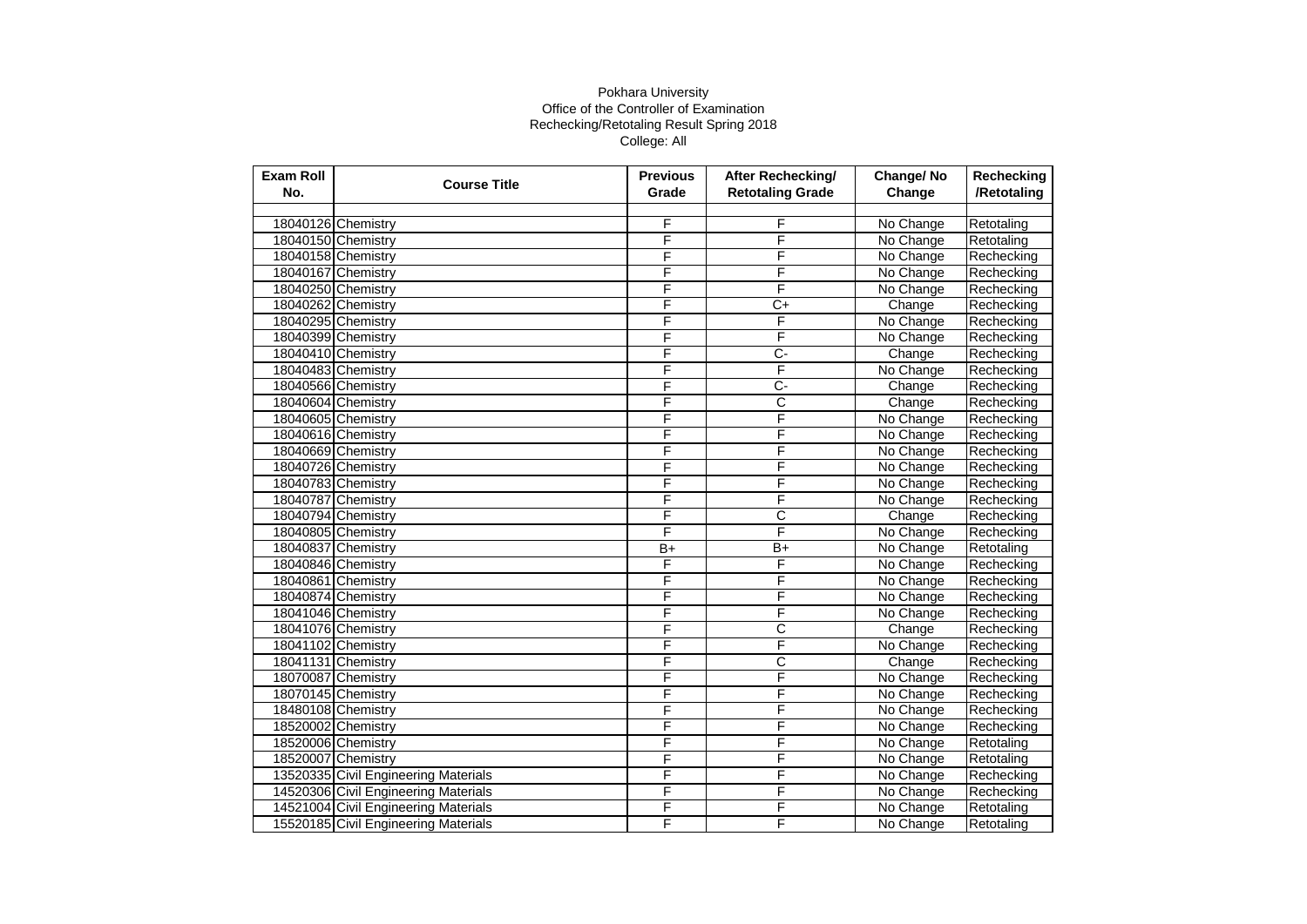| <b>Exam Roll</b><br>No. | <b>Course Title</b>                       | <b>Previous</b><br>Grade | After Rechecking/<br><b>Retotaling Grade</b> | Change/No<br>Change | Rechecking<br>/Retotaling |
|-------------------------|-------------------------------------------|--------------------------|----------------------------------------------|---------------------|---------------------------|
|                         |                                           |                          |                                              |                     |                           |
|                         | 15520890 Civil Engineering Materials      | F                        | F                                            | No Change           | Rechecking                |
|                         | 16520351 Civil Engineering Materials      | F                        | F                                            | No Change           | Rechecking                |
|                         | 16520725 Civil Engineering Materials      | F                        | F                                            | No Change           | Rechecking                |
|                         | 16521015 Civil Engineering Materials      | F                        | F                                            | No Change           | Rechecking                |
|                         | 16521033 Civil Engineering Materials      | F                        | F                                            | No Change           | Rechecking                |
|                         | 17070287 Civil Engineering Materials      | F                        | F                                            | No Change           | Rechecking                |
|                         | 17520551 Civil Engineering Materials      | F                        | F                                            | No Change           | Rechecking                |
|                         | 17520880 Civil Engineering Materials      | F                        | F                                            | No Change           | Rechecking                |
|                         | 15480057 Communication System Engineering | F                        | C                                            | Change              | Rechecking                |
|                         | 16480003 Communication System Engineering | F                        | $\overline{C}$                               | Change              | Rechecking                |
|                         | 16480042 Communication System Engineering | F                        | F                                            | No Change           | Rechecking                |
|                         | 16480115 Communication System Engineering | F                        | F                                            | No Change           | Rechecking                |
|                         | 16480141 Communication System Engineering | F                        | F                                            | No Change           | Rechecking                |
|                         | 12520326 Communication Techniques         | F                        | F                                            | No Change           | Retotaling                |
|                         | 14520076 Communication Techniques         | F                        | F                                            | No Change           | Retotaling                |
|                         | 18040010 Communication Techniques         | F                        | F                                            | No Change           | Rechecking                |
|                         | 18040076 Communication Techniques         | F                        | $C+$                                         | Change              | Rechecking                |
|                         | 18040262 Communication Techniques         | F                        | C+                                           | Change              | Rechecking                |
|                         | 18040388 Communication Techniques         | F                        | F                                            | No Change           | Rechecking                |
|                         | 18040604 Communication Techniques         | F                        | F                                            | No Change           | Rechecking                |
|                         | 18040657 Communication Techniques         | F                        | F                                            | No Change           | Retotaling                |
|                         | 18040726 Communication Techniques         | F                        | F                                            | No Change           | Rechecking                |
|                         | 18040784 Communication Techniques         | F                        | C+                                           | Change              | Rechecking                |
|                         | 18041017 Communication Techniques         | F                        | $\overline{C}$ -                             | Change              | Rechecking                |
|                         | 13070130 Computer Architecture            | F                        | F                                            | No Change           | Rechecking                |
|                         | 13070240 Computer Architecture            | F                        | F                                            | No Change           | Rechecking                |
|                         | 11480194 Computer Graphics                | F                        | F                                            | No Change           | Retotaling                |
|                         | 13070044 Computer Graphics                | F                        | F                                            | No Change           | Rechecking                |
|                         | 13180007 Computer Graphics                | F                        | F                                            | No Change           | Retotaling                |
|                         | 13180015 Computer Graphics                | F                        | F                                            | No Change           | Rechecking                |
|                         | 13180032 Computer Graphics                | F                        | F                                            | No Change           | Rechecking                |
|                         | 14070005 Computer Graphics                | F                        | F                                            | No Change           | Rechecking                |
|                         | 14070155 Computer Graphics                | F                        | F                                            | No Change           | Rechecking                |
|                         | 14070216 Computer Graphics                | F                        | F                                            | No Change           | Rechecking                |
|                         | 14120064 Computer Graphics                | F                        | F                                            | No Change           | Rechecking                |
|                         | 15070300 Computer Graphics                | F                        | F                                            | No Change           | Rechecking                |
|                         | 15070327 Computer Graphics                | F                        | F                                            | No Change           | Rechecking                |
|                         | 15120050 Computer Graphics                | F                        | B                                            | Change              | Rechecking                |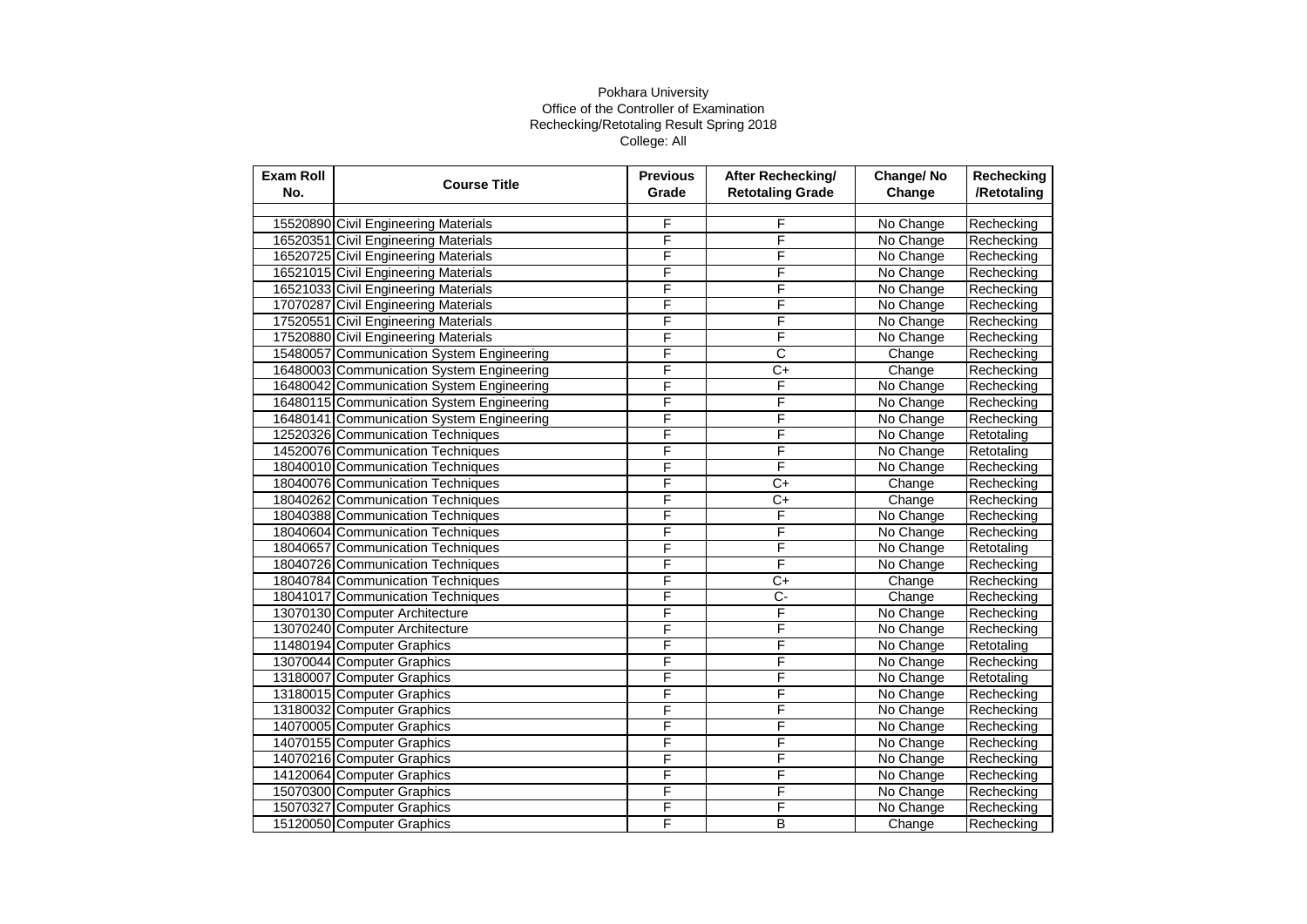| F<br>Ċ-<br>15180081 Computer Graphics<br>Change<br>Rechecking<br>F<br>F<br>17180009 Computer Graphics<br>No Change<br>Rechecking<br>F<br><b>B-</b><br>17180033 Computer Graphics<br>Change<br>Rechecking<br>F<br>F<br>17180043 Computer Graphics<br>No Change<br>Rechecking<br>$B -$<br>17180090 Computer Graphics<br><b>B-</b><br>No Change<br>Rechecking<br>F<br>F<br>16110030 Computer Organization<br>No Change<br>Retotaling<br>F<br>F<br>13120029 Computer Organization & Architecture<br>No Change<br>Retotaling<br>F |
|------------------------------------------------------------------------------------------------------------------------------------------------------------------------------------------------------------------------------------------------------------------------------------------------------------------------------------------------------------------------------------------------------------------------------------------------------------------------------------------------------------------------------|
|                                                                                                                                                                                                                                                                                                                                                                                                                                                                                                                              |
|                                                                                                                                                                                                                                                                                                                                                                                                                                                                                                                              |
|                                                                                                                                                                                                                                                                                                                                                                                                                                                                                                                              |
|                                                                                                                                                                                                                                                                                                                                                                                                                                                                                                                              |
|                                                                                                                                                                                                                                                                                                                                                                                                                                                                                                                              |
|                                                                                                                                                                                                                                                                                                                                                                                                                                                                                                                              |
|                                                                                                                                                                                                                                                                                                                                                                                                                                                                                                                              |
|                                                                                                                                                                                                                                                                                                                                                                                                                                                                                                                              |
| F<br>13120037 Computer Organization & Architecture<br>No Change<br>Retotaling                                                                                                                                                                                                                                                                                                                                                                                                                                                |
| F<br>F<br>13120042 Computer Organization & Architecture<br>No Change<br>Retotaling                                                                                                                                                                                                                                                                                                                                                                                                                                           |
| F<br>С<br>17180054 Computer Organization & Architecture<br>Change<br>Rechecking                                                                                                                                                                                                                                                                                                                                                                                                                                              |
| F<br>F<br>16520010 Concreate Technology<br>No Change<br>Retotaling                                                                                                                                                                                                                                                                                                                                                                                                                                                           |
| F<br>F<br>16520021 Concreate Technology<br>No Change<br>Retotaling                                                                                                                                                                                                                                                                                                                                                                                                                                                           |
| F<br>F<br>12520515 Concreate Technology & Masonry Structures<br>No Change<br>Rechecking                                                                                                                                                                                                                                                                                                                                                                                                                                      |
| F<br>F<br>13520430 Concreate Technology & Masonry Structures<br>No Change<br>Rechecking                                                                                                                                                                                                                                                                                                                                                                                                                                      |
| F<br>F<br>14520836 Concreate Technology & Masonry Structures<br>No Change<br>Retotaling                                                                                                                                                                                                                                                                                                                                                                                                                                      |
| F<br>F<br>14521014 Concreate Technology & Masonry Structures<br>No Change<br>Rechecking                                                                                                                                                                                                                                                                                                                                                                                                                                      |
| F<br>16520215 Concreate Technology & Masonry Structures<br>F<br>No Change<br>Rechecking                                                                                                                                                                                                                                                                                                                                                                                                                                      |
| F<br>F<br>16520218 Concreate Technology & Masonry Structures<br>No Change<br>Retotaling                                                                                                                                                                                                                                                                                                                                                                                                                                      |
| F<br>F<br>16520274 Concreate Technology & Masonry Structures<br>No Change<br>Retotaling                                                                                                                                                                                                                                                                                                                                                                                                                                      |
| F<br>F<br>16520387 Concreate Technology & Masonry Structures<br>No Change<br>Rechecking                                                                                                                                                                                                                                                                                                                                                                                                                                      |
| F<br>F<br>16520390 Concreate Technology & Masonry Structures<br>No Change<br>Rechecking                                                                                                                                                                                                                                                                                                                                                                                                                                      |
| F<br>F<br>16520396 Concreate Technology & Masonry Structures<br>No Change<br>Rechecking                                                                                                                                                                                                                                                                                                                                                                                                                                      |
| F<br>F<br>16520410 Concreate Technology & Masonry Structures<br>No Change<br>Rechecking                                                                                                                                                                                                                                                                                                                                                                                                                                      |
| F<br>F<br>16520412 Concreate Technology & Masonry Structures<br>No Change<br>Rechecking                                                                                                                                                                                                                                                                                                                                                                                                                                      |
| F<br>F<br>16520419 Concreate Technology & Masonry Structures<br>No Change<br>Retotaling                                                                                                                                                                                                                                                                                                                                                                                                                                      |
| F<br>F<br>16520424 Concreate Technology & Masonry Structures<br>No Change<br>Rechecking                                                                                                                                                                                                                                                                                                                                                                                                                                      |
| F<br>F<br>16520430 Concreate Technology & Masonry Structures<br>No Change<br>Rechecking                                                                                                                                                                                                                                                                                                                                                                                                                                      |
| F<br>F<br>16520476 Concreate Technology & Masonry Structures<br>No Change<br>Rechecking                                                                                                                                                                                                                                                                                                                                                                                                                                      |
| F<br>F<br>16520511 Concreate Technology & Masonry Structures<br>No Change<br>Retotaling                                                                                                                                                                                                                                                                                                                                                                                                                                      |
| F<br>F<br>16520518 Concreate Technology & Masonry Structures<br>No Change<br>Rechecking                                                                                                                                                                                                                                                                                                                                                                                                                                      |
| F<br>F<br>16520519 Concreate Technology & Masonry Structures<br>No Change<br>Rechecking                                                                                                                                                                                                                                                                                                                                                                                                                                      |
| F<br>F<br>16520524 Concreate Technology & Masonry Structures<br>No Change<br>Retotaling                                                                                                                                                                                                                                                                                                                                                                                                                                      |
| F<br>F<br>16520714 Concreate Technology & Masonry Structures<br>No Change<br>Rechecking                                                                                                                                                                                                                                                                                                                                                                                                                                      |
| F<br>16520728 Concreate Technology & Masonry Structures<br>F<br>No Change<br>Rechecking                                                                                                                                                                                                                                                                                                                                                                                                                                      |
| F<br>F<br>16520744 Concreate Technology & Masonry Structures<br>No Change<br>Rechecking                                                                                                                                                                                                                                                                                                                                                                                                                                      |
| F<br>F<br>16520800 Concreate Technology & Masonry Structures<br>No Change<br>Rechecking                                                                                                                                                                                                                                                                                                                                                                                                                                      |
| F<br>F<br>16520807 Concreate Technology & Masonry Structures<br>No Change<br>Rechecking                                                                                                                                                                                                                                                                                                                                                                                                                                      |
| F<br>F<br>16520810 Concreate Technology & Masonry Structures<br>No Change<br>Rechecking                                                                                                                                                                                                                                                                                                                                                                                                                                      |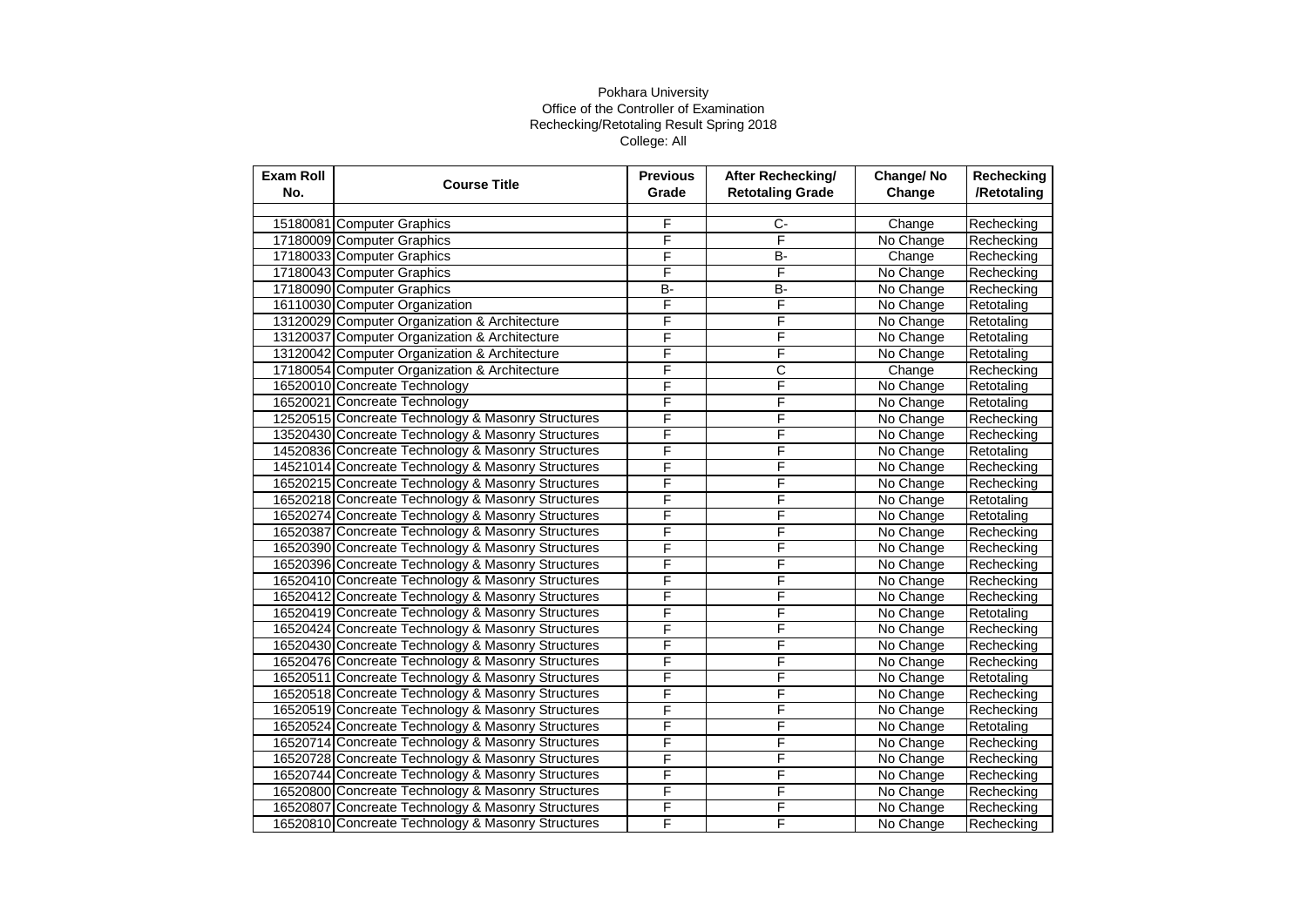| <b>Exam Roll</b><br>No. | <b>Course Title</b>                                | <b>Previous</b><br>Grade | After Rechecking/<br><b>Retotaling Grade</b> | Change/No<br>Change | Rechecking<br>/Retotaling |
|-------------------------|----------------------------------------------------|--------------------------|----------------------------------------------|---------------------|---------------------------|
|                         |                                                    |                          |                                              |                     |                           |
|                         | 16520813 Concreate Technology & Masonry Structures | F                        | F                                            | No Change           | Rechecking                |
|                         | 16520835 Concreate Technology & Masonry Structures | F                        | F                                            | No Change           | Rechecking                |
|                         | 16520842 Concreate Technology & Masonry Structures | F                        | F                                            | No Change           | Rechecking                |
|                         | 16520844 Concreate Technology & Masonry Structures | F                        | F                                            | No Change           | Rechecking                |
|                         | 16520847 Concreate Technology & Masonry Structures | F                        | F                                            | No Change           | Retotaling                |
|                         | 16520848 Concreate Technology & Masonry Structures | F                        | F                                            | No Change           | Retotaling                |
|                         | 16520857 Concreate Technology & Masonry Structures | F                        | F                                            | No Change           | Rechecking                |
|                         | 16520864 Concreate Technology & Masonry Structures | F                        | F                                            | No Change           | Rechecking                |
|                         | 16520870 Concreate Technology & Masonry Structures | F                        | F                                            | No Change           | Rechecking                |
|                         | 16520885 Concreate Technology & Masonry Structures | F                        | F                                            | No Change           | Rechecking                |
|                         | 16520889 Concreate Technology & Masonry Structures | F                        | F                                            | No Change           | Rechecking                |
|                         | 16520890 Concreate Technology & Masonry Structures | F                        | С                                            | Change              | Rechecking                |
|                         | 16520894 Concreate Technology & Masonry Structures | B-                       | $B -$                                        | No Change           | Rechecking                |
|                         | 16520961 Concreate Technology & Masonry Structures | F                        | F                                            | No Change           | Retotaling                |
|                         | 16520980 Concreate Technology & Masonry Structures | F                        | F                                            | No Change           | Rechecking                |
|                         | 16520988 Concreate Technology & Masonry Structures | F                        | F                                            | No Change           | Rechecking                |
|                         | 16521012 Concreate Technology & Masonry Structures | F                        | F                                            | No Change           | Rechecking                |
|                         | 16521015 Concreate Technology & Masonry Structures | F                        | F                                            | No Change           | Rechecking                |
|                         | 12480058 Control System                            | F                        | F                                            | No Change           | Rechecking                |
|                         | 14110017 Control System                            | F                        | F                                            | No Change           | Rechecking                |
|                         | 12070249 Data Communication                        | F                        | F                                            | No Change           | Rechecking                |
|                         | 14070102 Data Communication                        | F                        | B-                                           | Change              | Retotaling                |
|                         | 16070119 Data Communication                        | F                        | <b>B-</b>                                    | Change              | Rechecking                |
|                         | 17070134 Database Management System                | F                        | F                                            | No Change           | Rechecking                |
|                         | 17070142 Database Management System                | F                        | F                                            | No Change           | Rechecking                |
|                         | 17070223 Database Management System                | F                        | F                                            | No Change           | Rechecking                |
|                         | 17070234 Database Management System                | F                        | F                                            | No Change           | Rechecking                |
|                         | 17070243 Database Management System                | F                        | F                                            | No Change           | Rechecking                |
|                         | 17070353 Database Management System                | F                        | F                                            | No Change           | Rechecking                |
|                         | 17120088 Database Management System                | F                        | F                                            | No Change           | Rechecking                |
|                         | 12510037 Design of Steel and Timber Structures     | F                        | F                                            | No Change           | Retotaling                |
|                         | 12520207 Design of Steel and Timber Structures     | F                        | F                                            | No Change           | Rechecking                |
|                         | 12520572 Design of Steel and Timber Structures     | F                        | F                                            | No Change           | Rechecking                |
|                         | 12520644 Design of Steel and Timber Structures     | F                        | F                                            | No Change           | Rechecking                |
|                         | 12520661 Design of Steel and Timber Structures     | F                        | F                                            | No Change           | Rechecking                |
|                         | 13510044 Design of Steel and Timber Structures     | F                        | F                                            | No Change           | Rechecking                |
|                         | 13520117 Design of Steel and Timber Structures     | F                        | F                                            | No Change           | Rechecking                |
|                         | 13520118 Design of Steel and Timber Structures     | F                        | F                                            | No Change           | Rechecking                |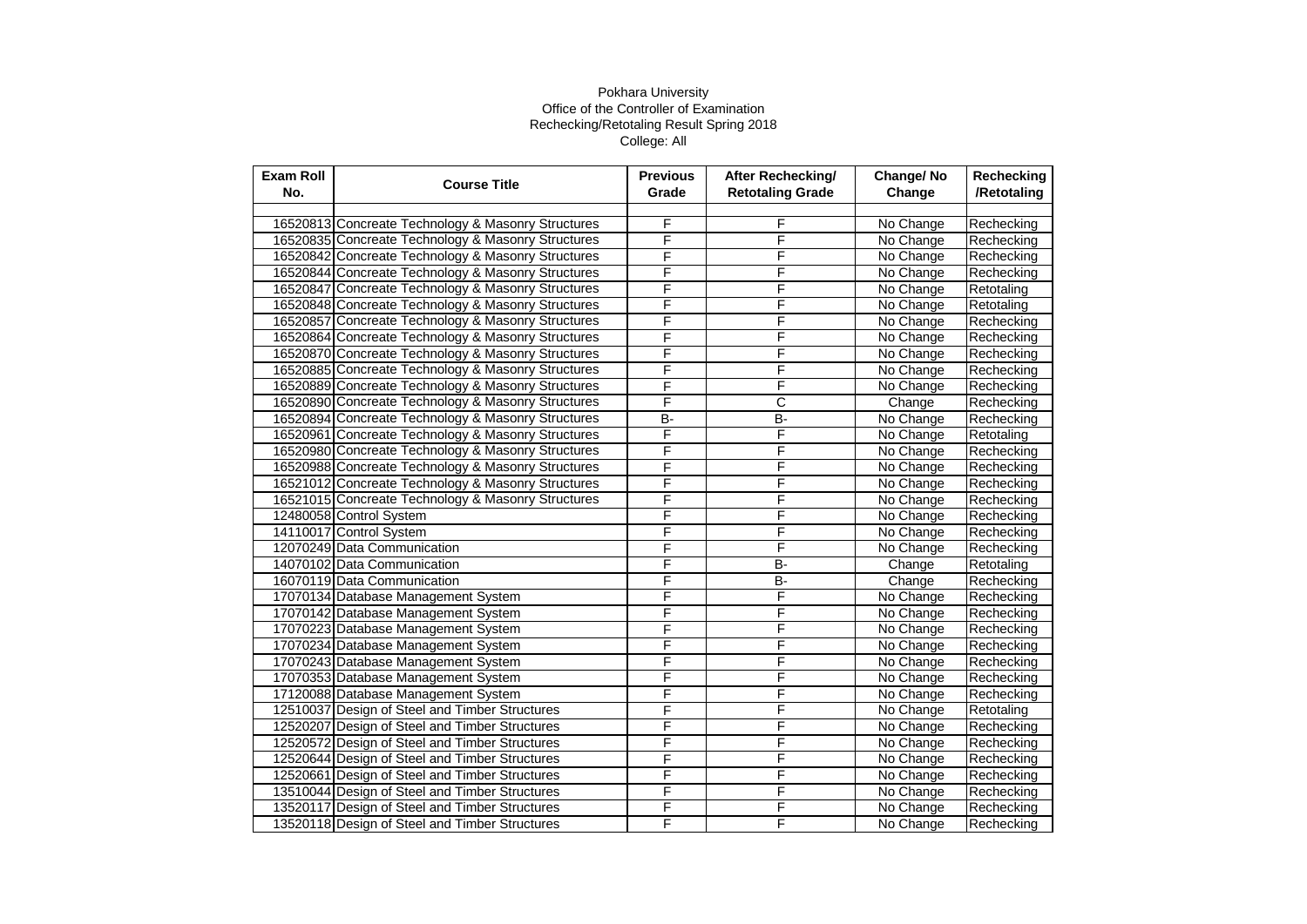| <b>Exam Roll</b><br>No. | <b>Course Title</b>                            | <b>Previous</b><br>Grade | <b>After Rechecking/</b><br><b>Retotaling Grade</b> | Change/No<br>Change | Rechecking<br>/Retotaling |
|-------------------------|------------------------------------------------|--------------------------|-----------------------------------------------------|---------------------|---------------------------|
|                         |                                                |                          |                                                     |                     |                           |
|                         | 13520133 Design of Steel and Timber Structures | F                        | F                                                   | No Change           | Retotaling                |
|                         | 13520136 Design of Steel and Timber Structures | F                        | F                                                   | No Change           | Retotaling                |
|                         | 13520139 Design of Steel and Timber Structures | F                        | F                                                   | No Change           | Rechecking                |
|                         | 13520808 Design of Steel and Timber Structures | F                        | F                                                   | No Change           | Rechecking                |
|                         | 14520300 Design of Steel and Timber Structures | F                        | F                                                   | No Change           | Retotaling                |
|                         | 14520306 Design of Steel and Timber Structures | F                        | F                                                   | No Change           | Retotaling                |
|                         | 14520310 Design of Steel and Timber Structures | F                        | F                                                   | No Change           | Rechecking                |
|                         | 14520453 Design of Steel and Timber Structures | F                        | F                                                   | No Change           | Rechecking                |
|                         | 14520458 Design of Steel and Timber Structures | F                        | F                                                   | No Change           | Rechecking                |
|                         | 14520702 Design of Steel and Timber Structures | F                        | С                                                   | Change              | Rechecking                |
|                         | 14520749 Design of Steel and Timber Structures | F                        | F                                                   | No Change           | Rechecking                |
|                         | 14520832 Design of Steel and Timber Structures | F                        | F                                                   | No Change           | Retotaling                |
|                         | 15480082 Design of Steel and Timber Structures | F                        | F                                                   | No Change           | Rechecking                |
|                         | 15510034 Design of Steel and Timber Structures | F                        | F                                                   | No Change           | Rechecking                |
|                         | 15520031 Design of Steel and Timber Structures | F                        | F                                                   | No Change           | Rechecking                |
|                         | 15520094 Design of Steel and Timber Structures | F                        | F                                                   | No Change           | Rechecking                |
|                         | 15520101 Design of Steel and Timber Structures | F                        | F                                                   | No Change           | Rechecking                |
|                         | 15520102 Design of Steel and Timber Structures | F                        | F                                                   | No Change           | Rechecking                |
|                         | 15520115 Design of Steel and Timber Structures | F                        | F                                                   | No Change           | Rechecking                |
|                         | 15520130 Design of Steel and Timber Structures | F                        | F                                                   | No Change           | Rechecking                |
|                         | 15520179 Design of Steel and Timber Structures | F                        | F                                                   | No Change           | Rechecking                |
|                         | 15520215 Design of Steel and Timber Structures | F                        | F                                                   | No Change           | Rechecking                |
|                         | 15520475 Design of Steel and Timber Structures | F                        | С                                                   | Change              | Rechecking                |
|                         | 15520500 Design of Steel and Timber Structures | F                        | F                                                   | No Change           | Rechecking                |
|                         | 15520605 Design of Steel and Timber Structures | F                        | F                                                   | No Change           | Rechecking                |
|                         | 15520611 Design of Steel and Timber Structures | F                        | F                                                   | No Change           | Rechecking                |
|                         | 15520663 Design of Steel and Timber Structures | F                        | C                                                   | Change              | Rechecking                |
|                         | 15520665 Design of Steel and Timber Structures | F                        | F                                                   | No Change           | Rechecking                |
|                         | 15520677 Design of Steel and Timber Structures | F                        | F                                                   | No Change           | Rechecking                |
|                         | 15520898 Design of Steel and Timber Structures | F                        | $\overline{C}$                                      | Change              | Rechecking                |
|                         | 16520122 Design of Steel and Timber Structures | F                        | F                                                   | No Change           | Rechecking                |
|                         | 16520125 Design of Steel and Timber Structures | F                        | F                                                   | No Change           | Rechecking                |
|                         | 16520129 Design of Steel and Timber Structures | F                        | F                                                   | No Change           | Rechecking                |
|                         | 16520148 Design of Steel and Timber Structures | F                        | C+                                                  | Change              | Rechecking                |
|                         | 16520149 Design of Steel and Timber Structures | F                        | F                                                   | No Change           | Rechecking                |
|                         | 16520154 Design of Steel and Timber Structures | F                        | F                                                   | No Change           | Rechecking                |
|                         | 16520161 Design of Steel and Timber Structures | $\overline{B}$           | B                                                   | No Change           | Rechecking                |
|                         | 16520195 Design of Steel and Timber Structures | F                        | F                                                   | No Change           | Rechecking                |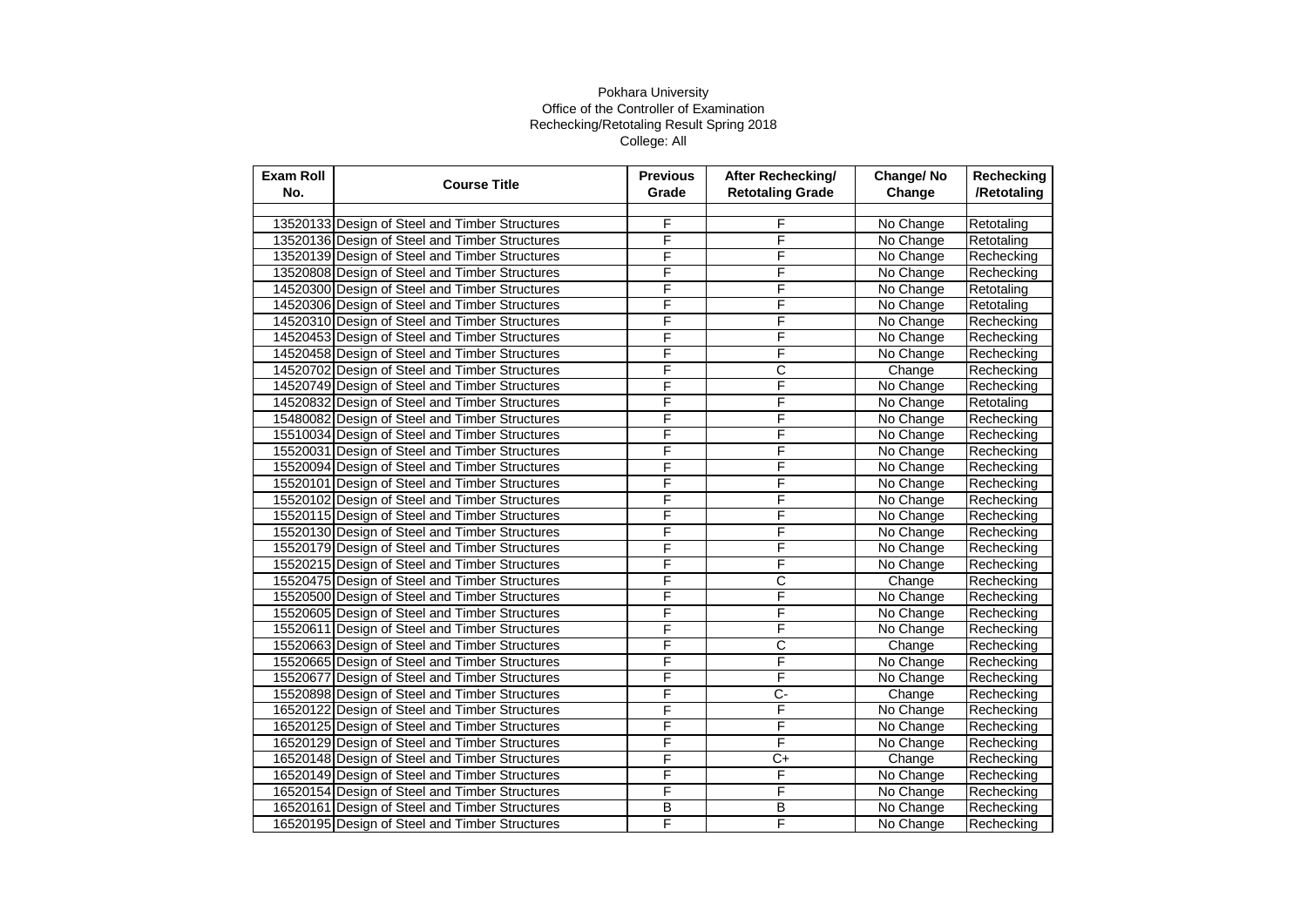| <b>Exam Roll</b><br>No. | <b>Course Title</b>                                  | <b>Previous</b><br>Grade | <b>After Rechecking/</b><br><b>Retotaling Grade</b> | Change/No<br>Change | Rechecking<br>/Retotaling |
|-------------------------|------------------------------------------------------|--------------------------|-----------------------------------------------------|---------------------|---------------------------|
|                         |                                                      |                          |                                                     |                     |                           |
|                         | 16520208 Design of Steel and Timber Structures       | F                        | F                                                   | No Change           | Rechecking                |
|                         | 16520286 Design of Steel and Timber Structures       | F                        | F                                                   | No Change           | Rechecking                |
|                         | 16520384 Design of Steel and Timber Structures       | F                        | F                                                   | No Change           | Rechecking                |
|                         | 16520410 Design of Steel and Timber Structures       | F                        | F                                                   | No Change           | Rechecking                |
|                         | 16520412 Design of Steel and Timber Structures       | F                        | F                                                   | No Change           | Rechecking                |
|                         | 16520427 Design of Steel and Timber Structures       | F                        | F                                                   | No Change           | Retotaling                |
|                         | 16520430 Design of Steel and Timber Structures       | F                        | F                                                   | No Change           | Rechecking                |
|                         | 16520556 Design of Steel and Timber Structures       | B-                       | B-                                                  | No Change           | Rechecking                |
|                         | 16520653 Design of Steel and Timber Structures       | F                        | F                                                   | No Change           | Rechecking                |
|                         | 16520718 Design of Steel and Timber Structures       | F                        | F                                                   | No Change           | Retotaling                |
|                         | 16520732 Design of Steel and Timber Structures       | $B -$                    | <b>B-</b>                                           | No Change           | Retotaling                |
|                         | 16520745 Design of Steel and Timber Structures       | F                        | F                                                   | No Change           | Retotaling                |
|                         | 16520786 Design of Steel and Timber Structures       | F                        | F                                                   | No Change           | Rechecking                |
|                         | 16520793 Design of Steel and Timber Structures       | B                        | B                                                   | No Change           | Rechecking                |
|                         | 16520807 Design of Steel and Timber Structures       | F                        | F                                                   | No Change           | Rechecking                |
|                         | 16520839 Design of Steel and Timber Structures       | F                        | $C+$                                                | Change              | Rechecking                |
|                         | 16520840 Design of Steel and Timber Structures       | F                        | <b>B-</b>                                           | Change              | Rechecking                |
|                         | 16520888 Design of Steel and Timber Structures       | F                        | F                                                   | No Change           | Rechecking                |
|                         | 16521027 Design of Steel and Timber Structures       | F                        | F                                                   | No Change           | Retotaling                |
|                         | 16521033 Design of Steel and Timber Structures       | F                        | F                                                   | No Change           | Rechecking                |
|                         | 10520560 Design of Steel and Timber Structures (WSM) | $\overline{C+}$          | $\overline{C}$                                      | No Change           | Rechecking                |
|                         | 11070242 Design of Steel and Timber Structures (WSM) | F                        | F                                                   | No Change           | Rechecking                |
|                         | 12110163 Electrical Engineering Materials            | F                        | F                                                   | No Change           | Rechecking                |
|                         | 17480146 Electrical Machines                         | F                        | F                                                   | No Change           | Retotaling                |
|                         | 14510014 Electrical Machines and Power Utilization   | F                        | F                                                   | No Change           | Retotaling                |
|                         | 14510019 Electrical Machines and Power Utilization   | F                        | F                                                   | No Change           | Retotaling                |
|                         | 14510029 Electrical Machines and Power Utilization   | F                        | F                                                   | No Change           | Retotaling                |
|                         | 14510033 Electrical Machines and Power Utilization   | F                        | F                                                   | No Change           | Retotaling                |
|                         | 14510036 Electrical Machines and Power Utilization   | F                        | F                                                   | No Change           | Retotaling                |
|                         | 12480106 Electromagnetic Field and Waves             | F                        | F                                                   | No Change           | Rechecking                |
|                         | 17110048 Electronic Circuits                         | $\overline{A}$ -         | Α                                                   | Change              | Rechecking                |
|                         | 17480008 Electronic Circuits                         | F                        | F                                                   | No Change           | Rechecking                |
|                         | 17480061 Electronic Circuits                         | F                        | F                                                   | No Change           | Retotaling                |
|                         | 13120119 Electronic Circuits & Instrumentation       | F                        | F                                                   | No Change           | Rechecking                |
|                         | 13120029 Electronic Device                           | F                        | F                                                   | No Change           | Retotaling                |
|                         | 17120088 Electronic Device                           | F                        | F                                                   | No Change           | Rechecking                |
|                         | 17110043 Electronic Device                           | F                        | F                                                   | No Change           | Rechecking                |
|                         | 12070077 Electronic Device & Circuits                | F                        | F                                                   | No Change           | Rechecking                |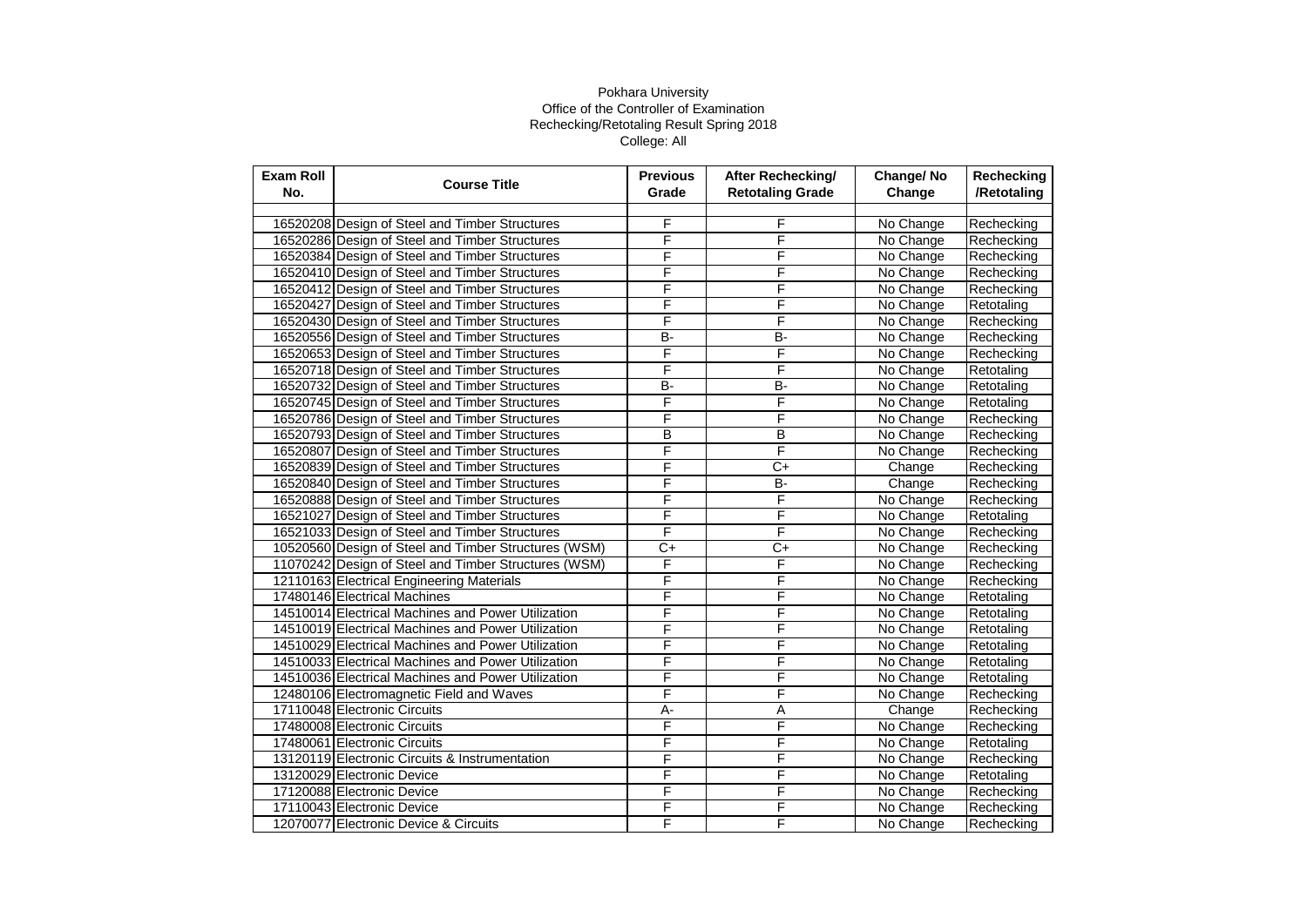| <b>Exam Roll</b><br>No. | <b>Course Title</b>                   | <b>Previous</b><br>Grade | After Rechecking/<br><b>Retotaling Grade</b> | Change/No<br>Change | Rechecking<br>/Retotaling |
|-------------------------|---------------------------------------|--------------------------|----------------------------------------------|---------------------|---------------------------|
|                         |                                       |                          |                                              |                     |                           |
|                         | 13070229 Electronic Device & Circuits | F                        | F                                            | No Change           | Retotaling                |
|                         | 14070216 Electronic Device & Circuits | F                        | F                                            | No Change           | Retotaling                |
|                         | 15070171 Electronic Device & Circuits | F                        | F                                            | No Change           | Rechecking                |
|                         | 15070306 Electronic Device & Circuits | F                        | F                                            | No Change           | Rechecking                |
|                         | 16070160 Electronic Device & Circuits | F                        | F                                            | No Change           | Retotaling                |
|                         | 16070171 Electronic Device & Circuits | F                        | F                                            | No Change           | Retotaling                |
|                         | 17070402 Electronic Device & Circuits | F                        | F                                            | No Change           | Rechecking                |
|                         | 12070249 Embedded System              | F                        | F                                            | No Change           | Rechecking                |
|                         | 13070130 Embedded System              | F                        | F                                            | No Change           | Rechecking                |
|                         | 13110130 Embedded System              | F                        | F                                            | No Change           | Retotaling                |
|                         | 15070313 Embedded System              | F                        | С                                            | Change              | Rechecking                |
|                         | 16070124 Embedded System              | F                        | F                                            | No Change           | Retotaling                |
|                         | 13070229 Engineering Drawing          | F                        | F                                            | No Change           | Retotaling                |
|                         | 13180005 Engineering Drawing          | F                        | F                                            | No Change           | Retotaling                |
|                         | 14110111 Engineering Drawing          | F                        | F                                            | No Change           | Rechecking                |
|                         | 14510035 Engineering Drawing          | F                        | F                                            | No Change           | Rechecking                |
|                         | 15520177 Engineering Drawing          | F                        | F                                            | No Change           | Retotaling                |
|                         | 18070153 Engineering Drawing          | F                        | F                                            | No Change           | Rechecking                |
|                         | 18510002 Engineering Drawing          | F                        | Α                                            | Change              | Rechecking                |
|                         | 16110027 Engineering Economics        | F                        | F                                            | No Change           | Retotaling                |
|                         | 16180066 Engineering Economics        | F                        | F                                            | No Change           | Rechecking                |
|                         | 16180109 Engineering Economics        | F                        | F                                            | No Change           | Rechecking                |
|                         | 14520069 Engineering Geology          | F                        | F                                            | No Change           | Retotaling                |
|                         | 14520071 Engineering Geology          | F                        | F                                            | No Change           | Retotaling                |
|                         | 14520420 Engineering Geology          | F                        | F                                            | No Change           | Rechecking                |
|                         | 16520010 Engineering Geology          | F                        | F                                            | No Change           | Retotaling                |
|                         | 17520032 Engineering Geology          | F                        | F                                            | No Change           | Rechecking                |
|                         | 17520163 Engineering Geology          | F                        | F                                            | No Change           | Rechecking                |
|                         | 17520176 Engineering Geology          | F                        | F                                            | No Change           | Rechecking                |
|                         | 17520186 Engineering Geology          | $\overline{A}$           | А-                                           | No Change           | Rechecking                |
|                         | 12520009 Engineering Hydrology        | F                        | F                                            | No Change           | Rechecking                |
|                         | 13510004 Engineering Hydrology        | F                        | F                                            | No Change           | Retotaling                |
|                         | 13520674 Engineering Hydrology        | F                        | F                                            | No Change           | Retotaling                |
|                         | 13520871 Engineering Hydrology        | F                        | F                                            | No Change           | Retotaling                |
|                         | 14520014 Engineering Hydrology        | F                        | F                                            | No Change           | Retotaling                |
|                         | 14520033 Engineering Hydrology        | F                        | F                                            | No Change           | Retotaling                |
|                         | 14520054 Engineering Hydrology        | F                        | F                                            | No Change           | Retotaling                |
|                         | 16520596 Engineering Hydrology        | F                        | F                                            | No Change           | Retotaling                |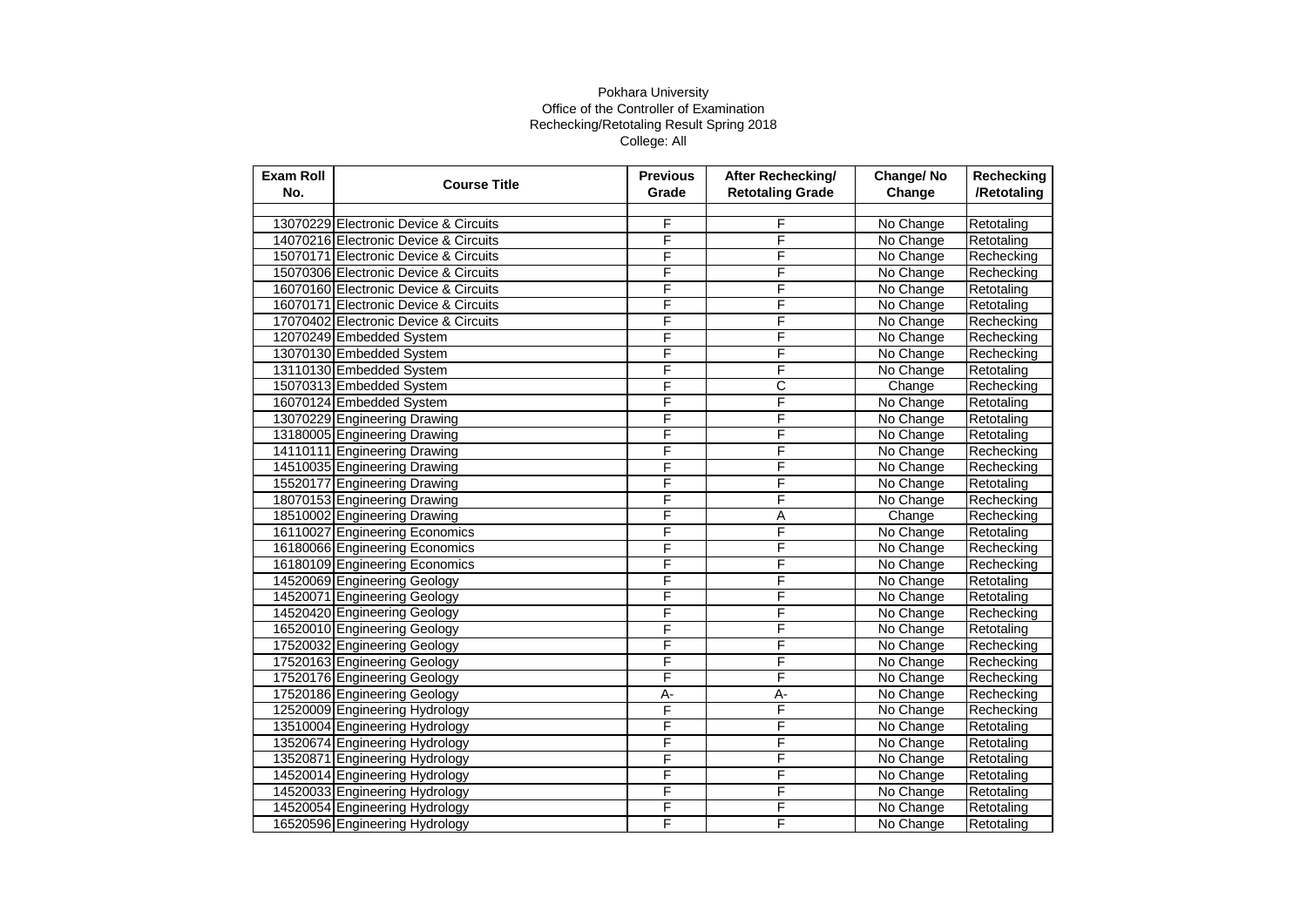| <b>Exam Roll</b><br>No. | <b>Course Title</b>                 | <b>Previous</b><br>Grade | <b>After Rechecking/</b><br><b>Retotaling Grade</b> | Change/No<br>Change | Rechecking<br>/Retotaling |
|-------------------------|-------------------------------------|--------------------------|-----------------------------------------------------|---------------------|---------------------------|
|                         |                                     |                          |                                                     |                     |                           |
|                         | 11510038 Engineering Materials      | F                        | F                                                   | No Change           | Rechecking                |
|                         | 14510019 Engineering Materials      | F                        | Ç-                                                  | Change              | Retotaling                |
|                         | 14510027 Engineering Materials      | F                        | F                                                   | Change              | Retotaling                |
|                         | 14510029 Engineering Materials      | F                        | F                                                   | No Change           | Retotaling                |
|                         | 15510008 Engineering Materials      | F                        | C-                                                  | Change              | Rechecking                |
|                         | 17510002 Engineering Materials      | F                        | F                                                   | No Change           | Retotaling                |
|                         | 17510028 Engineering Materials      | F                        | F                                                   | No Change           | Rechecking                |
|                         | 11520246 Engineering Mathematics I  | F                        | F                                                   | No Change           | Rechecking                |
|                         | 13520642 Engineering Mathematics I  | F                        | F                                                   | No Change           | Rechecking                |
|                         | 15110035 Engineering Mathematics I  | F                        | F                                                   | No Change           | Rechecking                |
|                         | 15520850 Engineering Mathematics I  | F                        | F                                                   | No Change           | Rechecking                |
|                         | 18040058 Engineering Mathematics I  | F                        | F                                                   | No Change           | Rechecking                |
|                         | 18040062 Engineering Mathematics I  | F                        | F                                                   | No Change           | Rechecking                |
|                         | 18040076 Engineering Mathematics I  | F                        | F                                                   | No Change           | Rechecking                |
|                         | 18040212 Engineering Mathematics I  | F                        | F                                                   | No Change           | Retotaling                |
|                         | 18040483 Engineering Mathematics I  | F                        | F                                                   | No Change           | Rechecking                |
|                         | 18040848 Engineering Mathematics I  | F                        | F                                                   | No Change           | Rechecking                |
|                         | 18041051 Engineering Mathematics I  | F                        | F                                                   | No Change           | Rechecking                |
|                         | 18041102 Engineering Mathematics I  | F                        | F                                                   | No Change           | Rechecking                |
|                         | 18070030 Engineering Mathematics I  | F                        | F                                                   | No Change           | Rechecking                |
|                         | 18070056 Engineering Mathematics I  | F                        | F                                                   | No Change           | Rechecking                |
|                         | 18070123 Engineering Mathematics I  | F                        | F                                                   | No Change           | Retotaling                |
|                         | 18180043 Engineering Mathematics I  | F                        | F                                                   | No Change           | Rechecking                |
|                         | 18480122 Engineering Mathematics I  | F                        | F                                                   | No Change           | Rechecking                |
|                         | 18520003 Engineering Mathematics I  | F                        | F                                                   | No Change           | Retotaling                |
|                         | 18520006 Engineering Mathematics I  | F                        | F                                                   | No Change           | Retotaling                |
|                         | 18520007 Engineering Mathematics I  | F                        | F                                                   | No Change           | Retotaling                |
|                         | 18520031 Engineering Mathematics I  | F                        | F                                                   | No Change           | Retotaling                |
|                         | 18520035 Engineering Mathematics I  | F                        | F                                                   | No Change           | Retotaling                |
|                         | 10510020 Engineering Mathematics II | F                        | F                                                   | No Change           | Rechecking                |
|                         | 10510022 Engineering Mathematics II | F                        | F                                                   | No Change           | Rechecking                |
|                         | 11520002 Engineering Mathematics II | F                        | F                                                   | No Change           | Rechecking                |
|                         | 11520079 Engineering Mathematics II | F                        | F                                                   | No Change           | Retotaling                |
|                         | 11520225 Engineering Mathematics II | F                        | F                                                   | No Change           | Retotaling                |
|                         | 11520640 Engineering Mathematics II | F                        | F                                                   | No Change           | Rechecking                |
|                         | 12180003 Engineering Mathematics II | F                        | F                                                   | No Change           | Rechecking                |
|                         | 12510020 Engineering Mathematics II | F                        | F                                                   | No Change           | Retotaling                |
|                         | 12520125 Engineering Mathematics II | F                        | F                                                   | No Change           | Rechecking                |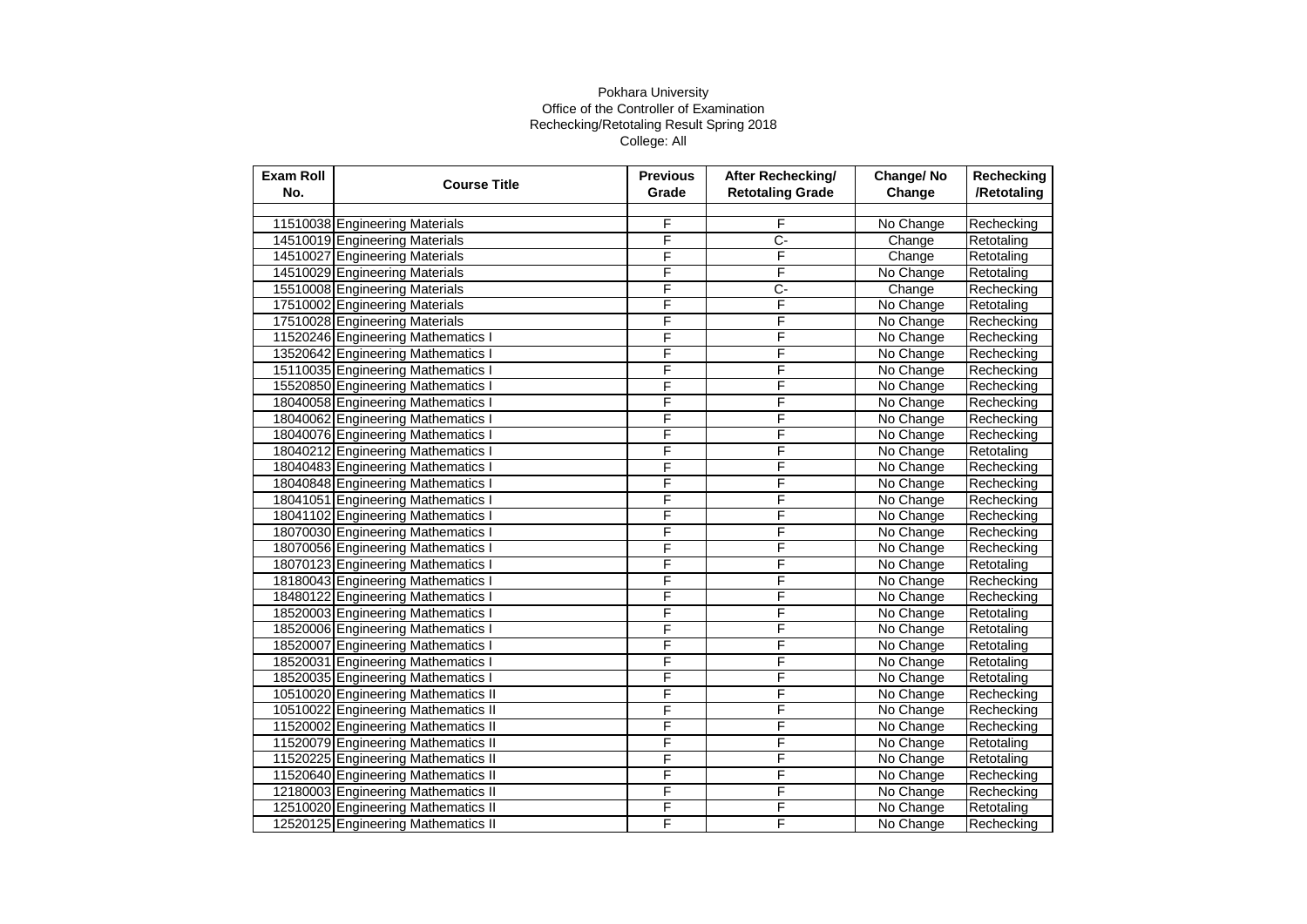| <b>Exam Roll</b><br>No. | <b>Course Title</b>                  | <b>Previous</b><br>Grade | After Rechecking/<br><b>Retotaling Grade</b> | Change/No<br>Change | Rechecking<br>/Retotaling |
|-------------------------|--------------------------------------|--------------------------|----------------------------------------------|---------------------|---------------------------|
|                         |                                      |                          |                                              |                     |                           |
|                         | 12520225 Engineering Mathematics II  | F                        | F                                            | No Change           | Rechecking                |
|                         | 12520607 Engineering Mathematics II  | F                        | F                                            | No Change           | Rechecking                |
|                         | 12520689 Engineering Mathematics II  | F                        | F                                            | No Change           | Rechecking                |
|                         | 13520156 Engineering Mathematics II  | F                        | F                                            | No Change           | Rechecking                |
|                         | 14520522 Engineering Mathematics II  | Ē                        | F                                            | No Change           | Retotaling                |
|                         | 14520555 Engineering Mathematics II  | F                        | F                                            | No Change           | Rechecking                |
|                         | 14520677 Engineering Mathematics II  | F                        | F                                            | No Change           | Retotaling                |
|                         | 14520688 Engineering Mathematics II  | F                        | F                                            | No Change           | Retotaling                |
|                         | 15180052 Engineering Mathematics II  | F                        | F                                            | No Change           | Rechecking                |
|                         | 15520084 Engineering Mathematics II  | F                        | F                                            | No Change           | Rechecking                |
|                         | 17070089 Engineering Mathematics II  | F                        | F                                            | No Change           | Rechecking                |
|                         | 17480088 Engineering Mathematics II  | F                        | F                                            | No Change           | Retotaling                |
|                         | 17480133 Engineering Mathematics II  | F                        | F                                            | No Change           | Retotaling                |
|                         | 17510012 Engineering Mathematics II  | F                        | F                                            | No Change           | Rechecking                |
|                         | 18040032 Engineering Mathematics II  | F                        | F                                            | No Change           | Rechecking                |
|                         | 18040170 Engineering Mathematics II  | F                        | F                                            | No Change           | Retotaling                |
|                         | 18040174 Engineering Mathematics II  | F                        | F                                            | No Change           | Retotaling                |
|                         | 18040770 Engineering Mathematics II  | F                        | F                                            | No Change           | Rechecking                |
|                         | 18040775 Engineering Mathematics II  | F                        | $C+$                                         | Change              | Rechecking                |
|                         | 18040791 Engineering Mathematics II  | F                        | F                                            | No Change           | Rechecking                |
|                         | 18040820 Engineering Mathematics II  | F                        | F                                            | No Change           | Rechecking                |
|                         | 18040861 Engineering Mathematics II  | F                        | F                                            | No Change           | Rechecking                |
|                         | 18040863 Engineering Mathematics II  | F                        | F                                            | No Change           | Rechecking                |
|                         | 18040891 Engineering Mathematics II  | F                        | F                                            | No Change           | Rechecking                |
|                         | 18040957 Engineering Mathematics II  | F                        | F                                            | No Change           | Rechecking                |
|                         | 18040962 Engineering Mathematics II  | F                        | F                                            | No Change           | Rechecking                |
|                         | 18070153 Engineering Mathematics II  | F                        | F                                            | No Change           | Rechecking                |
|                         | 18070159 Engineering Mathematics II  | F                        | F                                            | No Change           | Rechecking                |
|                         | 18070204 Engineering Mathematics II  | C+                       | B-                                           | Change              | Rechecking                |
|                         | 18070253 Engineering Mathematics II  | F                        | F                                            | No Change           | Rechecking                |
|                         | 18110010 Engineering Mathematics II  | F                        | F                                            | No Change           | Retotaling                |
|                         | 18120126 Engineering Mathematics II  | F                        | F                                            | No Change           | Rechecking                |
|                         | 18120131 Engineering Mathematics II  | F                        | Α                                            | Change              | Rechecking                |
|                         | 18180037 Engineering Mathematics II  | F                        | $\overline{\text{c}}$                        | Change              | Rechecking                |
|                         | 18180134 Engineering Mathematics II  | F                        | F                                            | No Change           | Rechecking                |
|                         | 18480029 Engineering Mathematics II  | F                        | F                                            | No Change           | Rechecking                |
|                         | 11520079 Engineering Mathematics III | F                        | F                                            | No Change           | Retotaling                |
|                         | 11520225 Engineering Mathematics III | F                        | F                                            | No Change           | Retotaling                |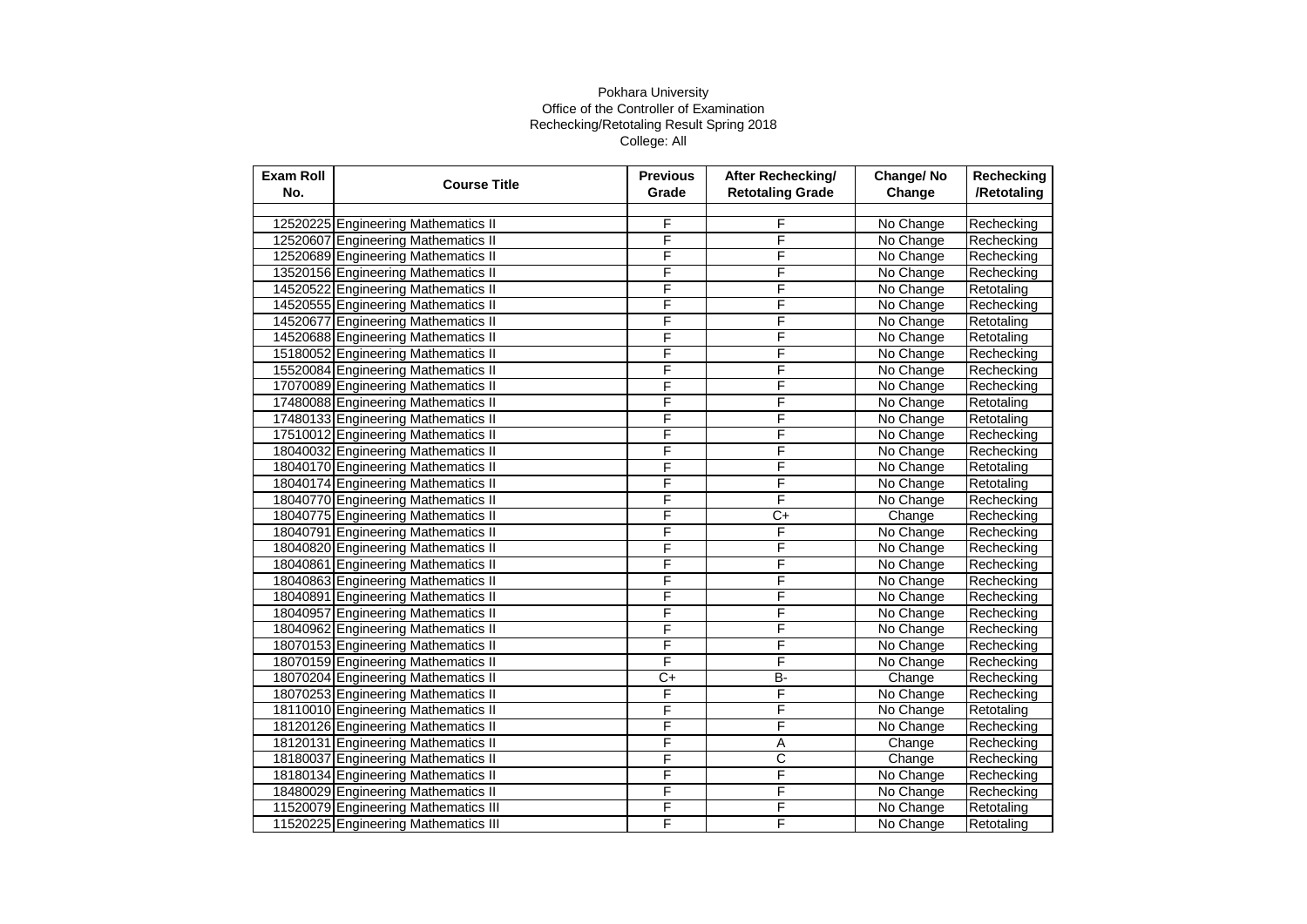| <b>Exam Roll</b><br>No. | <b>Course Title</b>                  | <b>Previous</b><br>Grade | After Rechecking/<br><b>Retotaling Grade</b> | Change/No<br>Change | Rechecking<br>/Retotaling |
|-------------------------|--------------------------------------|--------------------------|----------------------------------------------|---------------------|---------------------------|
|                         |                                      |                          |                                              |                     |                           |
|                         | 11520505 Engineering Mathematics III | F                        | F                                            | No Change           | Rechecking                |
|                         | 11520635 Engineering Mathematics III | F                        | F                                            | No Change           | Rechecking                |
|                         | 12070034 Engineering Mathematics III | F                        | F                                            | No Change           | Retotaling                |
|                         | 12070232 Engineering Mathematics III | F                        | F                                            | No Change           | Rechecking                |
|                         | 12120054 Engineering Mathematics III | F                        | F                                            | No Change           | Rechecking                |
|                         | 12480116 Engineering Mathematics III | F                        | F                                            | No Change           | Retotaling                |
|                         | 12520243 Engineering Mathematics III | F                        | F                                            | No Change           | Rechecking                |
|                         | 12520601 Engineering Mathematics III | F                        | F                                            | No Change           | Rechecking                |
|                         | 12520607 Engineering Mathematics III | F                        | F                                            | No Change           | Rechecking                |
|                         | 13110130 Engineering Mathematics III | F                        | F                                            | No Change           | Retotaling                |
|                         | 13120051 Engineering Mathematics III | F                        | F                                            | No Change           | Rechecking                |
|                         | 13180005 Engineering Mathematics III | F                        | F                                            | No Change           | Retotaling                |
|                         | 13180051 Engineering Mathematics III | F                        | F                                            | No Change           | Rechecking                |
|                         | 13480047 Engineering Mathematics III | F                        | F                                            | No Change           | Retotaling                |
|                         | 13480089 Engineering Mathematics III | F                        | F                                            | No Change           | Retotaling                |
|                         | 13510028 Engineering Mathematics III | F                        | F                                            | No Change           | Retotaling                |
|                         | 13520139 Engineering Mathematics III | F                        | F                                            | No Change           | Retotaling                |
|                         | 13520155 Engineering Mathematics III | F                        | F                                            | No Change           | Rechecking                |
|                         | 13520352 Engineering Mathematics III | F                        | F                                            | No Change           | Rechecking                |
|                         | 13520871 Engineering Mathematics III | F                        | F                                            | No Change           | Retotaling                |
|                         | 14480075 Engineering Mathematics III | F                        | F                                            | No Change           | Retotaling                |
|                         | 14510027 Engineering Mathematics III | F                        | F                                            | No Change           | Retotaling                |
|                         | 14520071 Engineering Mathematics III | F                        | F                                            | No Change           | Retotaling                |
|                         | 14520131 Engineering Mathematics III | F                        | F                                            | No Change           | Rechecking                |
|                         | 14520695 Engineering Mathematics III | F                        | F                                            | No Change           | Rechecking                |
|                         | 15120085 Engineering Mathematics III | F                        | F                                            | No Change           | Rechecking                |
|                         | 15520893 Engineering Mathematics III | F                        | F                                            | No Change           | Rechecking                |
|                         | 16520314 Engineering Mathematics III | F                        | F                                            | No Change           | Rechecking                |
|                         | 16520725 Engineering Mathematics III | F                        | F                                            | No Change           | Rechecking                |
|                         | 17520213 Engineering Mathematics III | F                        | F                                            | No Change           | Retotaling                |
|                         | 17520316 Engineering Mathematics III | F                        | F                                            | No Change           | Rechecking                |
|                         | 17520439 Engineering Mathematics III | F                        | F                                            | No Change           | Rechecking                |
|                         | 17520545 Engineering Mathematics III | F                        | F                                            | No Change           | Rechecking                |
|                         | 17520576 Engineering Mathematics III | F                        | F                                            | No Change           | Rechecking                |
|                         | 17520658 Engineering Mathematics III | F                        | F                                            | No Change           | Rechecking                |
|                         | 17520721 Engineering Mathematics III | F                        | F                                            | No Change           | Rechecking                |
|                         | 17521024 Engineering Mathematics III | F                        | F                                            | No Change           | Rechecking                |
|                         | 11070247 Engineering Mathematics IV  | F                        | F                                            | No Change           | Rechecking                |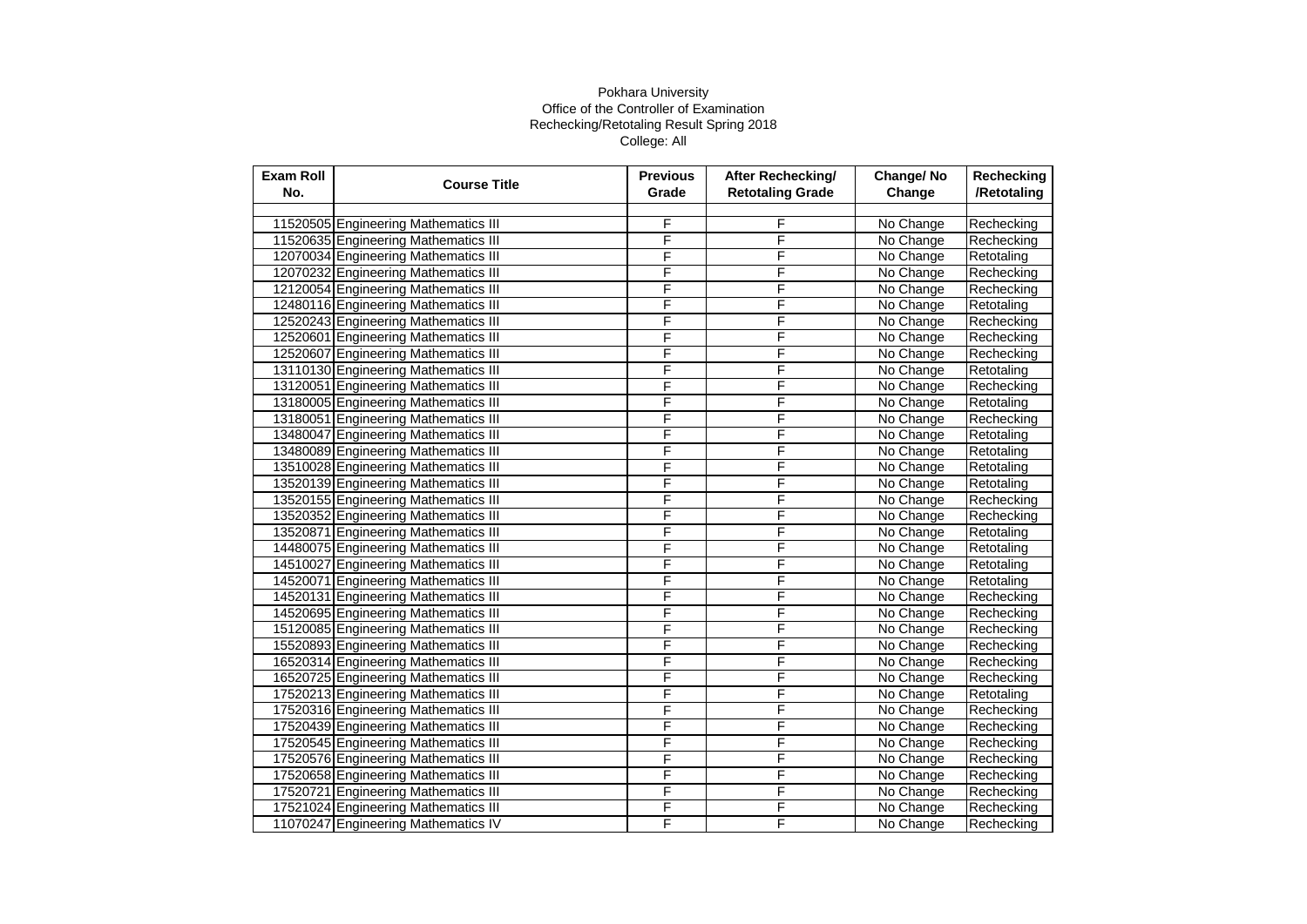| <b>Exam Roll</b><br>No. | <b>Course Title</b>                 | <b>Previous</b><br>Grade | After Rechecking/<br><b>Retotaling Grade</b> | Change/No<br>Change | Rechecking<br>/Retotaling |
|-------------------------|-------------------------------------|--------------------------|----------------------------------------------|---------------------|---------------------------|
|                         |                                     |                          |                                              |                     |                           |
|                         | 11480005 Engineering Mathematics IV | F                        | F                                            | No Change           | Rechecking                |
|                         | 12120045 Engineering Mathematics IV | F                        | F                                            | No Change           | Rechecking                |
|                         | 12120054 Engineering Mathematics IV | F                        | F                                            | No Change           | Rechecking                |
|                         | 12480106 Engineering Mathematics IV | F                        | F                                            | No Change           | Rechecking                |
|                         | 12480107 Engineering Mathematics IV | F                        | F                                            | No Change           | Rechecking                |
|                         | 13070229 Engineering Mathematics IV | F                        | F                                            | No Change           | Retotaling                |
|                         | 13070240 Engineering Mathematics IV | F                        | F                                            | No Change           | Rechecking                |
|                         | 13110068 Engineering Mathematics IV | F                        | F                                            | No Change           | Rechecking                |
|                         | 13120018 Engineering Mathematics IV | F                        | F                                            | No Change           | Retotaling                |
|                         | 13120038 Engineering Mathematics IV | F                        | F                                            | No Change           | Retotaling                |
|                         | 13120041 Engineering Mathematics IV | F                        | F                                            | No Change           | Retotaling                |
|                         | 14480051 Engineering Mathematics IV | F                        | F                                            | No Change           | Rechecking                |
|                         | 15120016 Engineering Mathematics IV | F                        | С                                            | Change              | Rechecking                |
|                         | 17070137 Engineering Mathematics IV | F                        | F                                            | No Change           | Retotaling                |
|                         | 17070172 Engineering Mathematics IV | F                        | $\overline{C}$                               | Change              | Rechecking                |
|                         | 17070231 Engineering Mathematics IV | F                        | F                                            | No Change           | Rechecking                |
|                         | 17070276 Engineering Mathematics IV | F                        | F                                            | No Change           | Rechecking                |
|                         | 17070340 Engineering Mathematics IV | F                        | F                                            | No Change           | Retotaling                |
|                         | 17120023 Engineering Mathematics IV | F                        | F                                            | No Change           | Rechecking                |
|                         | 17480060 Engineering Mathematics IV | F                        | F                                            | No Change           | Rechecking                |
|                         | 17480073 Engineering Mathematics IV | $A -$                    | $A -$                                        | No Change           | Rechecking                |
|                         | 13520103 Estimating & Valuation     | F                        | $B+$                                         | Change              | Rechecking                |
|                         | 16110030 Filter Design              | F                        | $C+$                                         | Change              | Rechecking                |
|                         | 16110041 Filter Design              | F                        | F                                            | No Change           | Rechecking                |
|                         | 14520054 Fluid Mechanics            | F                        | F                                            | No Change           | Retotaling                |
|                         | 14520069 Fluid Mechanics            | F                        | F                                            | No Change           | Retotaling                |
|                         | 16520208 Fluid Mechanics            | F                        | F                                            | No Change           | Rechecking                |
|                         | 17520014 Fluid Mechanics            | F                        | F                                            | No Change           | Retotaling                |
|                         | 17520079 Fluid Mechanics            | F                        | F                                            | No Change           | Rechecking                |
|                         | 17520213 Fluid Mechanics            | F                        | F                                            | No Change           | Rechecking                |
|                         | 17520366 Fluid Mechanics            | F                        | F                                            | No Change           | Rechecking                |
|                         | 17520861 Fluid Mechanics            | F                        | F                                            | No Change           | Rechecking                |
|                         | 17520176 Fluid Mechanics            | F                        | F                                            | No Change           | Rechecking                |
|                         | 11510012 Foundation Engineering     | F                        | F                                            | No Change           | Rechecking                |
|                         | 11520218 Foundation Engineering     | F                        | F                                            | No Change           | Rechecking                |
|                         | 11520225 Foundation Engineering     | F                        | F                                            | No Change           | Rechecking                |
|                         | 11520230 Foundation Engineering     | F                        | F                                            | No Change           | Rechecking                |
|                         | 11520246 Foundation Engineering     | F                        | F                                            | No Change           | Rechecking                |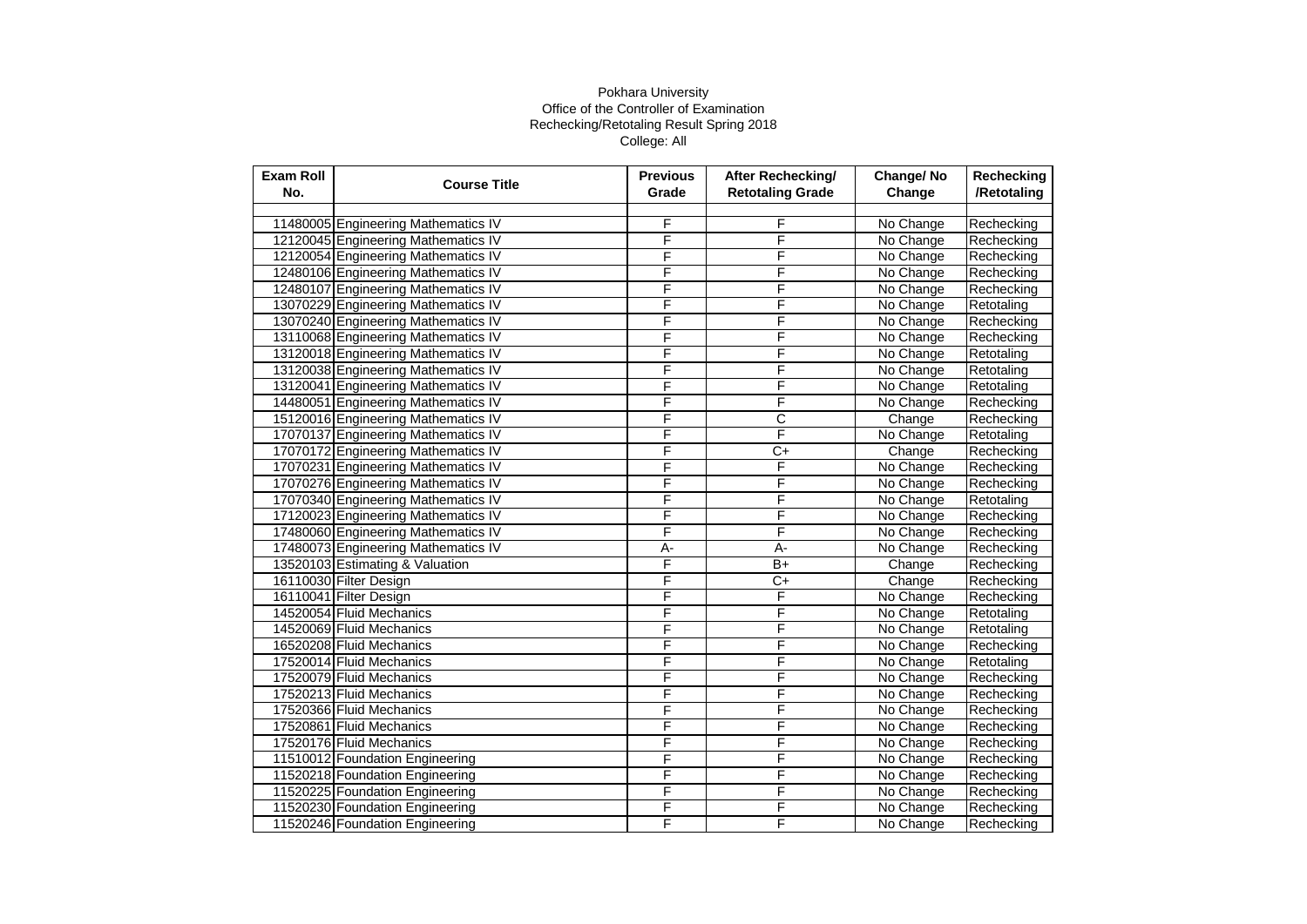| <b>Exam Roll</b><br>No. | <b>Course Title</b>             | <b>Previous</b><br>Grade | After Rechecking/<br><b>Retotaling Grade</b> | Change/No<br>Change | <b>Rechecking</b><br>/Retotaling |
|-------------------------|---------------------------------|--------------------------|----------------------------------------------|---------------------|----------------------------------|
|                         |                                 |                          |                                              |                     |                                  |
|                         | 11520247 Foundation Engineering | F                        | F                                            | No Change           | Rechecking                       |
|                         | 11520450 Foundation Engineering | F                        | F                                            | No Change           | Rechecking                       |
|                         | 11520475 Foundation Engineering | F                        | F                                            | No Change           | Rechecking                       |
|                         | 12510037 Foundation Engineering | F                        | F                                            | No Change           | Retotaling                       |
|                         | 12520151 Foundation Engineering | F                        | F                                            | No Change           | Rechecking                       |
|                         | 12520252 Foundation Engineering | F                        | F                                            | No Change           | Rechecking                       |
|                         | 12520303 Foundation Engineering | F                        | F                                            | No Change           | Rechecking                       |
|                         | 12520368 Foundation Engineering | F                        | F                                            | No Change           | Retotaling                       |
|                         | 12520460 Foundation Engineering | F                        | F                                            | No Change           | Rechecking                       |
|                         | 12520515 Foundation Engineering | F                        | F                                            | No Change           | Rechecking                       |
|                         | 13520082 Foundation Engineering | F                        | F                                            | No Change           | Rechecking                       |
|                         | 13520103 Foundation Engineering | F                        | F                                            | No Change           | Rechecking                       |
|                         | 13520128 Foundation Engineering | F                        | F                                            | No Change           | Retotaling                       |
|                         | 13520160 Foundation Engineering | F                        | F                                            | No Change           | Rechecking                       |
|                         | 13520430 Foundation Engineering | F                        | F                                            | No Change           | Rechecking                       |
|                         | 13520608 Foundation Engineering | F                        | F                                            | No Change           | Rechecking                       |
|                         | 13520623 Foundation Engineering | F                        | F                                            | No Change           | Rechecking                       |
|                         | 13520700 Foundation Engineering | F                        | F                                            | No Change           | Rechecking                       |
|                         | 13520801 Foundation Engineering | F                        | F                                            | No Change           | Retotaling                       |
|                         | 13520808 Foundation Engineering | F                        | F                                            | No Change           | Retotaling                       |
|                         | 13520814 Foundation Engineering | F                        | F                                            | No Change           | Rechecking                       |
|                         | 13520821 Foundation Engineering | F                        | F                                            | No Change           | Retotaling                       |
|                         | 13520844 Foundation Engineering | F                        | F                                            | No Change           | Rechecking                       |
|                         | 14510044 Foundation Engineering | F                        | F                                            | No Change           | Retotaling                       |
|                         | 14520011 Foundation Engineering | F                        | F                                            | No Change           | Retotaling                       |
|                         | 14520057 Foundation Engineering | F                        | F                                            | No Change           | Retotaling                       |
|                         | 14520069 Foundation Engineering | F                        | F                                            | No Change           | Retotaling                       |
|                         | 14520086 Foundation Engineering | F                        | F                                            | No Change           | Retotaling                       |
|                         | 14520144 Foundation Engineering | F                        | F                                            | No Change           | Rechecking                       |
|                         | 14520294 Foundation Engineering | F                        | F                                            | No Change           | Retotaling                       |
|                         | 14520362 Foundation Engineering | F                        | F                                            | No Change           | Rechecking                       |
|                         | 14520375 Foundation Engineering | F                        | F                                            | No Change           | Retotaling                       |
|                         | 14520400 Foundation Engineering | F                        | F                                            | No Change           | Retotaling                       |
|                         | 14520524 Foundation Engineering | F                        | F                                            | No Change           | Rechecking                       |
|                         | 14520540 Foundation Engineering | F                        | F                                            | No Change           | Rechecking                       |
|                         | 14520643 Foundation Engineering | F                        | F                                            | No Change           | Retotaling                       |
|                         | 14520821 Foundation Engineering | F                        | F                                            | No Change           | Rechecking                       |
|                         | 14520833 Foundation Engineering | F                        | F                                            | No Change           | Rechecking                       |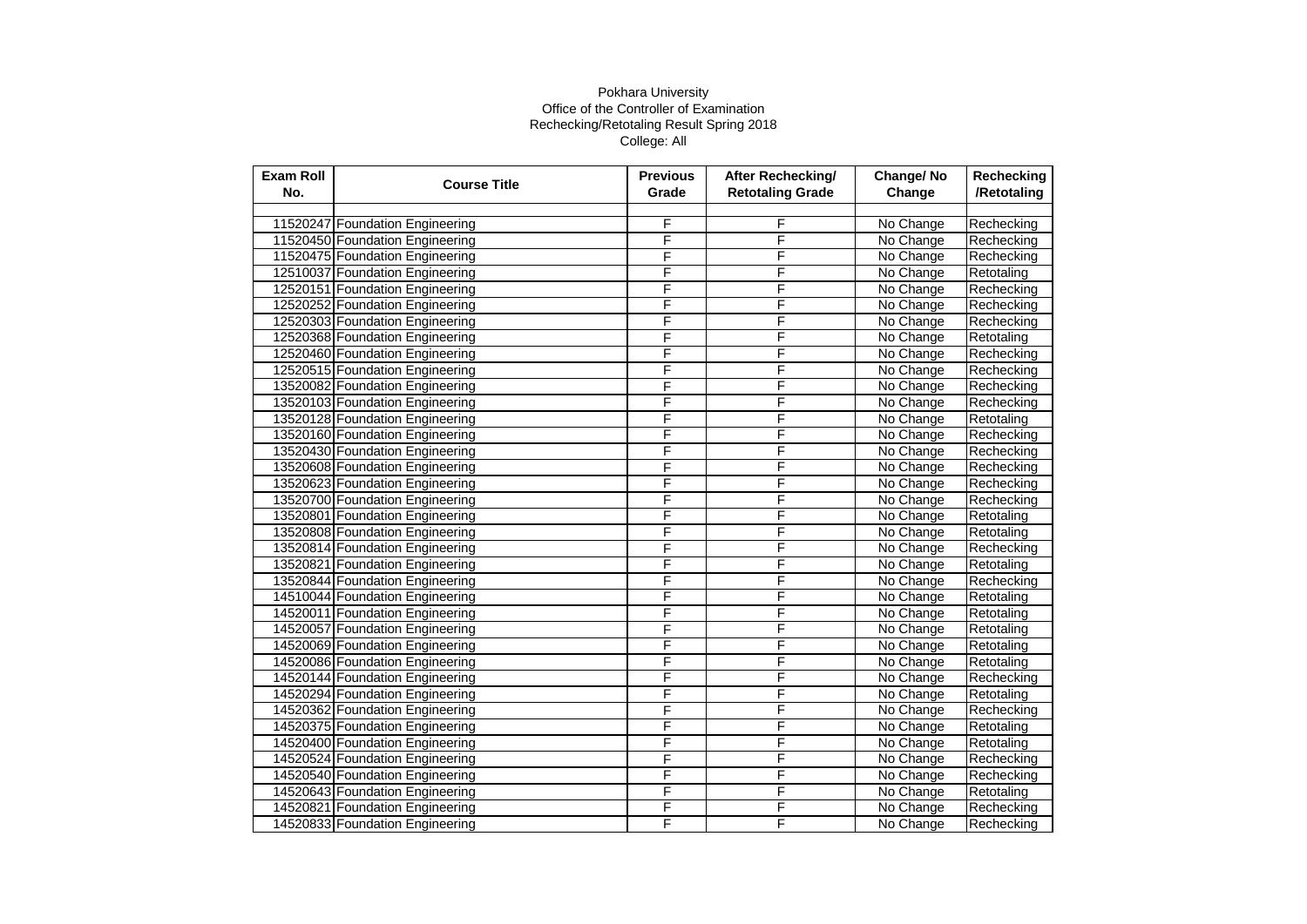| <b>Exam Roll</b><br>No. | <b>Course Title</b>             | <b>Previous</b><br>Grade | After Rechecking/<br><b>Retotaling Grade</b> | Change/No<br>Change | Rechecking<br>/Retotaling |
|-------------------------|---------------------------------|--------------------------|----------------------------------------------|---------------------|---------------------------|
|                         |                                 |                          |                                              |                     |                           |
|                         | 14520871 Foundation Engineering | F                        | F                                            | No Change           | Rechecking                |
|                         | 14520921 Foundation Engineering | F                        | F                                            | No Change           | Rechecking                |
|                         | 14520980 Foundation Engineering | F                        | F                                            | No Change           | Retotaling                |
|                         | 15480082 Foundation Engineering | F                        | F                                            | No Change           | Rechecking                |
|                         | 15520080 Foundation Engineering | F                        | F                                            | No Change           | Rechecking                |
|                         | 15520137 Foundation Engineering | F                        | F                                            | No Change           | Rechecking                |
|                         | 15520229 Foundation Engineering | F                        | F                                            | No Change           | Rechecking                |
|                         | 15520322 Foundation Engineering | F                        | F                                            | No Change           | Rechecking                |
|                         | 15520362 Foundation Engineering | F                        | F                                            | No Change           | Rechecking                |
|                         | 15520367 Foundation Engineering | F                        | F                                            | No Change           | Rechecking                |
|                         | 15520371 Foundation Engineering | F                        | F                                            | No Change           | Rechecking                |
|                         | 15520385 Foundation Engineering | F                        | F                                            | No Change           | Rechecking                |
|                         | 15520388 Foundation Engineering | F                        | F                                            | No Change           | Rechecking                |
|                         | 15520417 Foundation Engineering | F                        | F                                            | No Change           | Rechecking                |
|                         | 15520419 Foundation Engineering | F                        | F                                            | No Change           | Rechecking                |
|                         | 15520429 Foundation Engineering | F                        | F                                            | No Change           | Rechecking                |
|                         | 15520478 Foundation Engineering | F                        | F                                            | No Change           | Rechecking                |
|                         | 15520602 Foundation Engineering | F                        | F                                            | No Change           | Rechecking                |
|                         | 15520612 Foundation Engineering | F                        | F                                            | No Change           | Rechecking                |
|                         | 15520631 Foundation Engineering | F                        | $\overline{\text{c}}$                        | Change              | Rechecking                |
|                         | 15520877 Foundation Engineering | F                        | F                                            | No Change           | Rechecking                |
|                         | 15520895 Foundation Engineering | F                        | F                                            | No Change           | Rechecking                |
|                         | 16480024 Foundation Engineering | F                        | F                                            | No Change           | Rechecking                |
|                         | 16480118 Foundation Engineering | F                        | F                                            | No Change           | Rechecking                |
|                         | 16480121 Foundation Engineering | F                        | $\overline{C+}$                              | Change              | Rechecking                |
|                         | 16510006 Foundation Engineering | F                        | F                                            | No Change           | Rechecking                |
|                         | 16510012 Foundation Engineering | F                        | F                                            | No Change           | Rechecking                |
|                         | 16510025 Foundation Engineering | F                        | F                                            | No Change           | Rechecking                |
|                         | 16510027 Foundation Engineering | F                        | F                                            | No Change           | Rechecking                |
|                         | 16510040 Foundation Engineering | F                        | B-                                           | Change              | Rechecking                |
|                         | 16510041 Foundation Engineering | F                        | $\overline{C+}$                              | Change              | Rechecking                |
|                         | 16510044 Foundation Engineering | F                        | F                                            | No Change           | Rechecking                |
|                         | 16520039 Foundation Engineering | F                        | F                                            | No Change           | Retotaling                |
|                         | 16520087 Foundation Engineering | $\overline{\text{c}}$    | C                                            | No Change           | Retotaling                |
|                         | 16520092 Foundation Engineering | F                        | $C+$                                         | Change              | Rechecking                |
|                         | 16520100 Foundation Engineering | F                        | $\overline{C}$                               | Change              | Rechecking                |
|                         | 16520107 Foundation Engineering | F                        | $\overline{\mathsf{c}}$                      | Change              | Rechecking                |
|                         | 16520110 Foundation Engineering | F                        | Ç-                                           | Change              | Rechecking                |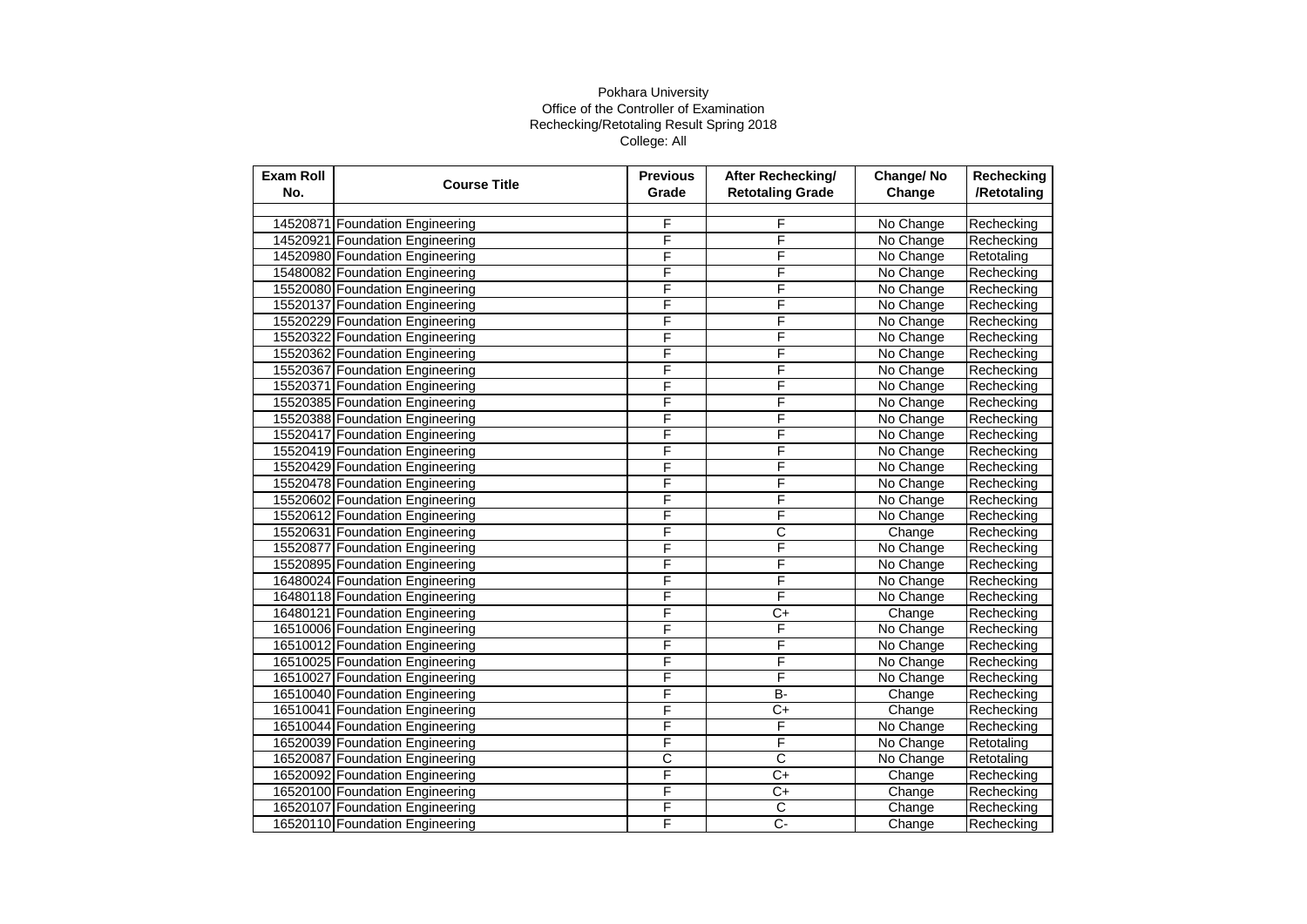| <b>Exam Roll</b><br>No. | <b>Course Title</b>             | <b>Previous</b><br>Grade | <b>After Rechecking/</b><br><b>Retotaling Grade</b> | Change/No<br>Change | <b>Rechecking</b><br>/Retotaling |
|-------------------------|---------------------------------|--------------------------|-----------------------------------------------------|---------------------|----------------------------------|
|                         |                                 |                          |                                                     |                     |                                  |
|                         | 16520126 Foundation Engineering | F                        | F                                                   | No Change           | Rechecking                       |
|                         | 16520139 Foundation Engineering | F                        | F                                                   | No Change           | Retotaling                       |
|                         | 16520146 Foundation Engineering | F                        | F                                                   | No Change           | Retotaling                       |
|                         | 16520160 Foundation Engineering | F                        | F                                                   | No Change           | Retotaling                       |
|                         | 16520188 Foundation Engineering | F                        | F                                                   | No Change           | Rechecking                       |
|                         | 16520197 Foundation Engineering | F                        | F                                                   | No Change           | Retotaling                       |
|                         | 16520214 Foundation Engineering | F                        | C+                                                  | Change              | Rechecking                       |
|                         | 16520216 Foundation Engineering | F                        | <b>B-</b>                                           | Change              | Rechecking                       |
|                         | 16520218 Foundation Engineering | F                        | F                                                   | No Change           | Rechecking                       |
|                         | 16520220 Foundation Engineering | F                        | F                                                   | No Change           | Rechecking                       |
|                         | 16520225 Foundation Engineering | F                        | F                                                   | No Change           | Rechecking                       |
|                         | 16520236 Foundation Engineering | F                        | C+                                                  | Change              | Rechecking                       |
|                         | 16520239 Foundation Engineering | F                        | F                                                   | No Change           | Rechecking                       |
|                         | 16520246 Foundation Engineering | F                        | $\overline{C}$                                      | Change              | Rechecking                       |
|                         | 16520248 Foundation Engineering | F                        | C                                                   | Change              | Rechecking                       |
|                         | 16520250 Foundation Engineering | F                        | <b>B-</b>                                           | Change              | Rechecking                       |
|                         | 16520251 Foundation Engineering | F                        | F                                                   | No Change           | Rechecking                       |
|                         | 16520252 Foundation Engineering | F                        | F                                                   | No Change           | Rechecking                       |
|                         | 16520255 Foundation Engineering | F                        | А-                                                  | Change              | Rechecking                       |
|                         | 16520256 Foundation Engineering | F                        | F                                                   | No Change           | Rechecking                       |
|                         | 16520269 Foundation Engineering | F                        | $\overline{C}$                                      | Change              | Rechecking                       |
|                         | 16520279 Foundation Engineering | F                        | F                                                   | No Change           | Rechecking                       |
|                         | 16520297 Foundation Engineering | F                        | F                                                   | No Change           | Rechecking                       |
|                         | 16520303 Foundation Engineering | F                        | F                                                   | No Change           | Rechecking                       |
|                         | 16520305 Foundation Engineering | F                        | B-                                                  | Change              | Rechecking                       |
|                         | 16520306 Foundation Engineering | F                        | $\overline{A}$ -                                    | Change              | Rechecking                       |
|                         | 16520359 Foundation Engineering | F                        | F                                                   | No Change           | Rechecking                       |
|                         | 16520427 Foundation Engineering | F                        | F                                                   | No Change           | Retotaling                       |
|                         | 16520449 Foundation Engineering | B-                       | B-                                                  | No Change           | Retotaling                       |
|                         | 16520470 Foundation Engineering | C                        | C                                                   | No Change           | Retotaling                       |
|                         | 16520484 Foundation Engineering | F                        | F                                                   | No Change           | Retotaling                       |
|                         | 16520511 Foundation Engineering | F                        | F                                                   | No Change           | Retotaling                       |
|                         | 16520549 Foundation Engineering | F                        | F                                                   | No Change           | Rechecking                       |
|                         | 16520550 Foundation Engineering | F                        | F                                                   | No Change           | Retotaling                       |
|                         | 16520556 Foundation Engineering | B                        | <b>B-</b>                                           | Change              | Rechecking                       |
|                         | 16520602 Foundation Engineering | F                        | F                                                   | No Change           | Retotaling                       |
|                         | 16520624 Foundation Engineering | $\overline{B}$           | B                                                   | Change              | Rechecking                       |
|                         | 16520630 Foundation Engineering | F                        | F                                                   | No Change           | Retotaling                       |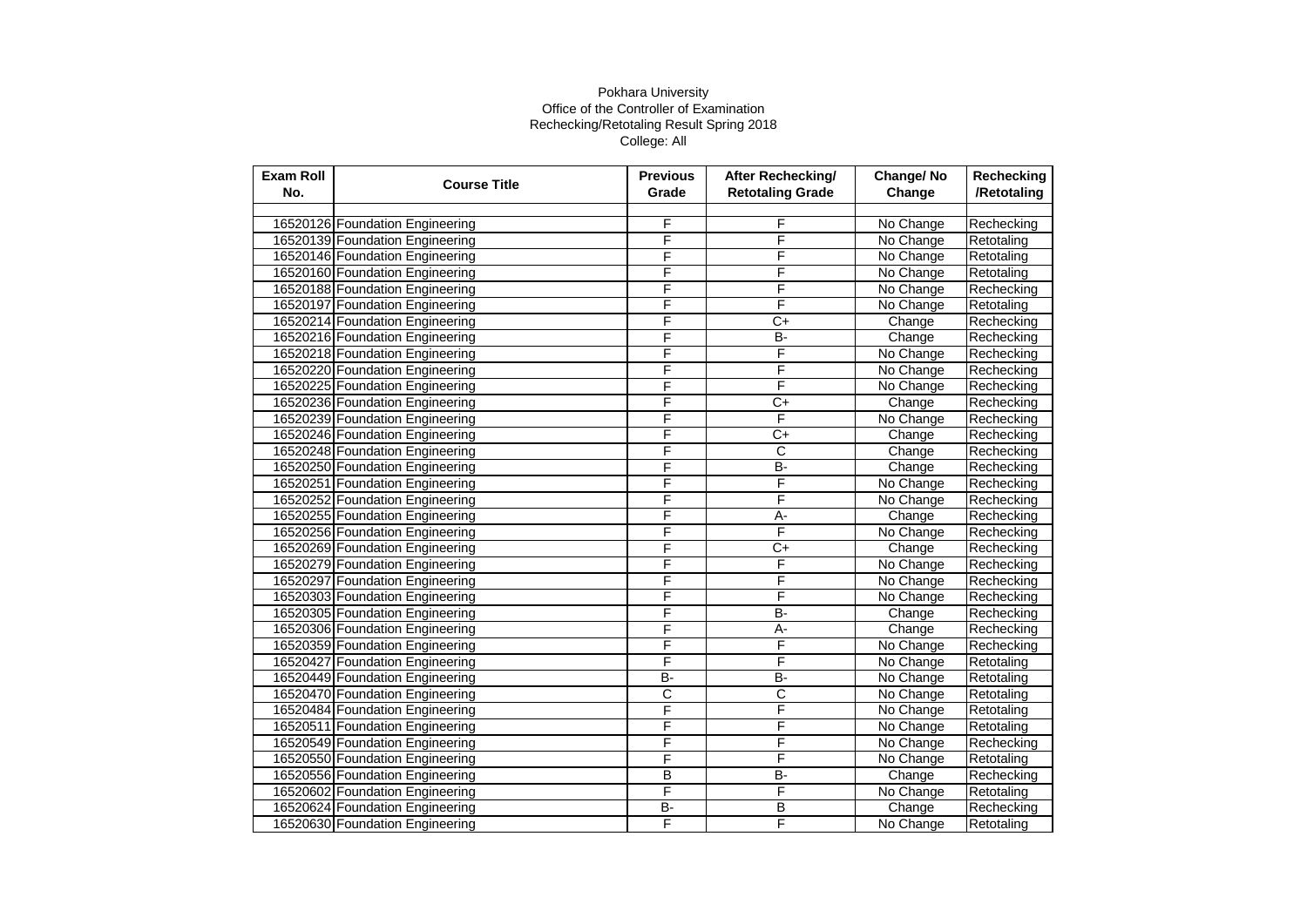| <b>Exam Roll</b><br>No. | <b>Course Title</b>             | <b>Previous</b><br>Grade | <b>After Rechecking/</b><br><b>Retotaling Grade</b> | Change/No<br>Change | <b>Rechecking</b><br>/Retotaling |
|-------------------------|---------------------------------|--------------------------|-----------------------------------------------------|---------------------|----------------------------------|
|                         |                                 |                          |                                                     |                     |                                  |
|                         | 16520637 Foundation Engineering | F                        | В                                                   | Change              | Rechecking                       |
|                         | 16520645 Foundation Engineering | F                        | $\overline{B}$                                      | Change              | Rechecking                       |
|                         | 16520668 Foundation Engineering | F                        | $\overline{\text{c}}$                               | Change              | Rechecking                       |
|                         | 16520678 Foundation Engineering | F                        | F                                                   | No Change           | Rechecking                       |
|                         | 16520698 Foundation Engineering | F                        | <b>B-</b>                                           | Change              | Rechecking                       |
|                         | 16520713 Foundation Engineering | F                        | F                                                   | No Change           | Retotaling                       |
|                         | 16520714 Foundation Engineering | F                        | F                                                   | No Change           | Rechecking                       |
|                         | 16520718 Foundation Engineering | F                        | F                                                   | No Change           | Retotaling                       |
|                         | 16520722 Foundation Engineering | F                        | F                                                   | No Change           | Retotaling                       |
|                         | 16520768 Foundation Engineering | F                        | A-                                                  | Change              | Rechecking                       |
|                         | 16520779 Foundation Engineering | F                        | B                                                   | Change              | Rechecking                       |
|                         | 16520791 Foundation Engineering | F                        | $\overline{A}$ -                                    | Change              | Rechecking                       |
|                         | 16520793 Foundation Engineering | B                        | Α                                                   | Change              | Rechecking                       |
|                         | 16520802 Foundation Engineering | F                        | F                                                   | No Change           | Rechecking                       |
|                         | 16520807 Foundation Engineering | F                        | F                                                   | No Change           | Rechecking                       |
|                         | 16520810 Foundation Engineering | F                        | F                                                   | No Change           | Rechecking                       |
|                         | 16520815 Foundation Engineering | F                        | C                                                   | Change              | Rechecking                       |
|                         | 16520819 Foundation Engineering | F                        | C+                                                  | Change              | Rechecking                       |
|                         | 16520824 Foundation Engineering | F                        | C                                                   | Change              | Rechecking                       |
|                         | 16520825 Foundation Engineering | F                        | F                                                   | No Change           | Rechecking                       |
|                         | 16520838 Foundation Engineering | F                        | F                                                   | No Change           | Rechecking                       |
|                         | 16520842 Foundation Engineering | F                        | C+                                                  | Change              | Rechecking                       |
|                         | 16520847 Foundation Engineering | F                        | F                                                   | No Change           | Retotaling                       |
|                         | 16520848 Foundation Engineering | F                        | F                                                   | No Change           | Retotaling                       |
|                         | 16520849 Foundation Engineering | F                        | B-                                                  | Change              | Rechecking                       |
|                         | 16520852 Foundation Engineering | F                        | $C+$                                                | Change              | Rechecking                       |
|                         | 16520854 Foundation Engineering | F                        | F                                                   | No Change           | Retotaling                       |
|                         | 16520858 Foundation Engineering | F                        | F                                                   | No Change           | Rechecking                       |
|                         | 16520868 Foundation Engineering | F                        | B-                                                  | Change              | Rechecking                       |
|                         | 16520872 Foundation Engineering | F                        | F                                                   | No Change           | Rechecking                       |
|                         | 16520873 Foundation Engineering | F                        | $\overline{B}$                                      | Change              | Rechecking                       |
|                         | 16520876 Foundation Engineering | F                        | B-                                                  | Change              | Rechecking                       |
|                         | 16520878 Foundation Engineering | F                        | F                                                   | No Change           | Rechecking                       |
|                         | 16520880 Foundation Engineering | F                        | F                                                   | No Change           | Rechecking                       |
|                         | 16520885 Foundation Engineering | F                        | C+                                                  | Change              | Rechecking                       |
|                         | 16520886 Foundation Engineering | F                        | $\overline{C}$                                      | Change              | Rechecking                       |
|                         | 16520889 Foundation Engineering | F                        | F                                                   | No Change           | Rechecking                       |
|                         | 16520890 Foundation Engineering | F                        | F                                                   | No Change           | Retotaling                       |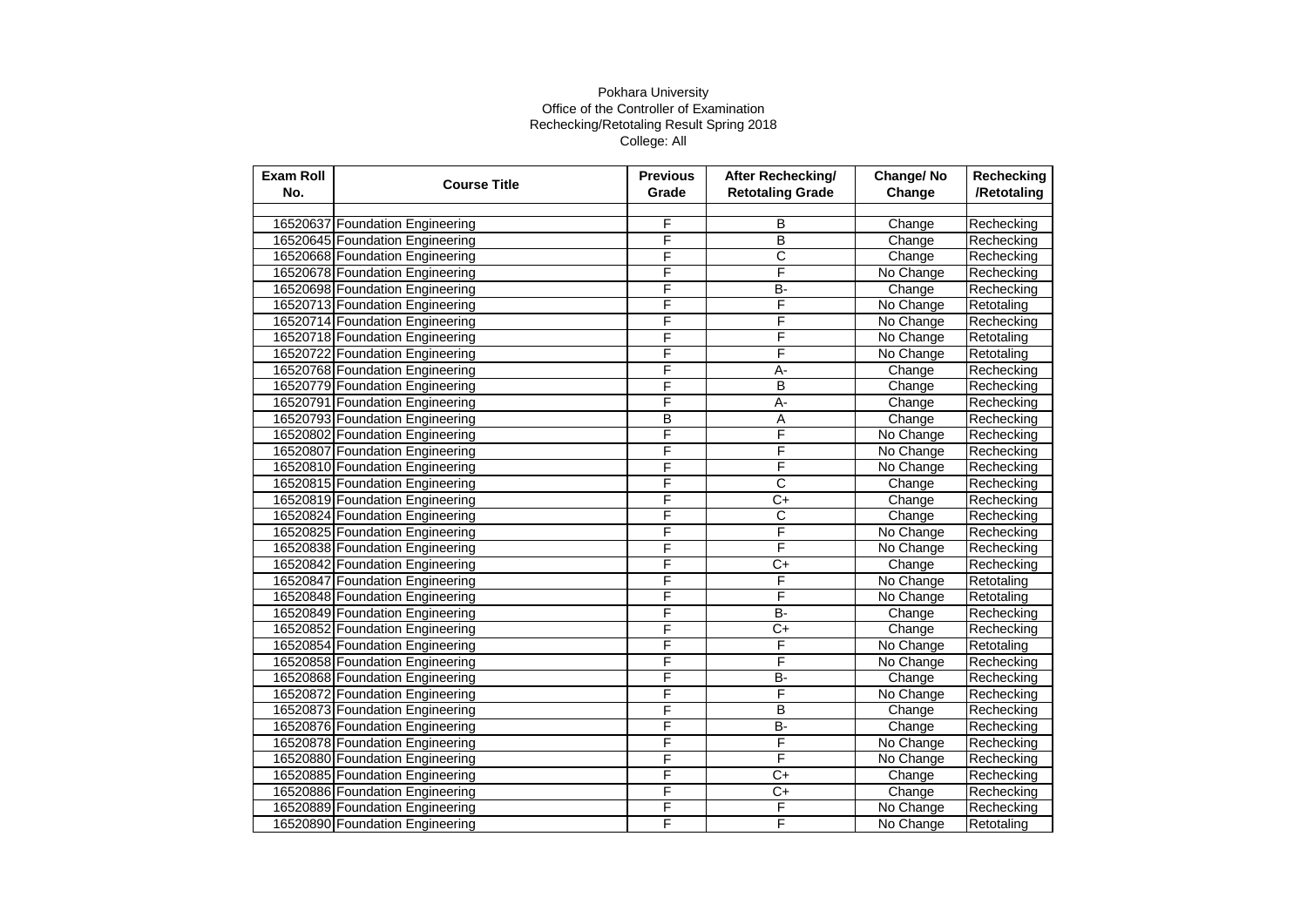| <b>Exam Roll</b><br>No. | <b>Course Title</b>                      | <b>Previous</b><br>Grade | After Rechecking/<br><b>Retotaling Grade</b> | Change/No<br>Change | <b>Rechecking</b><br>/Retotaling |
|-------------------------|------------------------------------------|--------------------------|----------------------------------------------|---------------------|----------------------------------|
|                         |                                          |                          |                                              |                     |                                  |
|                         | 16520904 Foundation Engineering          | F                        | B-                                           | Change              | Rechecking                       |
|                         | 16520929 Foundation Engineering          | F                        | F                                            | No Change           | Rechecking                       |
|                         | 16520934 Foundation Engineering          | F                        | F                                            | No Change           | Rechecking                       |
|                         | 16520948 Foundation Engineering          | F                        | F                                            | No Change           | Rechecking                       |
|                         | 16520954 Foundation Engineering          | F                        | B-                                           | Change              | Rechecking                       |
|                         | 16520968 Foundation Engineering          | F                        | $C+$                                         | Change              | Rechecking                       |
|                         | 16520970 Foundation Engineering          | F                        | F                                            | No Change           | Rechecking                       |
|                         | 16520971 Foundation Engineering          | F                        | F                                            | No Change           | Rechecking                       |
|                         | 16520975 Foundation Engineering          | F                        | F                                            | No Change           | Rechecking                       |
|                         | 16520979 Foundation Engineering          | F                        | $\overline{C}$                               | Change              | Rechecking                       |
|                         | 16520986 Foundation Engineering          | F                        | F                                            | No Change           | Rechecking                       |
|                         | 16520987 Foundation Engineering          | F                        | F                                            | No Change           | Rechecking                       |
|                         | 16520991 Foundation Engineering          | F                        | F                                            | No Change           | Rechecking                       |
|                         | 16520997 Foundation Engineering          | F                        | F                                            | No Change           | Rechecking                       |
|                         | 16521027 Foundation Engineering          | F                        | B-                                           | Change              | Rechecking                       |
|                         | 16010005 History of Modern Architecture  | F                        | F                                            | No Change           | Retotaling                       |
|                         | 16010020 History of Modern Architecture  | F                        | F                                            | No Change           | Retotaling                       |
|                         | 16010030 History of Modern Architecture  | F                        | F                                            | No Change           | Retotaling                       |
|                         | 16010030 History of Western Architecture | F                        | F                                            | No Change           | Retotaling                       |
|                         | 11510012 Hydraulics                      | F                        | $\overline{C}$                               | Change              | Rechecking                       |
|                         | 12520201 Hydraulics                      | F                        | F                                            | No Change           | Retotaling                       |
|                         | 12520243 Hydraulics                      | F                        | F                                            | No Change           | Retotaling                       |
|                         | 13520103 Hydraulics                      | F                        | F                                            | No Change           | Rechecking                       |
|                         | 13520134 Hydraulics                      | F                        | F                                            | No Change           | Retotaling                       |
|                         | 13520156 Hydraulics                      | F                        | F                                            | No Change           | Rechecking                       |
|                         | 13520160 Hydraulics                      | F                        | F                                            | No Change           | Rechecking                       |
|                         | 13520674 Hydraulics                      | F                        | F                                            | No Change           | Rechecking                       |
|                         | 13520700 Hydraulics                      | F                        | F                                            | No Change           | Rechecking                       |
|                         | 14510044 Hydraulics                      | F                        | F                                            | No Change           | Retotaling                       |
|                         | 14520271 Hydraulics                      | F                        | F                                            | No Change           | Retotaling                       |
|                         | 14520688 Hydraulics                      | F                        | F                                            | No Change           | Rechecking                       |
|                         | 14520970 Hydraulics                      | F                        | F                                            | No Change           | Retotaling                       |
|                         | 15520373 Hydraulics                      | F                        | F                                            | No Change           | Rechecking                       |
|                         | 15520417 Hydraulics                      | F                        | F                                            | No Change           | Rechecking                       |
|                         | 16520387 Hydraulics                      | F                        | F                                            | No Change           | Rechecking                       |
|                         | 16520396 Hydraulics                      | F                        | F                                            | No Change           | Rechecking                       |
|                         | 16520466 Hydraulics                      | F                        | F                                            | No Change           | Retotaling                       |
|                         | 16520798 Hydraulics                      | F                        | F                                            | No Change           | Rechecking                       |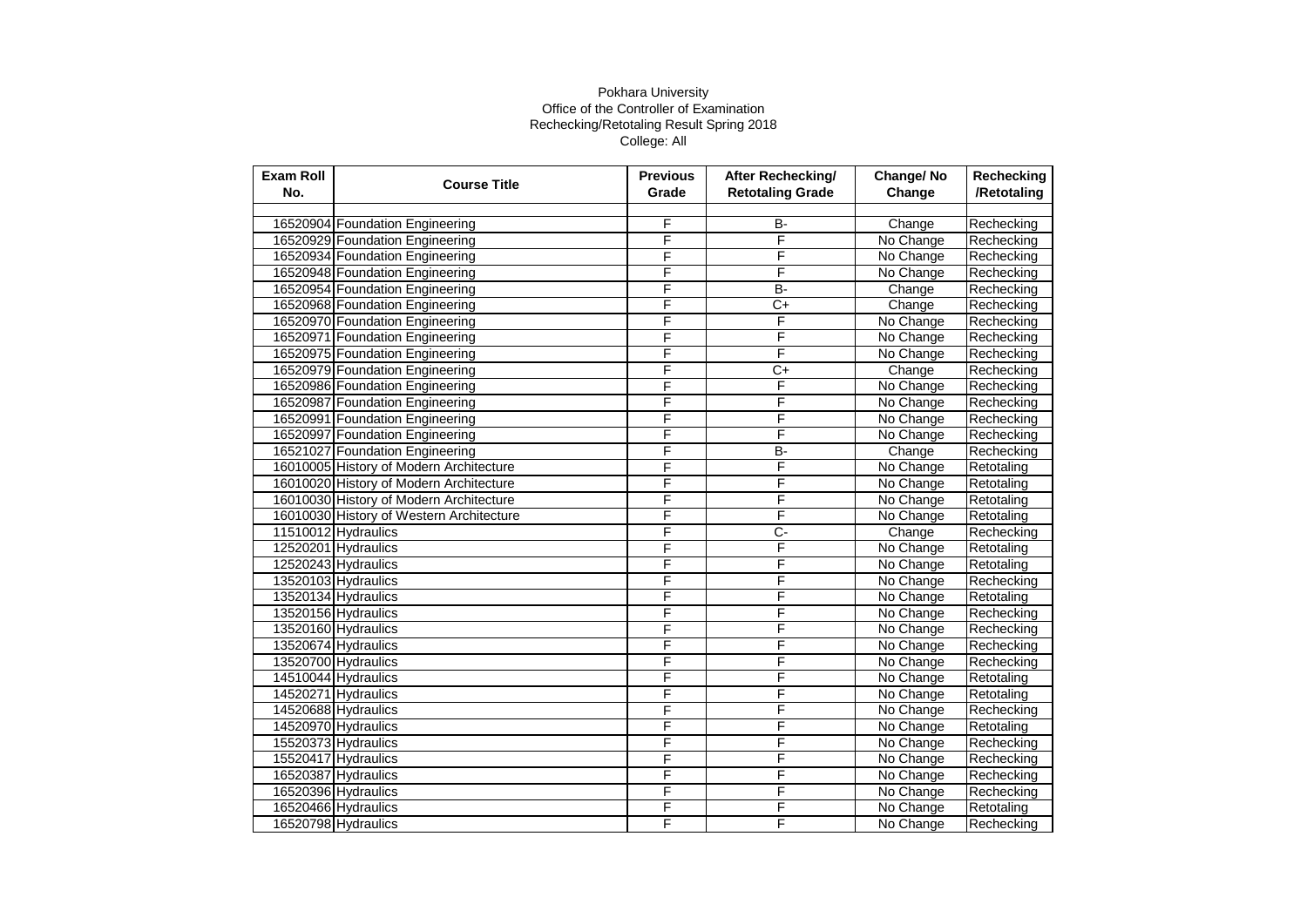| <b>Exam Roll</b><br>No. | <b>Course Title</b> | <b>Previous</b><br>Grade | After Rechecking/<br><b>Retotaling Grade</b> | Change/No<br>Change | <b>Rechecking</b><br>/Retotaling |
|-------------------------|---------------------|--------------------------|----------------------------------------------|---------------------|----------------------------------|
|                         |                     |                          |                                              |                     |                                  |
|                         | 17480077 Hydraulics | F                        | F                                            | No Change           | Rechecking                       |
|                         | 17480118 Hydraulics | F                        | С                                            | Change              | Rechecking                       |
|                         | 17510024 Hydraulics | F                        | F                                            | No Change           | Rechecking                       |
|                         | 17510027 Hydraulics | F                        | F                                            | No Change           | Rechecking                       |
|                         | 17520014 Hydraulics | F                        | F                                            | No Change           | Retotaling                       |
|                         | 17520036 Hydraulics | F                        | F                                            | No Change           | Retotaling                       |
|                         | 17520116 Hydraulics | F                        | F                                            | No Change           | Rechecking                       |
|                         | 17520127 Hydraulics | F                        | F                                            | No Change           | Rechecking                       |
|                         | 17520132 Hydraulics | F                        | F                                            | No Change           | Rechecking                       |
|                         | 17520144 Hydraulics | F                        | F                                            | No Change           | Rechecking                       |
|                         | 17520194 Hydraulics | F                        | F                                            | No Change           | Rechecking                       |
|                         | 17520212 Hydraulics | F                        | F                                            | No Change           | Retotaling                       |
|                         | 17520263 Hydraulics | F                        | F                                            | No Change           | Retotaling                       |
|                         | 17520296 Hydraulics | F                        | F                                            | No Change           | Rechecking                       |
|                         | 17520308 Hydraulics | F                        | F                                            | No Change           | Rechecking                       |
|                         | 17520312 Hydraulics | F                        | F                                            | No Change           | Rechecking                       |
|                         | 17520313 Hydraulics | F                        | F                                            | No Change           | Retotaling                       |
|                         | 17520360 Hydraulics | F                        | F                                            | No Change           | Retotaling                       |
|                         | 17520381 Hydraulics | F                        | F                                            | No Change           | Rechecking                       |
|                         | 17520382 Hydraulics | F                        | F                                            | No Change           | Rechecking                       |
|                         | 17520383 Hydraulics | F                        | F                                            | No Change           | Rechecking                       |
|                         | 17520387 Hydraulics | F                        | F                                            | No Change           | Rechecking                       |
|                         | 17520404 Hydraulics | F                        | F                                            | No Change           | Rechecking                       |
|                         | 17520435 Hydraulics | F                        | F                                            | No Change           | Rechecking                       |
|                         | 17520466 Hydraulics | F                        | F                                            | No Change           | Rechecking                       |
|                         | 17520484 Hydraulics | F                        | F                                            | No Change           | Retotaling                       |
|                         | 17520507 Hydraulics | B-                       | $B -$                                        | No Change           | Rechecking                       |
|                         | 17520545 Hydraulics | F                        | F                                            | No Change           | Rechecking                       |
|                         | 17520759 Hydraulics | F                        | F                                            | No Change           | Rechecking                       |
|                         | 17520792 Hydraulics | F                        | F                                            | No Change           | Rechecking                       |
|                         | 17520832 Hydraulics | F                        | F                                            | No Change           | Rechecking                       |
|                         | 17520852 Hydraulics | F                        | F                                            | No Change           | Rechecking                       |
|                         | 17521009 Hydraulics | F                        | F                                            | No Change           | Rechecking                       |
|                         | 17521027 Hydraulics | $\overline{C}$           | $\overline{C}$ -                             | No Change           | Rechecking                       |
|                         | 17521039 Hydraulics | F                        | F                                            | No Change           | Rechecking                       |
|                         | 17521042 Hydraulics | F                        | C                                            | Change              | Rechecking                       |
|                         | 17521045 Hydraulics | F                        | F                                            | No Change           | Rechecking                       |
|                         | 17521052 Hydraulics | F                        | F                                            | No Change           | Rechecking                       |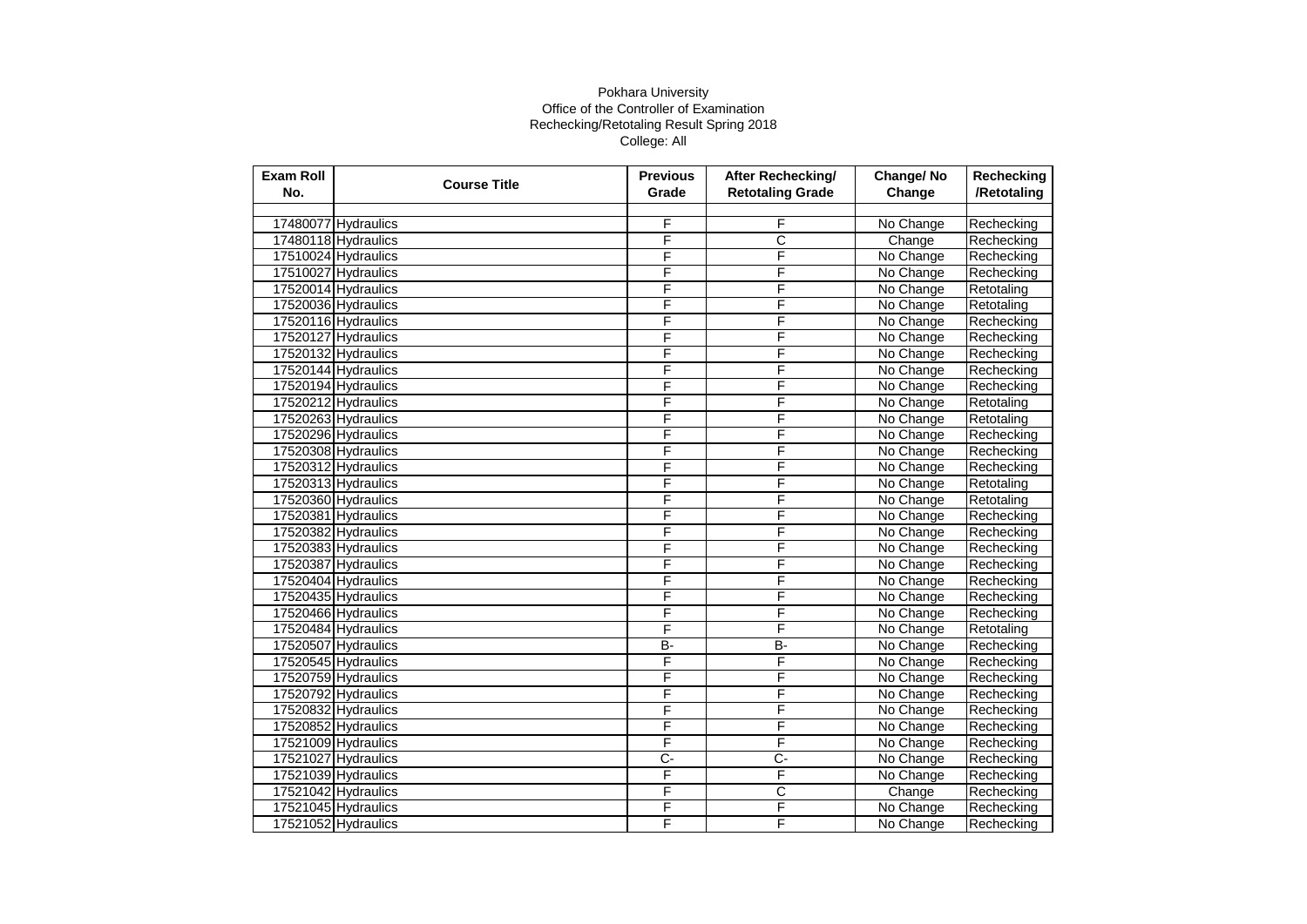| <b>Exam Roll</b><br>No. | <b>Course Title</b>                     | <b>Previous</b><br>Grade | After Rechecking/<br><b>Retotaling Grade</b> | Change/No<br>Change | <b>Rechecking</b><br>/Retotaling |
|-------------------------|-----------------------------------------|--------------------------|----------------------------------------------|---------------------|----------------------------------|
|                         |                                         |                          |                                              |                     |                                  |
|                         | 17521053 Hydraulics                     | F                        | F                                            | No Change           | Rechecking                       |
|                         | 17521056 Hydraulics                     | F                        | F                                            | No Change           | Rechecking                       |
|                         | 17521058 Hydraulics                     | F                        | B                                            | Change              | Rechecking                       |
|                         | 17521067 Hydraulics                     | F                        | F                                            | No Change           | Rechecking                       |
|                         | 17521077 Hydraulics                     | F                        | <b>B-</b>                                    | Change              | Rechecking                       |
|                         | 15070161 Information System             | F                        | F                                            | No Change           | Rechecking                       |
|                         | 15070170 Information System             | F                        | F                                            | No Change           | Rechecking                       |
|                         | 16120090 Information System             | F                        | F                                            | No Change           | Rechecking                       |
|                         | 13070168 Instrumentation                | F                        | F                                            | No Change           | Rechecking                       |
|                         | 14110025 Instrumentation                | F                        | F                                            | No Change           | Rechecking                       |
|                         | 16070082 Instrumentation                | B-                       | $B -$                                        | No Change           | Retotaling                       |
|                         | 17070142 Instrumentation                | F                        | F                                            | No Change           | Rechecking                       |
|                         | 17070196 Instrumentation                | F                        | F                                            | No Change           | Rechecking                       |
|                         | 17070232 Instrumentation                | F                        | F                                            | No Change           | Rechecking                       |
|                         | 17070340 Instrumentation                | F                        | F                                            | No Change           | Retotaling                       |
|                         | 17110042 Instrumentation                | F                        | F                                            | No Change           | Rechecking                       |
|                         | 17480036 Instrumentation                | F                        | F                                            | No Change           | Rechecking                       |
|                         | 17480047 Instrumentation                | F                        | F                                            | No Change           | Rechecking                       |
|                         | 17480088 Instrumentation                | F                        | F                                            | No Change           | Rechecking                       |
|                         | 17480146 Instrumentation                | F                        | F                                            | No Change           | Retotaling                       |
|                         | 11070276 Integrated Digital Electronics | F                        | F                                            | No Change           | Rechecking                       |
|                         | 12110170 Integrated Digital Electronics | F                        | F                                            | No Change           | Retotaling                       |
|                         | 13110130 Integrated Digital Electronics | F                        | F                                            | No Change           | Retotaling                       |
|                         | 14110112 Integrated Digital Electronics | F                        | F                                            | No Change           | Retotaling                       |
|                         | 15520245 Irrigation Engineering         | F                        | C                                            | Change              | Rechecking                       |
|                         | 16510007 Irrigation Engineering         | $B+$                     | $B+$                                         | No Change           | Rechecking                       |
|                         | 16510041 Irrigation Engineering         | $C+$                     | B-                                           | Change              | Rechecking                       |
|                         | 16520075 Irrigation Engineering         | B-                       | B                                            | Change              | Rechecking                       |
|                         | 16520163 Irrigation Engineering         | F                        | F                                            | No Change           | Retotaling                       |
|                         | 16520191 Irrigation Engineering         | F                        | F                                            | No Change           | Retotaling                       |
|                         | 16520274 Irrigation Engineering         | F                        | F                                            | No Change           | Retotaling                       |
|                         | 16520294 Irrigation Engineering         | F                        | F                                            | No Change           | Retotaling                       |
|                         | 16520312 Irrigation Engineering         | F                        | F                                            | No Change           | Rechecking                       |
|                         | 16520427 Irrigation Engineering         | F                        | F                                            | No Change           | Retotaling                       |
|                         | 16520430 Irrigation Engineering         | F                        | F                                            | No Change           | Rechecking                       |
|                         | 16520524 Irrigation Engineering         | F                        | $\overline{B}$                               | Change              | Rechecking                       |
|                         | 16010007 Landscape Architecture         | F                        | F                                            | No Change           | Retotaling                       |
|                         | 16010011 Landscape Architecture         | F                        | F                                            | No Change           | Retotaling                       |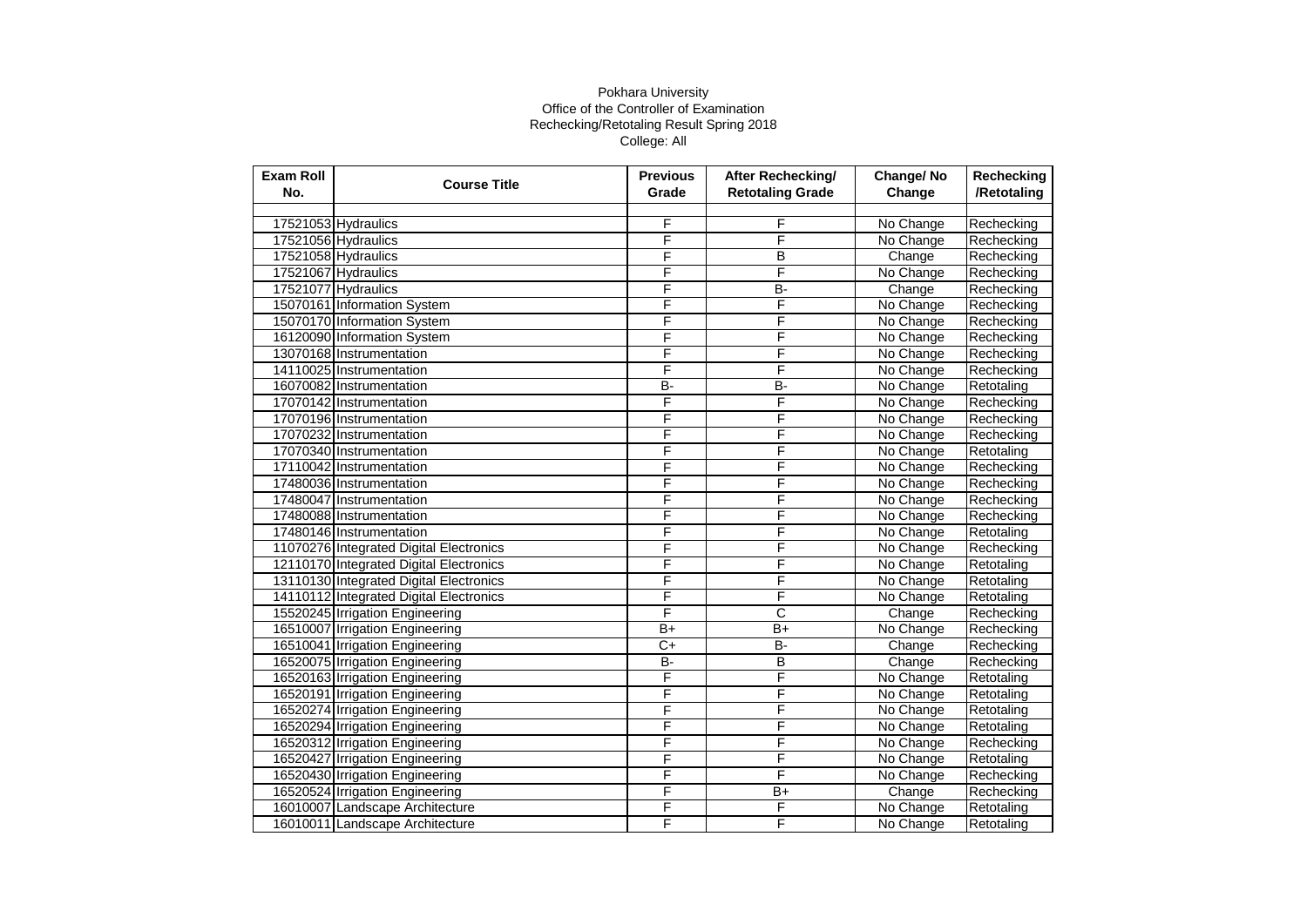| <b>Exam Roll</b><br>No. | <b>Course Title</b>             | <b>Previous</b><br>Grade | After Rechecking/<br><b>Retotaling Grade</b> | Change/No<br>Change | Rechecking<br>/Retotaling |
|-------------------------|---------------------------------|--------------------------|----------------------------------------------|---------------------|---------------------------|
|                         |                                 |                          |                                              |                     |                           |
|                         | 16010013 Landscape Architecture | F                        | С                                            | Change              | Rechecking                |
|                         | 16010030 Landscape Architecture | F                        | F                                            | No Change           | Retotaling                |
|                         | 16010037 Landscape Architecture | F                        | Ç-                                           | Change              | Rechecking                |
|                         | 11480005 Logic Circuits         | F                        | F                                            | No Change           | Rechecking                |
|                         | 12070232 Logic Circuits         | F                        | F                                            | No Change           | Rechecking                |
|                         | 13480001 Logic Circuits         | F                        | F                                            | No Change           | Rechecking                |
|                         | 14120094 Logic Circuits         | F                        | F                                            | No Change           | Retotaling                |
|                         | 15070177 Logic Circuits         | F                        | F                                            | No Change           | Rechecking                |
|                         | 15180080 Logic Circuits         | F                        | F                                            | No Change           | Rechecking                |
|                         | 16070075 Logic Circuits         | F                        | F                                            | No Change           | Retotaling                |
|                         | 16070078 Logic Circuits         | F                        | F                                            | No Change           | Retotaling                |
|                         | 16070112 Logic Circuits         | F                        | F                                            | No Change           | Retotaling                |
|                         | 16070124 Logic Circuits         | F                        | F                                            | No Change           | Retotaling                |
|                         | 17070028 Logic Circuits         | F                        | F                                            | No Change           | Rechecking                |
|                         | 17070071 Logic Circuits         | F                        | F                                            | No Change           | Rechecking                |
|                         | 17070137 Logic Circuits         | F                        | F                                            | No Change           | Rechecking                |
|                         | 17070203 Logic Circuits         | F                        | F                                            | No Change           | Rechecking                |
|                         | 17070208 Logic Circuits         | F                        | F                                            | No Change           | Retotaling                |
|                         | 17070380 Logic Circuits         | F                        | F                                            | No Change           | Rechecking                |
|                         | 17070391 Logic Circuits         | F                        | F                                            | No Change           | Rechecking                |
|                         | 18180002 Logic Circuits         | F                        | F                                            | No Change           | Rechecking                |
|                         | 18180003 Logic Circuits         | F                        | F                                            | No Change           | Rechecking                |
|                         | 18180005 Logic Circuits         | F                        | F                                            | No Change           | Rechecking                |
|                         | 18180016 Logic Circuits         | F                        | F                                            | No Change           | Rechecking                |
|                         | 18180021 Logic Circuits         | F                        | F                                            | No Change           | Rechecking                |
|                         | 18180023 Logic Circuits         | F                        | F                                            | No Change           | Rechecking                |
|                         | 18180030 Logic Circuits         | F                        | $\overline{B+}$                              | Change              | Rechecking                |
|                         | 18180036 Logic Circuits         | F                        | F                                            | No Change           | Rechecking                |
|                         | 18180037 Logic Circuits         | F                        | F                                            | No Change           | Rechecking                |
|                         | 18180040 Logic Circuits         | F                        | F                                            | No Change           | Rechecking                |
|                         | 18180042 Logic Circuits         | F                        | F                                            | No Change           | Rechecking                |
|                         | 18180046 Logic Circuits         | F                        | F                                            | No Change           | Rechecking                |
|                         | 18180050 Logic Circuits         | F                        | F                                            | No Change           | Rechecking                |
|                         | 18180053 Logic Circuits         | F                        | F                                            | No Change           | Rechecking                |
|                         | 18180060 Logic Circuits         | F                        | $B+$                                         | No Change           | Rechecking                |
|                         | 18180065 Logic Circuits         | F                        | F                                            | No Change           | Rechecking                |
|                         | 18180115 Logic Circuits         | F                        | F                                            | No Change           | Rechecking                |
|                         | 18180121 Logic Circuits         | F                        | B                                            | Change              | Rechecking                |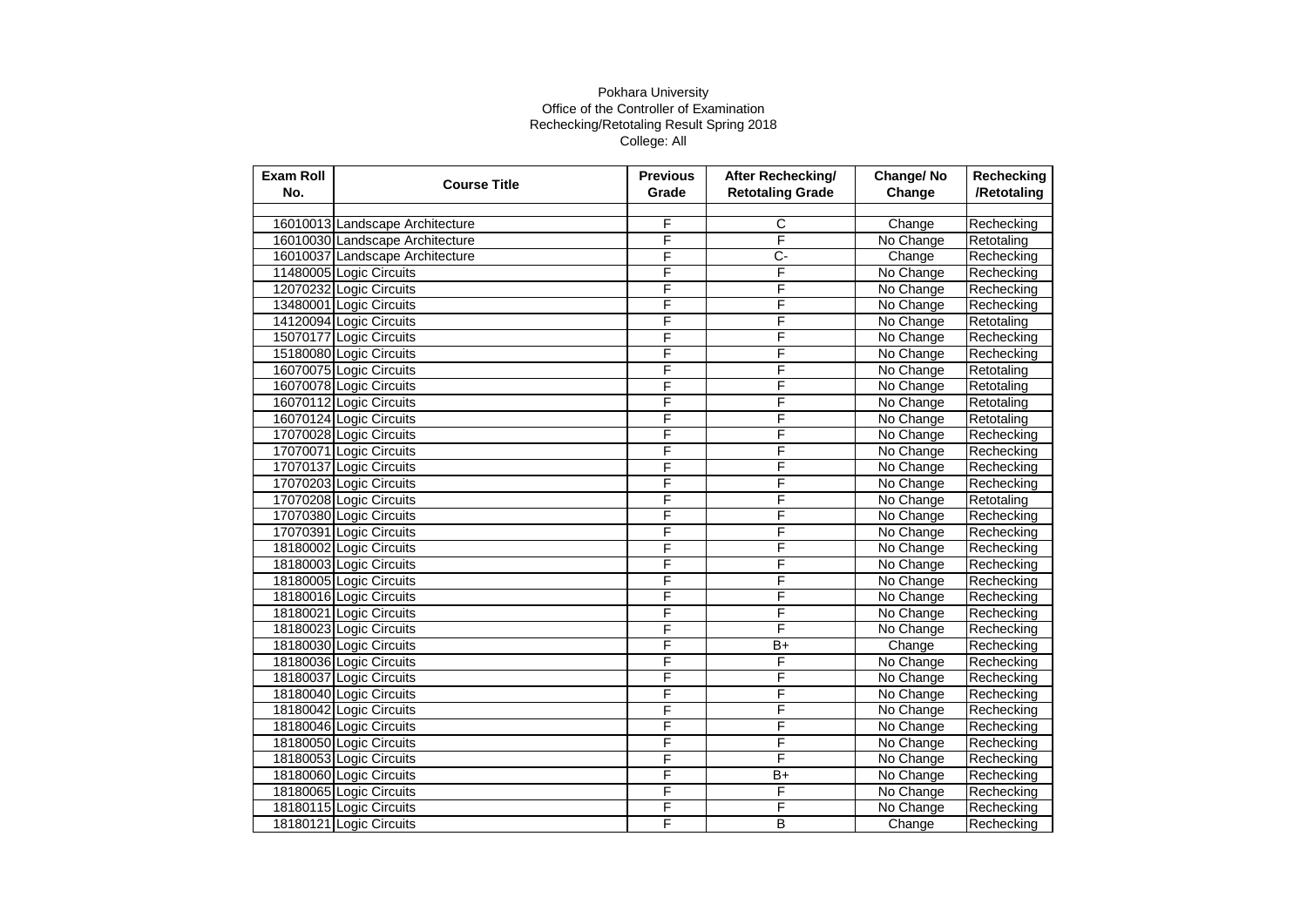| <b>Exam Roll</b><br>No. | <b>Course Title</b>                                   | <b>Previous</b><br>Grade | After Rechecking/<br><b>Retotaling Grade</b> | Change/No<br>Change | Rechecking<br>/Retotaling |
|-------------------------|-------------------------------------------------------|--------------------------|----------------------------------------------|---------------------|---------------------------|
|                         |                                                       |                          |                                              |                     |                           |
|                         | 18180138 Logic Circuits                               | F                        | F                                            | No Change           | Rechecking                |
|                         | 12180029 Mathematical Foundation of Computer Science  | F                        | F                                            | No Change           | Rechecking                |
|                         | 13180007 Mathematical Foundation of Computer Science  | F                        | F                                            | No Change           | Retotaling                |
|                         | 14180047 Mathematical Foundation of Computer Science  | F                        | F                                            | No Change           | Retotaling                |
|                         | 16180063 Mathematical Foundation of Computer Science  | F                        | $C+$                                         | Change              | Rechecking                |
|                         | 16180099 Mathematical Foundation of Computer Science  | F                        | F                                            | No Change           | Rechecking                |
|                         | 18120060 Mathematical Foundation of Computer Science  | F                        | F                                            | No Change           | Rechecking                |
|                         | 18120119 Mathematical Foundation of Computer Science  | F                        | F                                            | No Change           | Rechecking                |
|                         | 18180032 Mathematical Foundation of Computer Science  | F                        | F                                            | No Change           | Rechecking                |
|                         | 18180050 Mathematical Foundation of Computer Science  | $\overline{B+}$          | Α                                            | Change              | Rechecking                |
|                         | 18180133 Mathematical Foundation of Computer Science  | F                        | C                                            | Change              | Rechecking                |
|                         | 18180134 Mathematical Foundation of Computer Science  | F                        | F                                            | No Change           | Rechecking                |
|                         | 903034 Mathematics I                                  | F                        | F                                            | No Change           | Rechecking                |
|                         | 18010020 Mathematics I                                | F                        | F                                            | No Change           | Rechecking                |
|                         | 13010029 Mathematics II                               | F                        | F                                            | No Change           | Rechecking                |
|                         | 16010026 Mathematics II                               | F                        | F                                            | No Change           | Retotaling                |
|                         | 15520109 Mechanical Technology                        | F                        | F                                            | No Change           | Rechecking                |
|                         | 13120037 Microprocessor and Assembly Language Program | F                        | F                                            | No Change           | Retotaling                |
|                         | 14180047 Microprocessor and Assembly Language Program | F                        | F                                            | No Change           | Retotaling                |
|                         | 11480194 Microprocessors                              | F                        | F                                            | No Change           | Retotaling                |
|                         | 12110160 Microprocessors                              | F                        | F                                            | No Change           | Rechecking                |
|                         | 13070044 Microprocessors                              | F                        | F                                            | No Change           | Retotaling                |
|                         | 13070130 Microprocessors                              | F                        | F                                            | No Change           | Rechecking                |
|                         | 13110134 Microprocessors                              | F                        | F                                            | No Change           | Rechecking                |
|                         | 14070147 Microprocessors                              | F                        | F                                            | No Change           | Rechecking                |
|                         | 14110092 Microprocessors                              | F                        | F                                            | No Change           | Rechecking                |
|                         | 15110029 Microprocessors                              | F                        | F                                            | No Change           | Rechecking                |
|                         | 16070157 Microprocessors                              | F                        | F                                            | No Change           | Rechecking                |
|                         | 17070142 Microprocessors                              | F                        | F                                            | No Change           | Rechecking                |
|                         | 17070143 Microprocessors                              | F                        | F                                            | No Change           | Rechecking                |
|                         | 17070147 Microprocessors                              | F                        | F                                            | No Change           | Rechecking                |
|                         | 17070153 Microprocessors                              | F                        | F                                            | No Change           | Rechecking                |
|                         | 17070164 Microprocessors                              | F                        | F                                            | No Change           | Rechecking                |
|                         | 17070185 Microprocessors                              | F                        | F                                            | No Change           | Rechecking                |
|                         | 17070230 Microprocessors                              | B                        | B                                            | No Change           | Rechecking                |
|                         | 17070231 Microprocessors                              | F                        | F                                            | No Change           | Rechecking                |
|                         | 17070234 Microprocessors                              | F                        | $C+$                                         | Change              | Rechecking                |
|                         | 17480073 Microprocessors                              | <b>B-</b>                | B                                            | Change              | Rechecking                |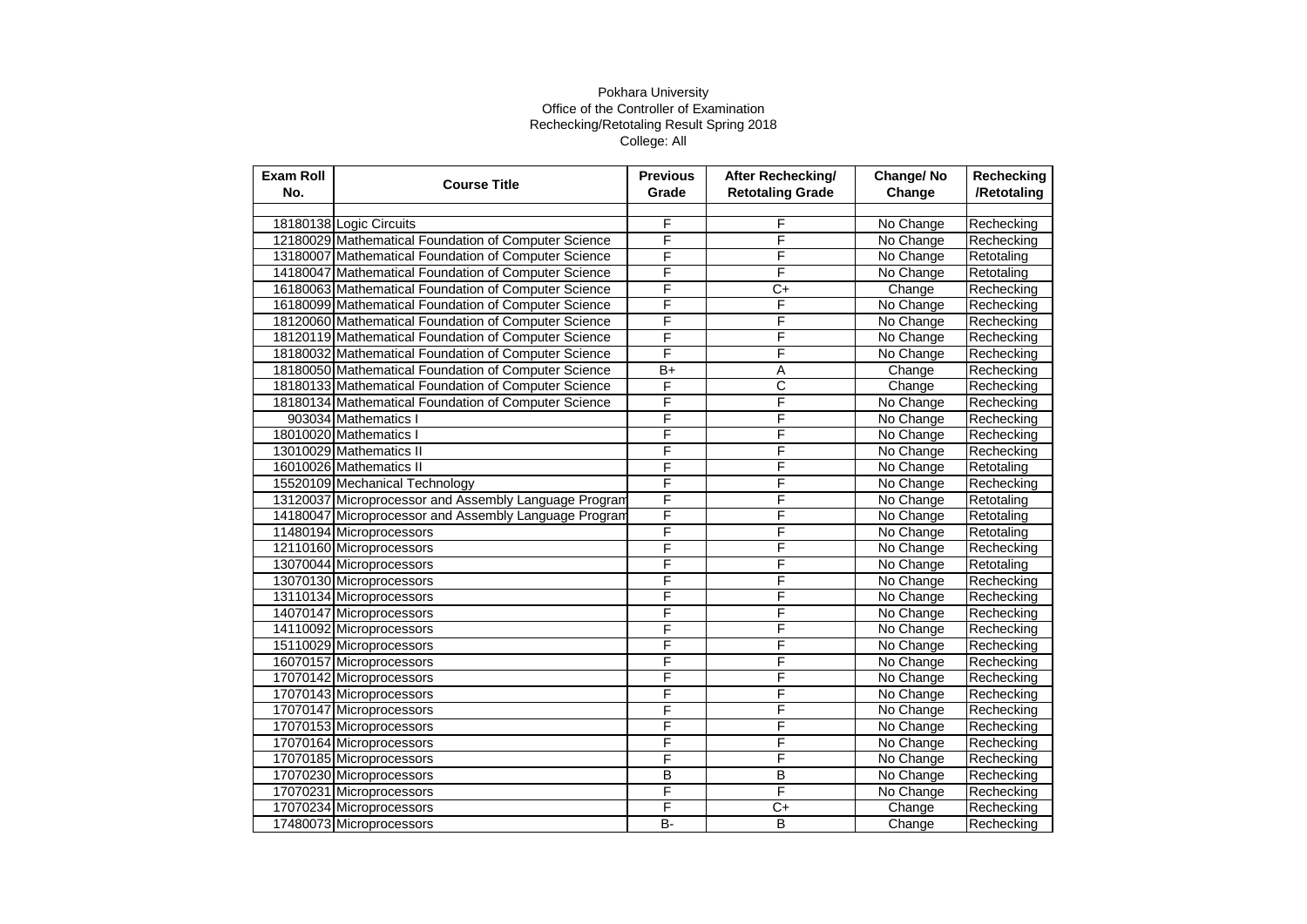| <b>Exam Roll</b><br>No. | <b>Course Title</b>         | <b>Previous</b><br>Grade | After Rechecking/<br><b>Retotaling Grade</b> | Change/No<br>Change | Rechecking<br>/Retotaling |
|-------------------------|-----------------------------|--------------------------|----------------------------------------------|---------------------|---------------------------|
|                         |                             |                          |                                              |                     |                           |
|                         | 17480146 Microprocessors    | F                        | F                                            | No Change           | Retotaling                |
|                         | 16180048 Multimedia Systems | F                        | F                                            | No Change           | Rechecking                |
|                         | 16180054 Multimedia Systems | B-                       | B                                            | Change              | Rechecking                |
|                         | 16180073 Multimedia Systems | F                        | F                                            | No Change           | Rechecking                |
|                         | 16180085 Multimedia Systems | F                        | F                                            | No Change           | Rechecking                |
|                         | 16180110 Multimedia Systems | F                        | F                                            | No Change           | Rechecking                |
|                         | 13070229 Network Therory    | F                        | F                                            | No Change           | Retotaling                |
|                         | 10510020 Numerical Methods  | F                        | F                                            | No Change           | Rechecking                |
|                         | 11520079 Numerical Methods  | F                        | F                                            | No Change           | Retotaling                |
|                         | 11520226 Numerical Methods  | F                        | F                                            | No Change           | Rechecking                |
|                         | 12070040 Numerical Methods  | F                        | F                                            | No Change           | Rechecking                |
|                         | 12480116 Numerical Methods  | F                        | F                                            | No Change           | Retotaling                |
|                         | 12520326 Numerical Methods  | F                        | F                                            | No Change           | Retotaling                |
|                         | 13120108 Numerical Methods  | F                        | F                                            | No Change           | Retotaling                |
|                         | 13180005 Numerical Methods  | F                        | F                                            | No Change           | Retotaling                |
|                         | 13510006 Numerical Methods  | F                        | F                                            | No Change           | Rechecking                |
|                         | 13510028 Numerical Methods  | F                        | F                                            | No Change           | Retotaling                |
|                         | 13520117 Numerical Methods  | F                        | F                                            | No Change           | Rechecking                |
|                         | 13520335 Numerical Methods  | F                        | F                                            | No Change           | Rechecking                |
|                         | 14070163 Numerical Methods  | F                        | F                                            | No Change           | Retotaling                |
|                         | 14180019 Numerical Methods  | F                        | F                                            | No Change           | Retotaling                |
|                         | 14510027 Numerical Methods  | F                        | F                                            | No Change           | Retotaling                |
|                         | 14510033 Numerical Methods  | F                        | F                                            | No Change           | Retotaling                |
|                         | 14510036 Numerical Methods  | F                        | F                                            | No Change           | Retotaling                |
|                         | 14520289 Numerical Methods  | F                        | F                                            | No Change           | Retotaling                |
|                         | 14520522 Numerical Methods  | F                        | F                                            | No Change           | Retotaling                |
|                         | 16520215 Numerical Methods  | F                        | F                                            | No Change           | Rechecking                |
|                         | 16520662 Numerical Methods  | F                        | F                                            | No Change           | Rechecking                |
|                         | 17070305 Numerical Methods  | F                        | F                                            | No Change           | Retotaling                |
|                         | 17070306 Numerical Methods  | F                        | F                                            | No Change           | Retotaling                |
|                         | 17110050 Numerical Methods  | F                        | F                                            | No Change           | Rechecking                |
|                         | 17110053 Numerical Methods  | F                        | F                                            | No Change           | Retotaling                |
|                         | 17480032 Numerical Methods  | F                        | F                                            | No Change           | Rechecking                |
|                         | 17480133 Numerical Methods  | F                        | F                                            | No Change           | Retotaling                |
|                         | 17480146 Numerical Methods  | F                        | F                                            | No Change           | Rechecking                |
|                         | 17510006 Numerical Methods  | F                        | F                                            | No Change           | Rechecking                |
|                         | 17510025 Numerical Methods  | F                        | F                                            | No Change           | Rechecking                |
|                         | 17520127 Numerical Methods  | F                        | F                                            | No Change           | Rechecking                |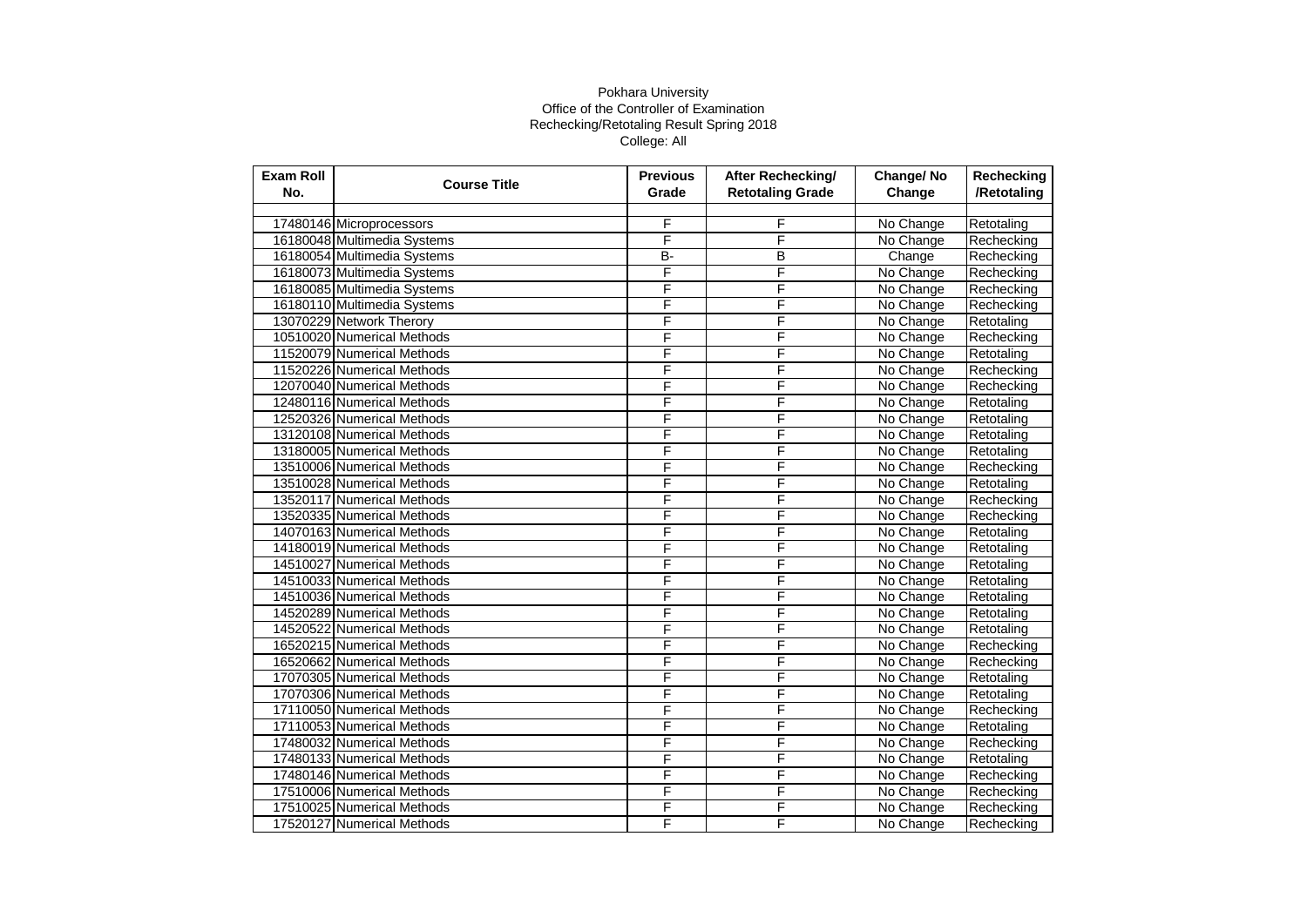| <b>Exam Roll</b><br>No. | <b>Course Title</b>                                     | <b>Previous</b><br>Grade | After Rechecking/<br><b>Retotaling Grade</b> | Change/No<br>Change | Rechecking<br>/Retotaling |
|-------------------------|---------------------------------------------------------|--------------------------|----------------------------------------------|---------------------|---------------------------|
|                         |                                                         |                          |                                              |                     |                           |
|                         | 17520263 Numerical Methods                              | F                        | F                                            | No Change           | Rechecking                |
|                         | 17520316 Numerical Methods                              | F                        | F                                            | No Change           | Retotaling                |
|                         | 17520328 Numerical Methods                              | F                        | А-                                           | Change              | Rechecking                |
|                         | 17520570 Numerical Methods                              | F                        | F                                            | No Change           | Retotaling                |
|                         | 17520603 Numerical Methods                              | F                        | F                                            | No Change           | Rechecking                |
|                         | 17520612 Numerical Methods                              | F                        | F                                            | No Change           | Retotaling                |
|                         | 17520635 Numerical Methods                              | F                        | F                                            | No Change           | Rechecking                |
|                         | 17520786 Numerical Methods                              | F                        | F                                            | No Change           | Retotaling                |
|                         | 17520790 Numerical Methods                              | F                        | F                                            | No Change           | Retotaling                |
|                         | 17520803 Numerical Methods                              | F                        | F                                            | No Change           | Retotaling                |
|                         | 17520857 Numerical Methods                              | F                        | F                                            | No Change           | Rechecking                |
|                         | 17520880 Numerical Methods                              | F                        | F                                            | No Change           | Retotaling                |
|                         | 17521028 Numerical Methods                              | F                        | F                                            | No Change           | Rechecking                |
|                         | 17180023 Object Oriented Design and Modling through UML | $\overline{C+}$          | $\overline{C+}$                              | No Change           | Retotaling                |
|                         | 17180098 Object Oriented Design and Modling through UML | F                        | F                                            | No Change           | Rechecking                |
|                         | 11480194 Object Oriented Programming in C++             | F                        | F                                            | No Change           | Retotaling                |
|                         | 11520505 Object Oriented Programming in C++             | F                        | F                                            | No Change           | Rechecking                |
|                         | 12520146 Object Oriented Programming in C++             | F                        | F                                            | No Change           | Rechecking                |
|                         | 12520288 Object Oriented Programming in C++             | F                        | F                                            | No Change           | Retotaling                |
|                         | 13110161 Object Oriented Programming in C++             | F                        | F                                            | No Change           | Retotaling                |
|                         | 13120038 Object Oriented Programming in C++             | F                        | F                                            | No Change           | Rechecking                |
|                         | 13180007 Object Oriented Programming in C++             | F                        | F                                            | No Change           | Retotaling                |
|                         | 13180042 Object Oriented Programming in C++             | F                        | F                                            | No Change           | Retotaling                |
|                         | 14070083 Object Oriented Programming in C++             | F                        | F                                            | No Change           | Rechecking                |
|                         | 14070183 Object Oriented Programming in C++             | F                        | F                                            | No Change           | Rechecking                |
|                         | 14070202 Object Oriented Programming in C++             | F                        | F                                            | No Change           | Rechecking                |
|                         | 14110096 Object Oriented Programming in C++             | F                        | F                                            | No Change           | Retotaling                |
|                         | 14110109 Object Oriented Programming in C++             | F                        | F                                            | No Change           | Retotaling                |
|                         | 14520294 Object Oriented Programming in C++             | F                        | F                                            | No Change           | Retotaling                |
|                         | 14520424 Object Oriented Programming in C++             | F                        | F                                            | No Change           | Rechecking                |
|                         | 14520524 Object Oriented Programming in C++             | F                        | F                                            | No Change           | Rechecking                |
|                         | 14520639 Object Oriented Programming in C++             | F                        | F                                            | No Change           | Rechecking                |
|                         | 14520833 Object Oriented Programming in C++             | F                        | F                                            | No Change           | Rechecking                |
|                         | 15070079 Object Oriented Programming in C++             | F                        | F                                            | No Change           | Retotaling                |
|                         | 15070271 Object Oriented Programming in C++             | F                        | F                                            | No Change           | Rechecking                |
|                         | 15110029 Object Oriented Programming in C++             | F                        | F                                            | No Change           | Rechecking                |
|                         | 15110032 Object Oriented Programming in C++             | F                        | F                                            | No Change           | Rechecking                |
|                         | 15520176 Object Oriented Programming in C++             | F                        | F                                            | No Change           | Retotaling                |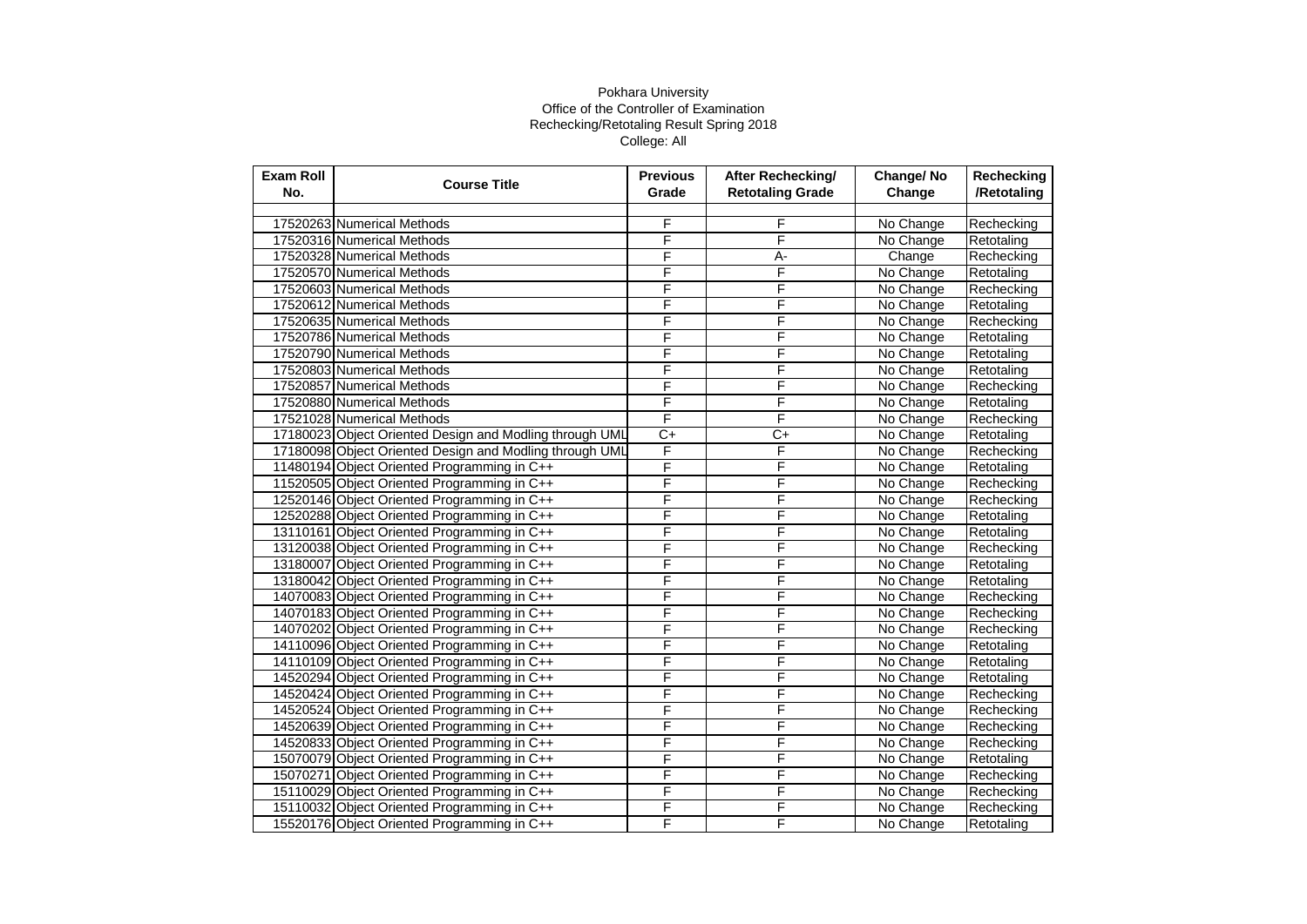| <b>Exam Roll</b><br>No. | <b>Course Title</b>                         | <b>Previous</b><br>Grade | After Rechecking/<br><b>Retotaling Grade</b> | Change/No<br>Change | Rechecking<br>/Retotaling |
|-------------------------|---------------------------------------------|--------------------------|----------------------------------------------|---------------------|---------------------------|
|                         |                                             |                          |                                              |                     |                           |
|                         | 16110041 Object Oriented Programming in C++ | F                        | F                                            | No Change           | Retotaling                |
|                         | 17070047 Object Oriented Programming in C++ | F                        | F                                            | No Change           | Rechecking                |
|                         | 18040001 Object Oriented Programming in C++ | F                        | F                                            | No Change           | Rechecking                |
|                         | 18040017 Object Oriented Programming in C++ | F                        | F                                            | No Change           | Retotaling                |
|                         | 18040059 Object Oriented Programming in C++ | F                        | F                                            | No Change           | Rechecking                |
|                         | 18040126 Object Oriented Programming in C++ | F                        | F                                            | No Change           | Retotaling                |
|                         | 18040167 Object Oriented Programming in C++ | F                        | F                                            | No Change           | Rechecking                |
|                         | 18040170 Object Oriented Programming in C++ | F                        | F                                            | No Change           | Retotaling                |
|                         | 18040172 Object Oriented Programming in C++ | F                        | F                                            | No Change           | Rechecking                |
|                         | 18040174 Object Oriented Programming in C++ | F                        | F                                            | No Change           | Rechecking                |
|                         | 18040188 Object Oriented Programming in C++ | F                        | F                                            | No Change           | Retotaling                |
|                         | 18040250 Object Oriented Programming in C++ | F                        | F                                            | No Change           | Rechecking                |
|                         | 18040295 Object Oriented Programming in C++ | F                        | F                                            | No Change           | Rechecking                |
|                         | 18040341 Object Oriented Programming in C++ | F                        | F                                            | No Change           | Rechecking                |
|                         | 18040343 Object Oriented Programming in C++ | F                        | F                                            | No Change           | Rechecking                |
|                         | 18040353 Object Oriented Programming in C++ | F                        | F                                            | No Change           | Rechecking                |
|                         | 18040466 Object Oriented Programming in C++ | F                        | F                                            | No Change           | Rechecking                |
|                         | 18040549 Object Oriented Programming in C++ | F                        | F                                            | No Change           | Rechecking                |
|                         | 18040552 Object Oriented Programming in C++ | F                        | F                                            | No Change           | Rechecking                |
|                         | 18040581 Object Oriented Programming in C++ | F                        | F                                            | No Change           | Retotaling                |
|                         | 18040596 Object Oriented Programming in C++ | F                        | F                                            | No Change           | Rechecking                |
|                         | 18040602 Object Oriented Programming in C++ | F                        | F                                            | No Change           | Retotaling                |
|                         | 18040616 Object Oriented Programming in C++ | F                        | F                                            | No Change           | Rechecking                |
|                         | 18040790 Object Oriented Programming in C++ | F                        | F                                            | No Change           | Rechecking                |
|                         | 18040791 Object Oriented Programming in C++ | F                        | F                                            | No Change           | Rechecking                |
|                         | 18040799 Object Oriented Programming in C++ | F                        | F                                            | No Change           | Rechecking                |
|                         | 18040820 Object Oriented Programming in C++ | F                        | F                                            | No Change           | Rechecking                |
|                         | 18040832 Object Oriented Programming in C++ | F                        | F                                            | No Change           | Rechecking                |
|                         | 18040838 Object Oriented Programming in C++ | F                        | F                                            | No Change           | Rechecking                |
|                         | 18040841 Object Oriented Programming in C++ | F                        | F                                            | No Change           | Rechecking                |
|                         | 18040870 Object Oriented Programming in C++ | F                        | F                                            | No Change           | Rechecking                |
|                         | 18040874 Object Oriented Programming in C++ | F                        | F                                            | No Change           | Rechecking                |
|                         | 18040957 Object Oriented Programming in C++ | F                        | F                                            | No Change           | Rechecking                |
|                         | 18040962 Object Oriented Programming in C++ | F                        | F                                            | No Change           | Rechecking                |
|                         | 18041002 Object Oriented Programming in C++ | F                        | F                                            | No Change           | Rechecking                |
|                         | 18041071 Object Oriented Programming in C++ | F                        | F                                            | No Change           | Rechecking                |
|                         | 18041087 Object Oriented Programming in C++ | F                        | F                                            | No Change           | Rechecking                |
|                         | 18041123 Object Oriented Programming in C++ | F                        | F                                            | No Change           | Rechecking                |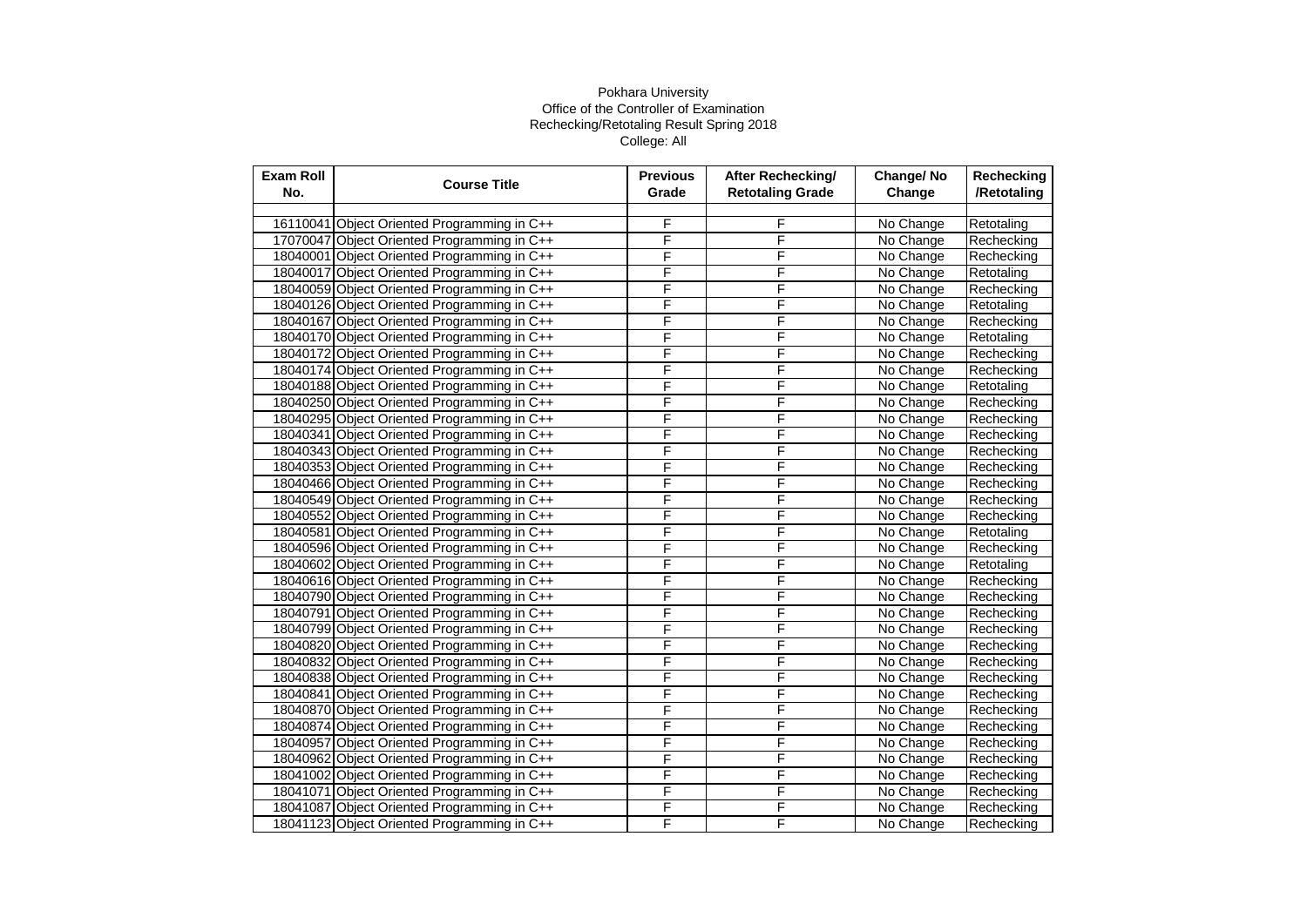| <b>Exam Roll</b><br>No. | <b>Course Title</b>                           | <b>Previous</b><br>Grade | After Rechecking/<br><b>Retotaling Grade</b> | Change/No<br>Change | Rechecking<br>/Retotaling |
|-------------------------|-----------------------------------------------|--------------------------|----------------------------------------------|---------------------|---------------------------|
|                         |                                               |                          |                                              |                     |                           |
|                         | 18070006 Object Oriented Programming in C++   | F                        | F                                            | No Change           | Rechecking                |
|                         | 18070023 Object Oriented Programming in C++   | F                        | F                                            | No Change           | Rechecking                |
|                         | 18070033 Object Oriented Programming in C++   | F                        | <b>B-</b>                                    | Change              | Rechecking                |
|                         | 18070050 Object Oriented Programming in C++   | F                        | F                                            | No Change           | Rechecking                |
|                         | 18070057 Object Oriented Programming in C++   | F                        | F                                            | No Change           | Rechecking                |
|                         | 18070153 Object Oriented Programming in C++   | F                        | F                                            | No Change           | Rechecking                |
|                         | 18070309 Object Oriented Programming in C++   | F                        | F                                            | No Change           | Rechecking                |
|                         | 18070341 Object Oriented Programming in C++   | F                        | F                                            | No Change           | Rechecking                |
|                         | 18070421 Object Oriented Programming in C++   | F                        | F                                            | No Change           | Rechecking                |
|                         | 18070434 Object Oriented Programming in C++   | $B+$                     | A-                                           | Change              | Rechecking                |
|                         | 18070471 Object Oriented Programming in C++   | $B+$                     | A-                                           | Change              | Rechecking                |
|                         | 18070472 Object Oriented Programming in C++   | F                        | F                                            | No Change           | Rechecking                |
|                         | 18110010 Object Oriented Programming in C++   | F                        | F                                            | No Change           | Rechecking                |
|                         | 18110037 Object Oriented Programming in C++   | F                        | F                                            | No Change           | Rechecking                |
|                         | 16180047 Object Oriented Software Development | $\overline{B+}$          | $\overline{B+}$                              | No Change           | Rechecking                |
|                         | 16180054 Object Oriented Software Development | $B+$                     | $B+$                                         | No Change           | Rechecking                |
|                         | 16070124 Object Oriented Software Engineering | F                        | F                                            | No Change           | Retotaling                |
|                         | 12070250 Operating System                     | F                        | F                                            | No Change           | Rechecking                |
| 12070040 Physics        |                                               | F                        | F                                            | No Change           | Rechecking                |
| 12070247 Physics        |                                               | F                        | F                                            | No Change           | Rechecking                |
| 12180039 Physics        |                                               | F                        | F                                            | No Change           | Rechecking                |
| 12510020 Physics        |                                               | F                        | F                                            | No Change           | Retotaling                |
| 12520125 Physics        |                                               | F                        | F                                            | No Change           | Rechecking                |
| 12520392 Physics        |                                               | F                        | F                                            | No Change           | Rechecking                |
| 12520406 Physics        |                                               | F                        | F                                            | No Change           | Retotaling                |
| 12520607 Physics        |                                               | F                        | F                                            | No Change           | Rechecking                |
| 13520018 Physics        |                                               | F                        | F                                            | No Change           | Retotaling                |
| 13520608 Physics        |                                               | F                        | F                                            | No Change           | Rechecking                |
| 14180019 Physics        |                                               | F                        | F                                            | No Change           | Retotaling                |
| 14520500 Physics        |                                               | F                        | F                                            | No Change           | Rechecking                |
| 15070306 Physics        |                                               | F                        | F                                            | No Change           | Rechecking                |
| 16480085 Physics        |                                               | F                        | F                                            | No Change           | Rechecking                |
| 16520013 Physics        |                                               | F                        | F                                            | No Change           | Retotaling                |
| 16520016 Physics        |                                               | F                        | F                                            | No Change           | Rechecking                |
| 17070380 Physics        |                                               | F                        | F                                            | No Change           | Rechecking                |
| 17480041 Physics        |                                               | F                        | F                                            | No Change           | Rechecking                |
| 18040010 Physics        |                                               | F                        | F                                            | No Change           | Rechecking                |
| 18040158 Physics        |                                               | F                        | F                                            | No Change           | Rechecking                |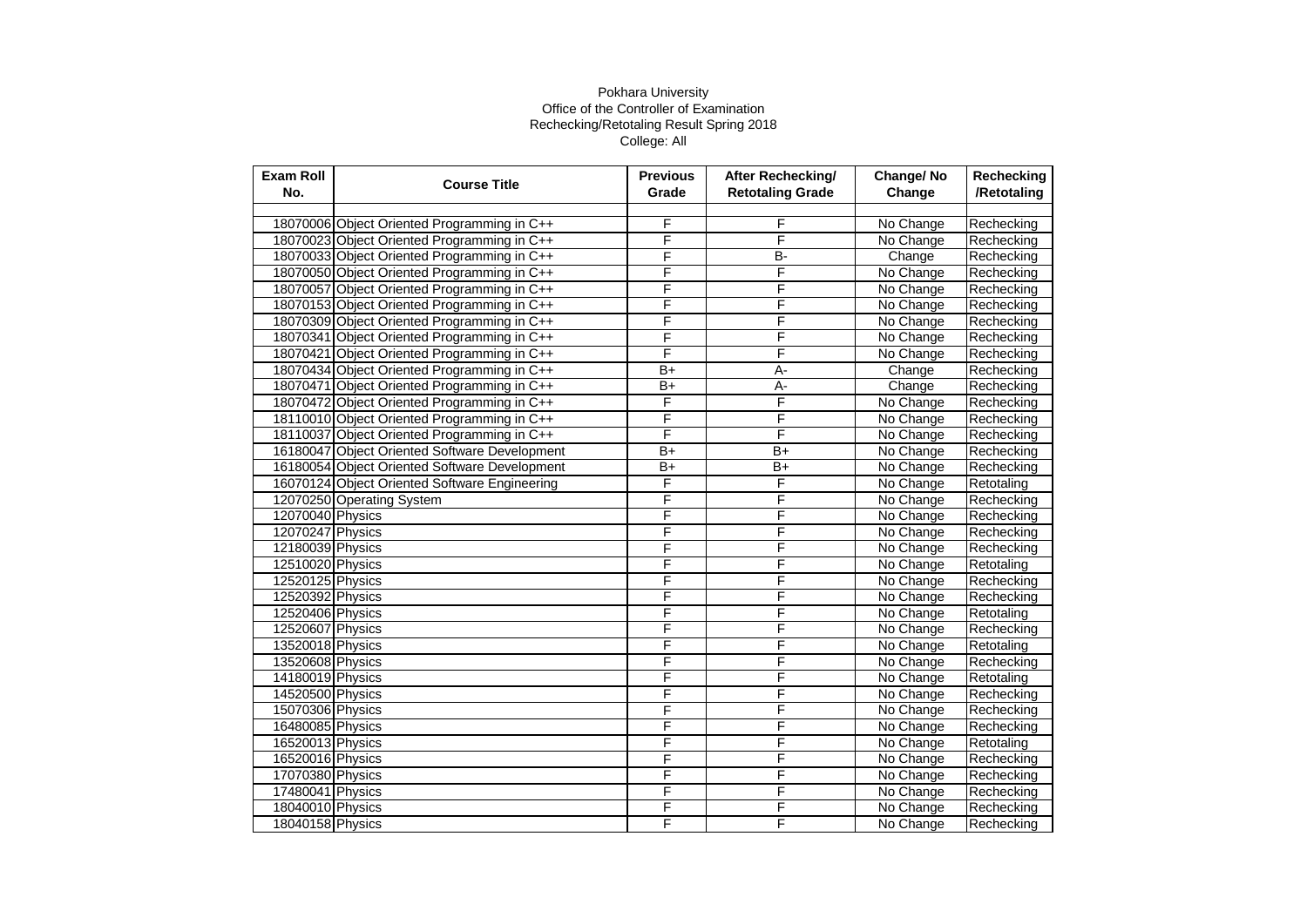| Exam Roll<br>No. | <b>Course Title</b>                         | <b>Previous</b><br>Grade | <b>After Rechecking/</b><br><b>Retotaling Grade</b> | Change/No<br>Change | Rechecking<br>/Retotaling |
|------------------|---------------------------------------------|--------------------------|-----------------------------------------------------|---------------------|---------------------------|
|                  |                                             |                          |                                                     |                     |                           |
| 18041032 Physics |                                             | F                        | F                                                   | No Change           | Rechecking                |
| 18041070 Physics |                                             | F                        | F                                                   | No Change           | Rechecking                |
| 18070028 Physics |                                             | F                        | F                                                   | No Change           | Rechecking                |
| 18070048 Physics |                                             | F                        | F                                                   | No Change           | Rechecking                |
| 18070153 Physics |                                             | F                        | F                                                   | No Change           | Rechecking                |
| 18070175 Physics |                                             | F                        | F                                                   | No Change           | Rechecking                |
| 18070178 Physics |                                             | $B+$                     | $\overline{B+}$                                     | No Change           | Rechecking                |
| 18070341 Physics |                                             | F                        | F                                                   | No Change           | Rechecking                |
| 18070472 Physics |                                             | F                        | F                                                   | No Change           | Rechecking                |
| 18520003 Physics |                                             | F                        | F                                                   | No Change           | Retotaling                |
| 18520006 Physics |                                             | F                        | F                                                   | No Change           | Retotaling                |
| 18520016 Physics |                                             | F                        | F                                                   | No Change           | Rechecking                |
| 18520018 Physics |                                             | F                        | F                                                   | No Change           | Retotaling                |
| 18520031 Physics |                                             | F                        | F                                                   | No Change           | Rechecking                |
| 18520035 Physics |                                             | F                        | F                                                   | No Change           | Rechecking                |
|                  | 12480060 Power Electronics                  | F                        | F                                                   | No Change           | Rechecking                |
|                  | 12480060 Power System Analysis              | F                        | F                                                   | No Change           | Rechecking                |
|                  | 12480089 Power System Analysis              | F                        | F                                                   | No Change           | Rechecking                |
|                  | 16180125 Principles of Programming Language | F                        | F                                                   | No Change           | Rechecking                |
|                  | 13120037 Probability and Queuing Theory     | F                        | F                                                   | No Change           | Retotaling                |
|                  | 16180063 Probability and Queuing Theory     | F                        | F                                                   | No Change           | Rechecking                |
|                  | 16180066 Probability and Queuing Theory     | F                        | F                                                   | No Change           | Retotaling                |
|                  | 11520002 Probability and Statistics         | F                        | F                                                   | No Change           | Rechecking                |
|                  | 12520225 Probability and Statistics         | F                        | F                                                   | No Change           | Rechecking                |
|                  | 13070231 Probability and Statistics         | F                        | F                                                   | No Change           | Retotaling                |
|                  | 13510028 Probability and Statistics         | F                        | F                                                   | No Change           | Retotaling                |
|                  | 13520128 Probability and Statistics         | F                        | F                                                   | No Change           | Retotaling                |
|                  | 13520631 Probability and Statistics         | F                        | F                                                   | No Change           | Rechecking                |
|                  | 13520636 Probability and Statistics         | F                        | F                                                   | No Change           | Rechecking                |
|                  | 13520674 Probability and Statistics         | F                        | F                                                   | No Change           | Retotaling                |
|                  | 13520779 Probability and Statistics         | F                        | F                                                   | No Change           | Retotaling                |
|                  | 14110017 Probability and Statistics         | F                        | F                                                   | No Change           | Rechecking                |
|                  | 14520083 Probability and Statistics         | F                        | F                                                   | No Change           | Retotaling                |
|                  | 14520573 Probability and Statistics         | F                        | F                                                   | No Change           | Retotaling                |
|                  | 14520673 Probability and Statistics         | F                        | F                                                   | No Change           | Retotaling                |
|                  | 14520970 Probability and Statistics         | F                        | F                                                   | No Change           | Retotaling                |
|                  | 14521006 Probability and Statistics         | F                        | F                                                   | No Change           | Rechecking                |
|                  | 15520250 Probability and Statistics         | F                        | F                                                   | No Change           | Retotaling                |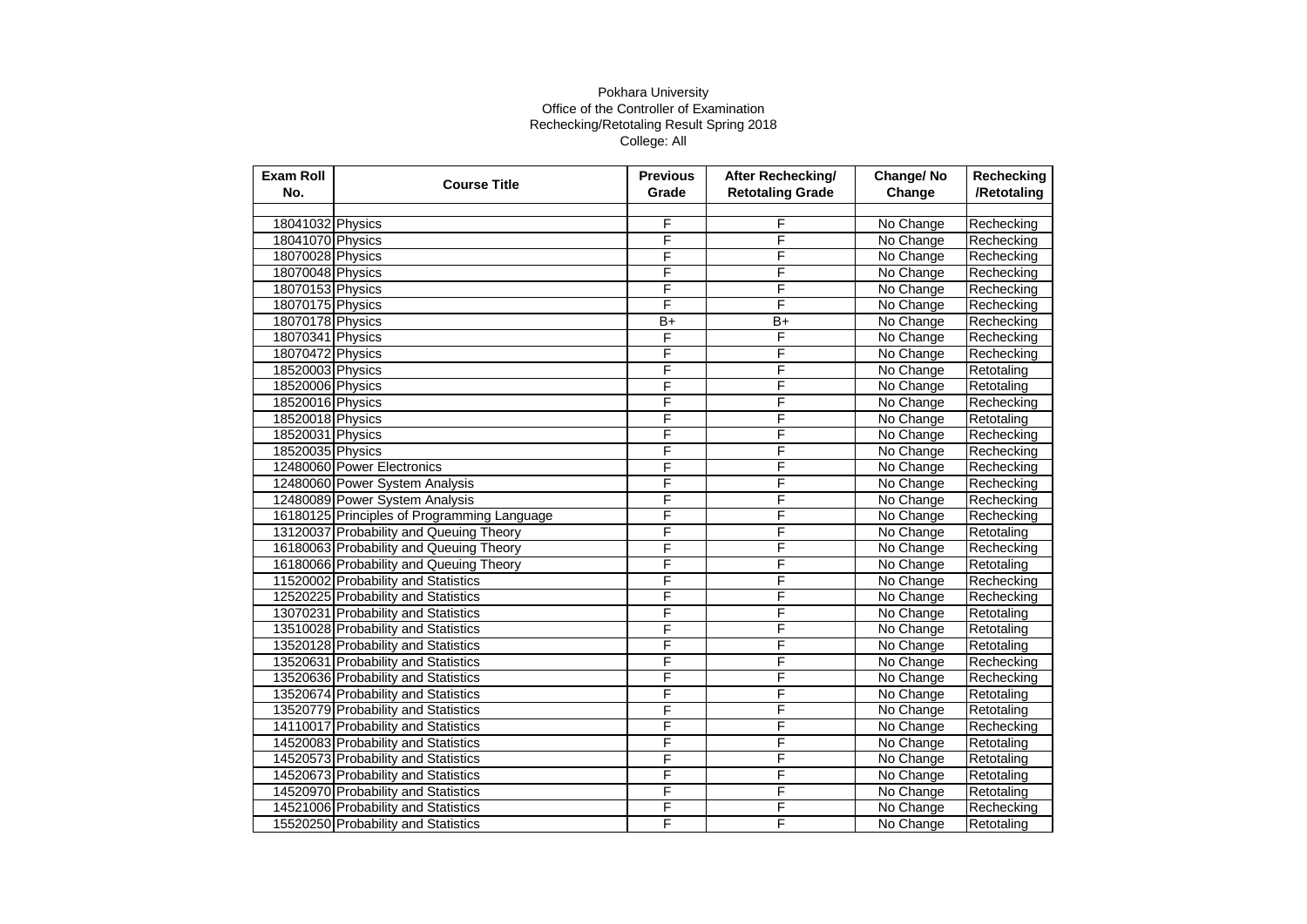| <b>Exam Roll</b><br>No. | <b>Course Title</b>                 | <b>Previous</b><br>Grade | After Rechecking/<br><b>Retotaling Grade</b> | Change/No<br>Change | Rechecking<br>/Retotaling |
|-------------------------|-------------------------------------|--------------------------|----------------------------------------------|---------------------|---------------------------|
|                         |                                     |                          |                                              |                     |                           |
|                         | 15520330 Probability and Statistics | F                        | F                                            | No Change           | Rechecking                |
|                         | 17480071 Probability and Statistics | F                        | F                                            | No Change           | Rechecking                |
|                         | 17520036 Probability and Statistics | F                        | F                                            | No Change           | Retotaling                |
|                         | 17520088 Probability and Statistics | F                        | F                                            | No Change           | Retotaling                |
|                         | 17520133 Probability and Statistics | F                        | F                                            | No Change           | Retotaling                |
|                         | 17520381 Probability and Statistics | F                        | F                                            | No Change           | Rechecking                |
|                         | 17520466 Probability and Statistics | F                        | F                                            | No Change           | Rechecking                |
|                         | 17520596 Probability and Statistics | F                        | F                                            | No Change           | Rechecking                |
|                         | 17520603 Probability and Statistics | F                        | F                                            | No Change           | Rechecking                |
|                         | 17520759 Probability and Statistics | F                        | F                                            | No Change           | Rechecking                |
|                         | 17520786 Probability and Statistics | F                        | F                                            | No Change           | Retotaling                |
|                         | 17520790 Probability and Statistics | F                        | F                                            | No Change           | Rechecking                |
|                         | 17520825 Probability and Statistics | F                        | A-                                           | Change              | Rechecking                |
|                         | 17520832 Probability and Statistics | F                        | F                                            | No Change           | Rechecking                |
|                         | 17520903 Probability and Statistics | F                        | F                                            | No Change           | Rechecking                |
|                         | 17520916 Probability and Statistics | F                        | F                                            | No Change           | Rechecking                |
|                         | 17521027 Probability and Statistics | $\overline{B}$           | B-                                           | No Change           | Rechecking                |
|                         | 17521030 Probability and Statistics | F                        | F                                            | No Change           | Rechecking                |
|                         | 13180007 Problem Solving Techniques | F                        | F                                            | No Change           | Retotaling                |
|                         | 14180047 Problem Solving Techniques | F                        | F                                            | No Change           | Retotaling                |
|                         | 18180134 Problem Solving Techniques | F                        | F                                            | No Change           | Rechecking                |
|                         | 11480132 Programming in C           | F                        | F                                            | No Change           | Rechecking                |
|                         | 11520157 Programming in C           | F                        | F                                            | No Change           | Rechecking                |
|                         | 11520450 Programming in C           | F                        | F                                            | No Change           | Rechecking                |
|                         | 11520599 Programming in C           | F                        | F                                            | No Change           | Rechecking                |
|                         | 12010028 Programming in C           | F                        | F                                            | No Change           | Rechecking                |
|                         | 12520125 Programming in C           | F                        | F                                            | No Change           | Rechecking                |
|                         | 12520572 Programming in C           | F                        | F                                            | No Change           | Rechecking                |
|                         | 13480089 Programming in C           | F                        | F                                            | No Change           | Rechecking                |
|                         | 13520136 Programming in C           | F                        | F                                            | No Change           | Retotaling                |
|                         | 13520401 Programming in C           | F                        | F                                            | No Change           | Rechecking                |
|                         | 13520455 Programming in C           | F                        | F                                            | No Change           | Rechecking                |
|                         | 13520674 Programming in C           | F                        | F                                            | No Change           | Rechecking                |
|                         | 13520808 Programming in C           | F                        | F                                            | No Change           | Rechecking                |
|                         | 13520857 Programming in C           | F                        | F                                            | No Change           | Rechecking                |
|                         | 14010014 Programming in C           | F                        | F                                            | No Change           | Rechecking                |
|                         | 14010016 Programming in C           | F                        | F                                            | No Change           | Rechecking                |
|                         | 14010023 Programming in C           | F                        | F                                            | No Change           | Rechecking                |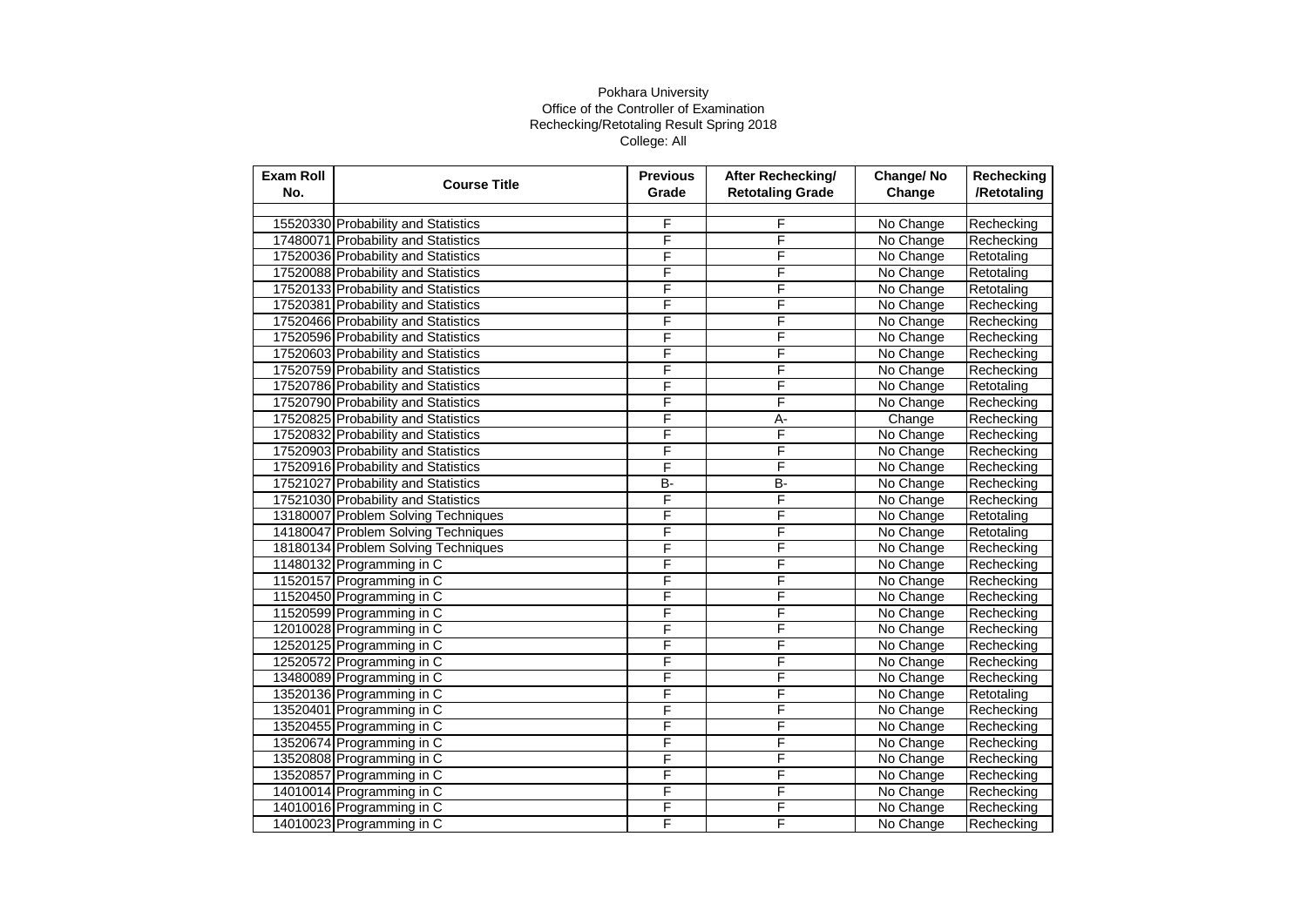| <b>Exam Roll</b><br>No. | <b>Course Title</b>           | <b>Previous</b><br>Grade | After Rechecking/<br><b>Retotaling Grade</b> | Change/No<br>Change | Rechecking<br>/Retotaling |
|-------------------------|-------------------------------|--------------------------|----------------------------------------------|---------------------|---------------------------|
|                         |                               |                          |                                              |                     |                           |
|                         | 14070125 Programming in C     | F                        | F                                            | No Change           | Rechecking                |
|                         | 14110046 Programming in C     | F                        | F                                            | No Change           | Retotaling                |
|                         | 14510033 Programming in C     | F                        | F                                            | No Change           | Retotaling                |
|                         | 14520300 Programming in C     | F                        | F                                            | No Change           | Retotaling                |
|                         | 14520475 Programming in C     | F                        | F                                            | No Change           | Rechecking                |
|                         | 14520575 Programming in C     | F                        | F                                            | No Change           | Rechecking                |
|                         | 14520603 Programming in C     | F                        | F                                            | No Change           | Retotaling                |
|                         | 14521004 Programming in C     | F                        | F                                            | No Change           | Retotaling                |
|                         | 15070122 Programming in C     | F                        | F                                            | No Change           | Rechecking                |
|                         | 16520105 Programming in C     | F                        | F                                            | No Change           | Retotaling                |
|                         | 16520464 Programming in C     | F                        | F                                            | No Change           | Retotaling                |
|                         | 17070299 Programming in C     | F                        | F                                            | No Change           | Retotaling                |
|                         | 17480121 Programming in C     | F                        | F                                            | No Change           | Rechecking                |
|                         | 17520213 Programming in C     | F                        | F                                            | No Change           | Rechecking                |
|                         | 18040399 Programming in C     | F                        | F                                            | No Change           | Rechecking                |
|                         | 18040459 Programming in C     | F                        | F                                            | No Change           | Rechecking                |
|                         | 18040582 Programming in C     | F                        | F                                            | No Change           | Retotaling                |
|                         | 18040596 Programming in C     | F                        | F                                            | No Change           | Rechecking                |
|                         | 18040657 Programming in C     | F                        | F                                            | No Change           | Retotaling                |
|                         | 18040794 Programming in C     | F                        | F                                            | No Change           | Retotaling                |
|                         | 18040800 Programming in C     | F                        | F                                            | No Change           | Rechecking                |
|                         | 18040870 Programming in C     | F                        | F                                            | No Change           | Rechecking                |
|                         | 18070030 Programming in C     | F                        | F                                            | No Change           | Rechecking                |
|                         | 18070219 Programming in C     | F                        | F                                            | No Change           | Rechecking                |
|                         | 18070352 Programming in C     | F                        | F                                            | No Change           | Rechecking                |
|                         | 18070398 Programming in C     | F                        | F                                            | No Change           | Rechecking                |
|                         | 18180134 Programming in C     | F                        | F                                            | No Change           | Rechecking                |
|                         | 18510011 Programming in C     | F                        | F                                            | No Change           | Rechecking                |
|                         | 18520002 Programming in C     | F                        | F                                            | No Change           | Rechecking                |
|                         | 18520003 Programming in C     | F                        | F                                            | No Change           | Retotaling                |
|                         | 18520006 Programming in C     | F                        | F                                            | No Change           | Retotaling                |
|                         | 18520008 Programming in C     | F                        | F                                            | No Change           | Retotaling                |
|                         | 18520031 Programming in C     | F                        | F                                            | No Change           | Retotaling                |
|                         | 13120046 Programming in JAVA  | F                        | F                                            | No Change           | Retotaling                |
|                         | 13180042 Programming in JAVA  | F                        | F                                            | No Change           | Retotaling                |
|                         | 17120095 Programming in JAVA  | B-                       | B-                                           | No Change           | Rechecking                |
|                         | 17120126 Programming in JAVA  | F                        | F                                            | No Change           | Rechecking                |
|                         | 13480089 Research Methodology | F                        | F                                            | No Change           | Retotaling                |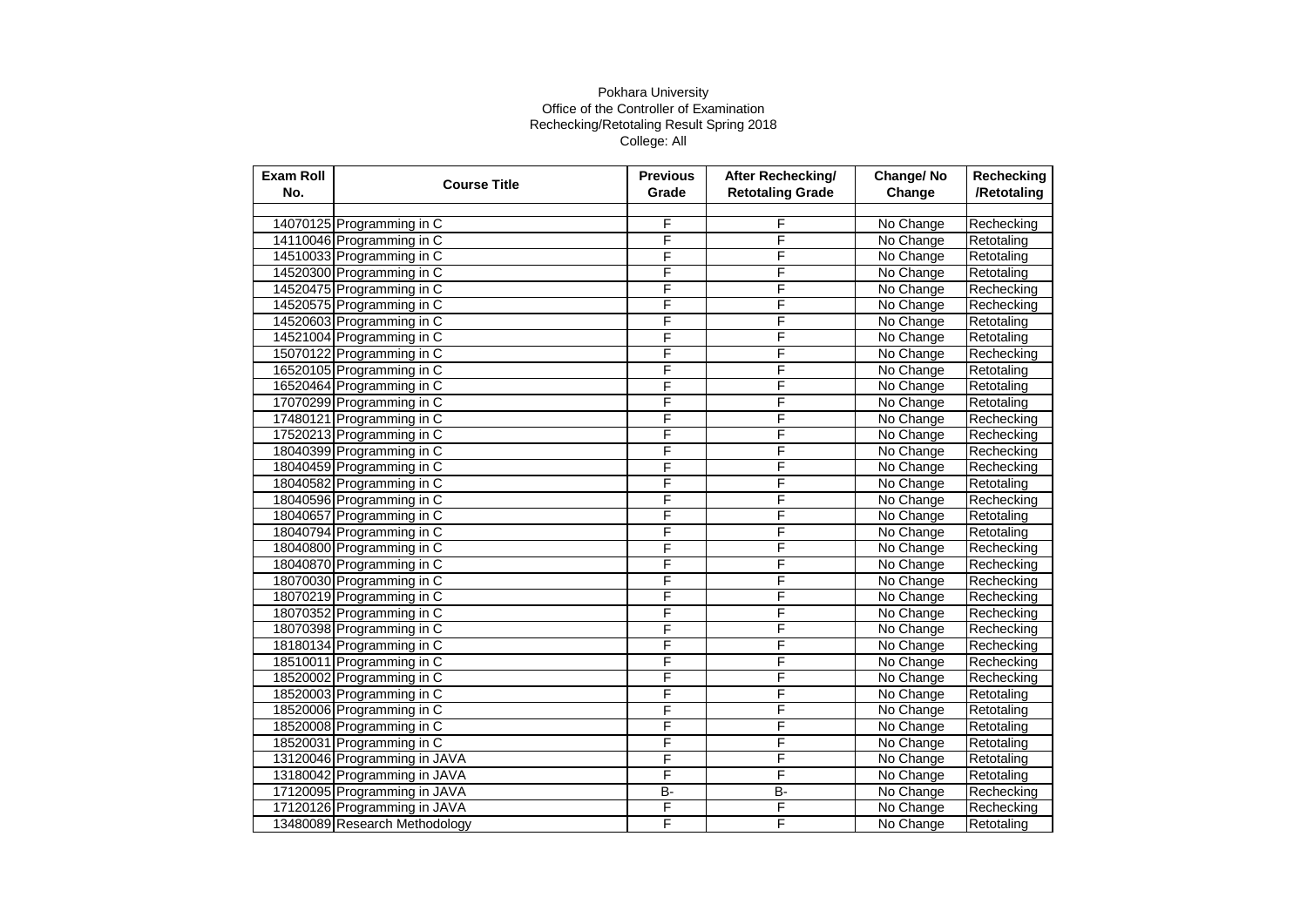| <b>Exam Roll</b><br>No. | <b>Course Title</b>                         | <b>Previous</b><br>Grade | After Rechecking/<br><b>Retotaling Grade</b> | Change/No<br>Change | Rechecking<br>/Retotaling |
|-------------------------|---------------------------------------------|--------------------------|----------------------------------------------|---------------------|---------------------------|
|                         |                                             |                          |                                              |                     |                           |
|                         | 15480128 Research Methodology               | F                        | F                                            | No Change           | Rechecking                |
|                         | 16480003 Research Methodology               | F                        | F                                            | No Change           | Rechecking                |
|                         | 16480084 Research Methodology               | F                        | F                                            | No Change           | Rechecking                |
|                         | 16480115 Research Methodology               | F                        | F                                            | No Change           | Retotaling                |
|                         | 11520336 Sanitary Engineering               | F                        | F                                            | No Change           | Rechecking                |
|                         | 12520631 Sanitary Engineering               | F                        | F                                            | No Change           | Retotaling                |
|                         | 13520133 Sanitary Engineering               | F                        | F                                            | No Change           | Retotaling                |
|                         | 14520028 Sanitary Engineering               | F                        | F                                            | No Change           | Retotaling                |
|                         | 14520522 Sanitary Engineering               | F                        | F                                            | No Change           | Retotaling                |
|                         | 14520581 Sanitary Engineering               | F                        | F                                            | No Change           | Retotaling                |
|                         | 15520080 Sanitary Engineering               | F                        | $\overline{C}$ -                             | Change              | Rechecking                |
|                         | 16520075 Sanitary Engineering               | B-                       | <b>B-</b>                                    | No Change           | Rechecking                |
|                         | 16520105 Sanitary Engineering               | F                        | F                                            | No Change           | Retotaling                |
|                         | 16520294 Sanitary Engineering               | F                        | F                                            | No Change           | Rechecking                |
|                         | 16520518 Sanitary Engineering               | F                        | F                                            | No Change           | Retotaling                |
|                         | 16520638 Sanitary Engineering               | F                        | F                                            | No Change           | Retotaling                |
|                         | 16520649 Sanitary Engineering               | F                        | F                                            | No Change           | Rechecking                |
|                         | 16520673 Sanitary Engineering               | F                        | F                                            | No Change           | Rechecking                |
|                         | 16520679 Sanitary Engineering               | F                        | F                                            | No Change           | Rechecking                |
|                         | 16520684 Sanitary Engineering               | F                        | F                                            | No Change           | Rechecking                |
|                         | 16520689 Sanitary Engineering               | F                        | F                                            | No Change           | Rechecking                |
|                         | 16520701 Sanitary Engineering               | F                        | F                                            | No Change           | Rechecking                |
|                         | 16520713 Sanitary Engineering               | F                        | F                                            | No Change           | Rechecking                |
|                         | 16520722 Sanitary Engineering               | F                        | F                                            | No Change           | Retotaling                |
|                         | 16520728 Sanitary Engineering               | F                        | F                                            | No Change           | Rechecking                |
|                         | 16520730 Sanitary Engineering               | F                        | B-                                           | Change              | Rechecking                |
|                         | 16520744 Sanitary Engineering               | F                        | F                                            | No Change           | Rechecking                |
|                         | 16520768 Sanitary Engineering               | F                        | F                                            | No Change           | Rechecking                |
|                         | 16520848 Sanitary Engineering               | F                        | F                                            | No Change           | Retotaling                |
|                         | 16520873 Sanitary Engineering               | B-                       | $\overline{B}$                               | Change              | Retotaling                |
|                         | 16520988 Sanitary Engineering               | F                        | F                                            | No Change           | Rechecking                |
|                         | 11070173 Signal and System                  | F                        | F                                            | No Change           | Rechecking                |
|                         | 13480089 Signal and System                  | F                        | F                                            | No Change           | Rechecking                |
|                         | 12070040 Simulation and Modeling            | F                        | F                                            | No Change           | Rechecking                |
|                         | 13070093 Simulation and Modeling            | F                        | C+                                           | Change              | Rechecking                |
|                         | 17120078 Softwatre Engineering Fundamentals | $\overline{C}$           | $\overline{C}$                               | No Change           | Rechecking                |
|                         | 10510022 Soil Mechanics                     | F                        | F                                            | No Change           | Rechecking                |
|                         | 10510039 Soil Mechanics                     | F                        | F                                            | No Change           | Rechecking                |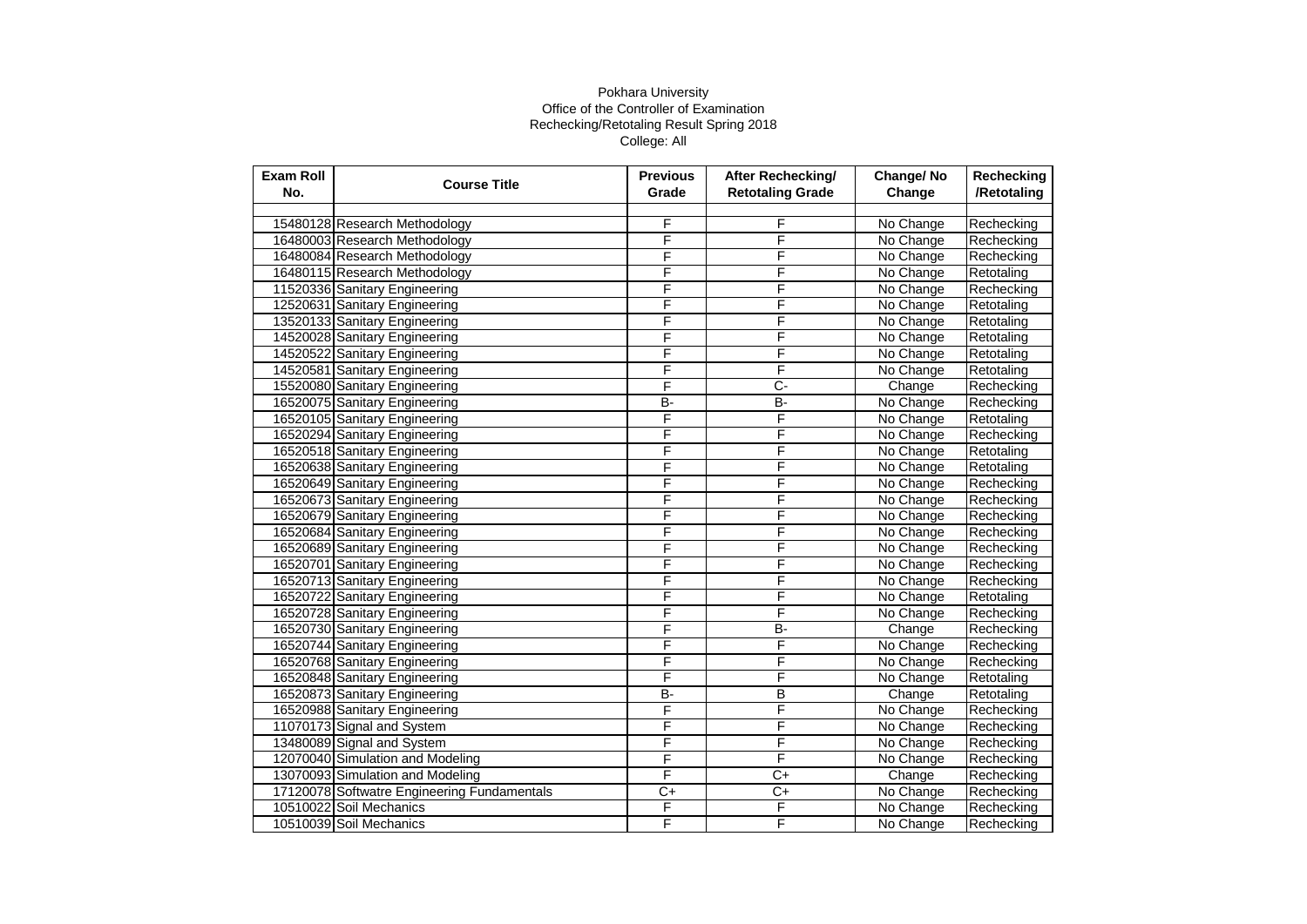| <b>Exam Roll</b><br>No. | <b>Course Title</b>     | <b>Previous</b><br>Grade | After Rechecking/<br><b>Retotaling Grade</b> | Change/No<br>Change | Rechecking<br>/Retotaling |
|-------------------------|-------------------------|--------------------------|----------------------------------------------|---------------------|---------------------------|
|                         |                         |                          |                                              |                     |                           |
|                         | 10510041 Soil Mechanics | F                        | F                                            | No Change           | Retotaling                |
|                         | 11520002 Soil Mechanics | F                        | F                                            | No Change           | Rechecking                |
|                         | 11520157 Soil Mechanics | F                        | F                                            | No Change           | Rechecking                |
|                         | 11520225 Soil Mechanics | F                        | F                                            | No Change           | Retotaling                |
|                         | 11520230 Soil Mechanics | F                        | F                                            | No Change           | Retotaling                |
|                         | 11520246 Soil Mechanics | F                        | F                                            | No Change           | Rechecking                |
|                         | 11520247 Soil Mechanics | F                        | F                                            | No Change           | Retotaling                |
|                         | 11520640 Soil Mechanics | F                        | F                                            | No Change           | Rechecking                |
|                         | 12110219 Soil Mechanics | F                        | F                                            | No Change           | Retotaling                |
|                         | 12510038 Soil Mechanics | F                        | F                                            | No Change           | Rechecking                |
|                         | 12520225 Soil Mechanics | F                        | F                                            | No Change           | Rechecking                |
|                         | 12520406 Soil Mechanics | F                        | D+                                           | Change              | Rechecking                |
|                         | 13510028 Soil Mechanics | F                        | F                                            | No Change           | Retotaling                |
|                         | 13510044 Soil Mechanics | F                        | F                                            | No Change           | Rechecking                |
|                         | 13520018 Soil Mechanics | F                        | F                                            | No Change           | Rechecking                |
|                         | 13520143 Soil Mechanics | F                        | B-                                           | Change              | Rechecking                |
|                         | 13520221 Soil Mechanics | F                        | F                                            | No Change           | Rechecking                |
|                         | 13520335 Soil Mechanics | F                        | F                                            | No Change           | Rechecking                |
|                         | 13520357 Soil Mechanics | F                        | Ç-                                           | Change              | Rechecking                |
|                         | 13520391 Soil Mechanics | F                        | F                                            | No Change           | Rechecking                |
|                         | 13520459 Soil Mechanics | F                        | F                                            | No Change           | Rechecking                |
|                         | 13520700 Soil Mechanics | F                        | F                                            | No Change           | Retotaling                |
|                         | 13520723 Soil Mechanics | F                        | F                                            | No Change           | Rechecking                |
| 13520814                | Soil Mechanics          | F                        | F                                            | No Change           | Retotaling                |
|                         | 14070163 Soil Mechanics | F                        | F                                            | No Change           | Retotaling                |
|                         | 14510017 Soil Mechanics | F                        | F                                            | No Change           | Retotaling                |
|                         | 14510029 Soil Mechanics | F                        | F                                            | No Change           | Retotaling                |
|                         | 14510035 Soil Mechanics | F                        | F                                            | No Change           | Retotaling                |
|                         | 14510039 Soil Mechanics | F                        | F                                            | No Change           | Rechecking                |
|                         | 14510044 Soil Mechanics | F                        | F                                            | No Change           | Retotaling                |
|                         | 14510046 Soil Mechanics | F                        | F                                            | No Change           | Retotaling                |
|                         | 14520036 Soil Mechanics | F                        | F                                            | No Change           | Rechecking                |
|                         | 14520057 Soil Mechanics | F                        | F                                            | No Change           | Retotaling                |
|                         | 14520071 Soil Mechanics | F                        | F                                            | No Change           | Retotaling                |
|                         | 14520086 Soil Mechanics | F                        | F                                            | No Change           | Retotaling                |
|                         | 14520145 Soil Mechanics | F                        | D                                            | Change              | Rechecking                |
|                         | 14520154 Soil Mechanics | F                        | F                                            | No Change           | Rechecking                |
|                         | 14520168 Soil Mechanics | F                        | C-                                           | Change              | Rechecking                |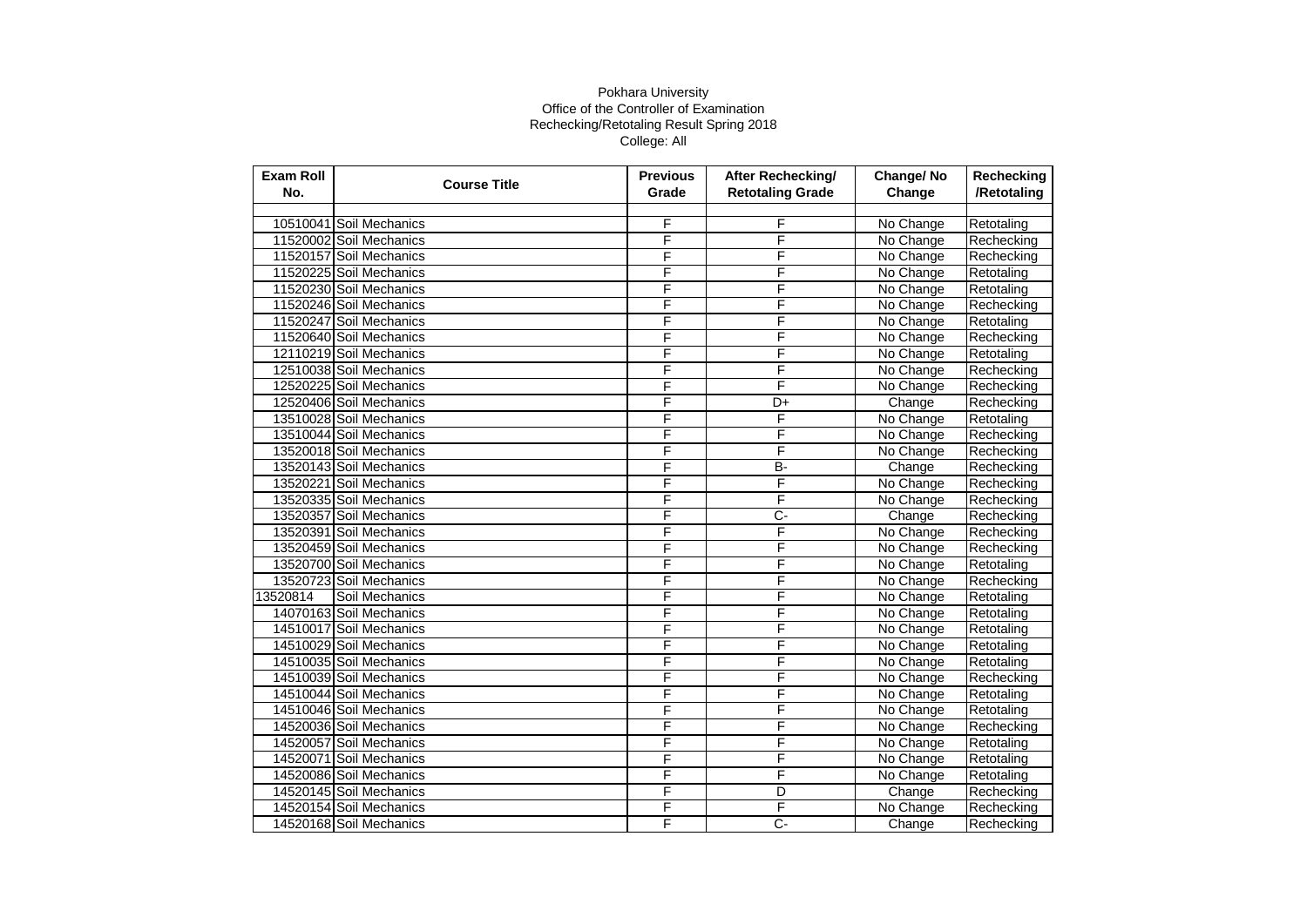| <b>Exam Roll</b><br>No. | <b>Course Title</b>     | <b>Previous</b><br>Grade | <b>After Rechecking/</b><br><b>Retotaling Grade</b> | Change/No<br>Change | Rechecking<br>/Retotaling |
|-------------------------|-------------------------|--------------------------|-----------------------------------------------------|---------------------|---------------------------|
|                         |                         |                          |                                                     |                     |                           |
|                         | 14520170 Soil Mechanics | F                        | F                                                   | No Change           | Rechecking                |
|                         | 14520177 Soil Mechanics | F                        | F                                                   | No Change           | Rechecking                |
|                         | 14520187 Soil Mechanics | F                        | B-                                                  | Change              | Rechecking                |
|                         | 14520226 Soil Mechanics | F                        | F                                                   | No Change           | Rechecking                |
|                         | 14520362 Soil Mechanics | F                        | F                                                   | No Change           | Rechecking                |
|                         | 14520370 Soil Mechanics | F                        | $B+$                                                | Change              | Rechecking                |
|                         | 14520375 Soil Mechanics | F                        | F                                                   | No Change           | Retotaling                |
|                         | 14520384 Soil Mechanics | F                        | F                                                   | No Change           | Retotaling                |
|                         | 14520524 Soil Mechanics | F                        | F                                                   | No Change           | Retotaling                |
|                         | 14520560 Soil Mechanics | F                        | B-                                                  | Change              | Rechecking                |
|                         | 14520576 Soil Mechanics | F                        | Ç-                                                  | Change              | Rechecking                |
|                         | 14520614 Soil Mechanics | F                        | F                                                   | No Change           | Retotaling                |
|                         | 14520618 Soil Mechanics | F                        | F                                                   | No Change           | Rechecking                |
|                         | 14520619 Soil Mechanics | F                        | F                                                   | No Change           | Retotaling                |
|                         | 14520639 Soil Mechanics | F                        | F                                                   | No Change           | Retotaling                |
|                         | 14520643 Soil Mechanics | F                        | F                                                   | No Change           | Retotaling                |
|                         | 14520644 Soil Mechanics | F                        | F                                                   | No Change           | Rechecking                |
|                         | 14520682 Soil Mechanics | F                        | $C+$                                                | Change              | Rechecking                |
|                         | 14520688 Soil Mechanics | F                        | F                                                   | No Change           | Rechecking                |
|                         | 14520707 Soil Mechanics | F                        | F                                                   | No Change           | Rechecking                |
|                         | 14520803 Soil Mechanics | F                        | F                                                   | No Change           | Rechecking                |
|                         | 14520840 Soil Mechanics | F                        | F                                                   | No Change           | Rechecking                |
|                         | 14520846 Soil Mechanics | F                        | F                                                   | No Change           | Retotaling                |
|                         | 14521026 Soil Mechanics | F                        | A-                                                  | Change              | Rechecking                |
|                         | 15520010 Soil Mechanics | F                        | B-                                                  | Change              | Rechecking                |
|                         | 15520229 Soil Mechanics | F                        | F                                                   | No Change           | Rechecking                |
|                         | 15520291 Soil Mechanics | F                        | D+                                                  | Change              | Rechecking                |
|                         | 15520318 Soil Mechanics | F                        | F                                                   | No Change           | Rechecking                |
|                         | 15520334 Soil Mechanics | F                        | F                                                   | No Change           | Rechecking                |
|                         | 15520335 Soil Mechanics | F                        | F                                                   | No Change           | Rechecking                |
|                         | 15520337 Soil Mechanics | F                        | F                                                   | No Change           | Rechecking                |
|                         | 15520377 Soil Mechanics | F                        | $\overline{A}$ -                                    | Change              | Rechecking                |
|                         | 15520574 Soil Mechanics | F                        | F                                                   | No Change           | Rechecking                |
|                         | 15520582 Soil Mechanics | F                        | $C+$                                                | Change              | Rechecking                |
|                         | 15520596 Soil Mechanics | F                        | F                                                   | No Change           | Rechecking                |
|                         | 15520602 Soil Mechanics | F                        | F                                                   | No Change           | Rechecking                |
|                         | 15520676 Soil Mechanics | F                        | F                                                   | No Change           | Rechecking                |
|                         | 15520746 Soil Mechanics | F                        | F                                                   | No Change           | Rechecking                |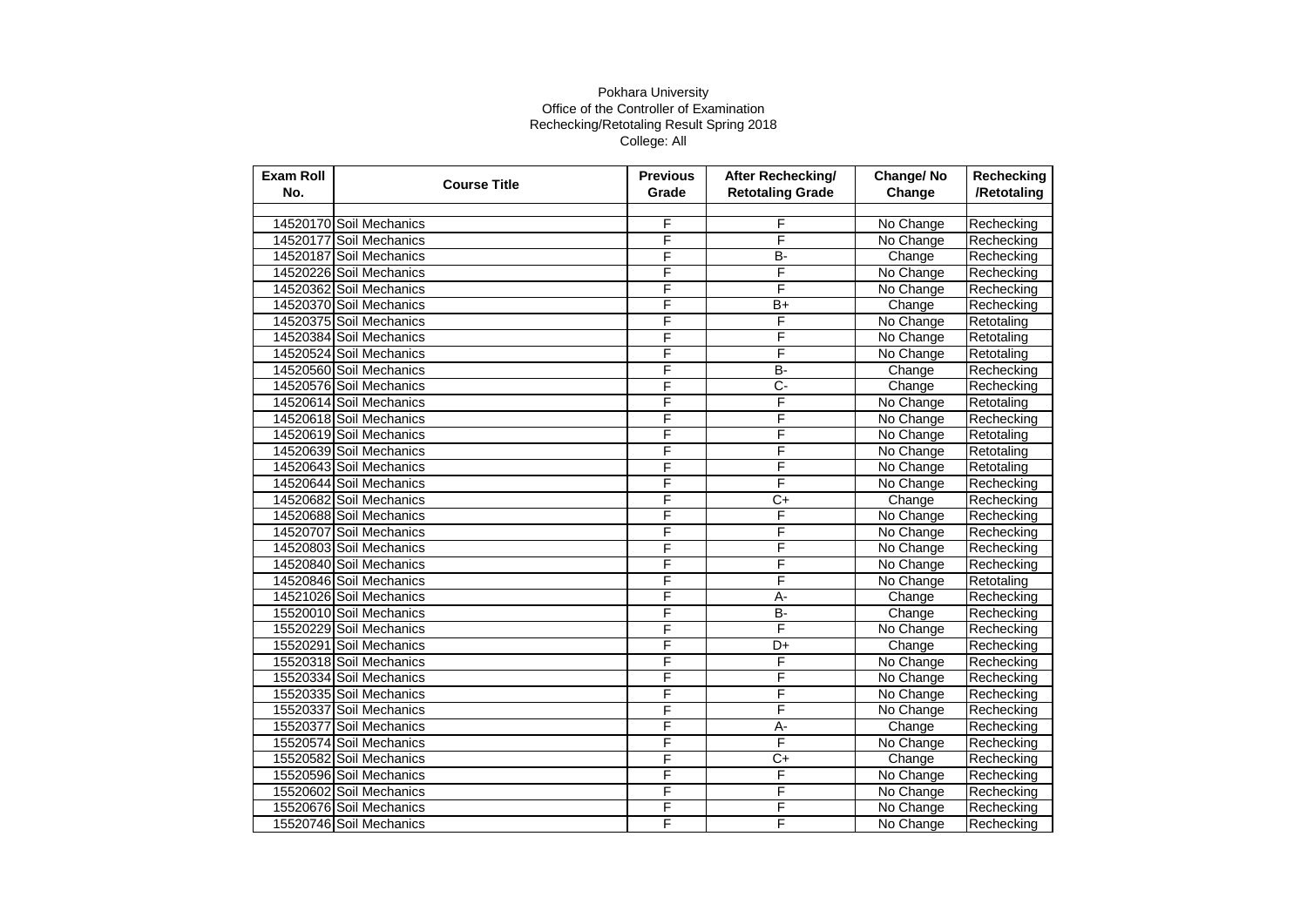| <b>Exam Roll</b><br>No. | <b>Course Title</b>            | <b>Previous</b><br>Grade | After Rechecking/<br><b>Retotaling Grade</b> | Change/No<br>Change | Rechecking<br>/Retotaling |
|-------------------------|--------------------------------|--------------------------|----------------------------------------------|---------------------|---------------------------|
|                         |                                |                          |                                              |                     |                           |
|                         | 15520815 Soil Mechanics        | F                        | F                                            | No Change           | Retotaling                |
|                         | 15520840 Soil Mechanics        | F                        | F                                            | No Change           | Rechecking                |
|                         | 15520850 Soil Mechanics        | F                        | F                                            | No Change           | Rechecking                |
|                         | 15520864 Soil Mechanics        | F                        | D                                            | Change              | Rechecking                |
|                         | 15520877 Soil Mechanics        | F                        | F                                            | No Change           | Rechecking                |
|                         | 15520956 Soil Mechanics        | F                        | $C+$                                         | Change              | Rechecking                |
|                         | 16520122 Soil Mechanics        | F                        | F                                            | No Change           | Retotaling                |
|                         | 16520272 Soil Mechanics        | F                        | $C+$                                         | Change              | Rechecking                |
|                         | 16520279 Soil Mechanics        | F                        | F                                            | No Change           | Rechecking                |
|                         | 16520285 Soil Mechanics        | F                        | F                                            | No Change           | Rechecking                |
|                         | 16520286 Soil Mechanics        | F                        | F                                            | No Change           | Rechecking                |
|                         | 16520594 Soil Mechanics        | F                        | B-                                           | Change              | Rechecking                |
|                         | 16520730 Soil Mechanics        | F                        | F                                            | No Change           | Rechecking                |
|                         | 16520810 Soil Mechanics        | F                        | F                                            | No Change           | Rechecking                |
|                         | 16520813 Soil Mechanics        | F                        | F                                            | No Change           | Rechecking                |
|                         | 16520824 Soil Mechanics        | F                        | F                                            | No Change           | Rechecking                |
|                         | 16520835 Soil Mechanics        | F                        | F                                            | No Change           | Rechecking                |
|                         | 16520854 Soil Mechanics        | F                        | F                                            | No Change           | Rechecking                |
|                         | 16520872 Soil Mechanics        | F                        | F                                            | No Change           | Rechecking                |
|                         | 16520888 Soil Mechanics        | F                        | F                                            | No Change           | Rechecking                |
|                         | 17510010 Soil Mechanics        | F                        | F                                            | No Change           | Rechecking                |
|                         | 17510024 Soil Mechanics        | F                        | F                                            | No Change           | Rechecking                |
|                         | 17510028 Soil Mechanics        | F                        | Α                                            | Change              | Rechecking                |
|                         | 12510037 Strength of Materials | F                        | F                                            | No Change           | Retotaling                |
|                         | 12520009 Strength of Materials | F                        | F                                            | No Change           | Rechecking                |
|                         | 12520058 Strength of Materials | F                        | F                                            | No Change           | Rechecking                |
|                         | 13520134 Strength of Materials | F                        | F                                            | No Change           | Retotaling                |
|                         | 14510014 Strength of Materials | F                        | F                                            | No Change           | Retotaling                |
|                         | 14520057 Strength of Materials | F                        | F                                            | No Change           | Retotaling                |
|                         | 14520083 Strength of Materials | F                        | F                                            | No Change           | Retotaling                |
|                         | 14520178 Strength of Materials | F                        | F                                            | No Change           | Rechecking                |
|                         | 14520424 Strength of Materials | F                        | F                                            | No Change           | Rechecking                |
|                         | 14520540 Strength of Materials | F                        | F                                            | No Change           | Retotaling                |
|                         | 14520677 Strength of Materials | F                        | F                                            | No Change           | Retotaling                |
|                         | 14520846 Strength of Materials | F                        | F                                            | No Change           | Rechecking                |
|                         | 14520937 Strength of Materials | F                        | F                                            | No Change           | Rechecking                |
|                         | 16110001 Strength of Materials | F                        | F                                            | No Change           | Retotaling                |
|                         | 16520069 Strength of Materials | F                        | F                                            | No Change           | Rechecking                |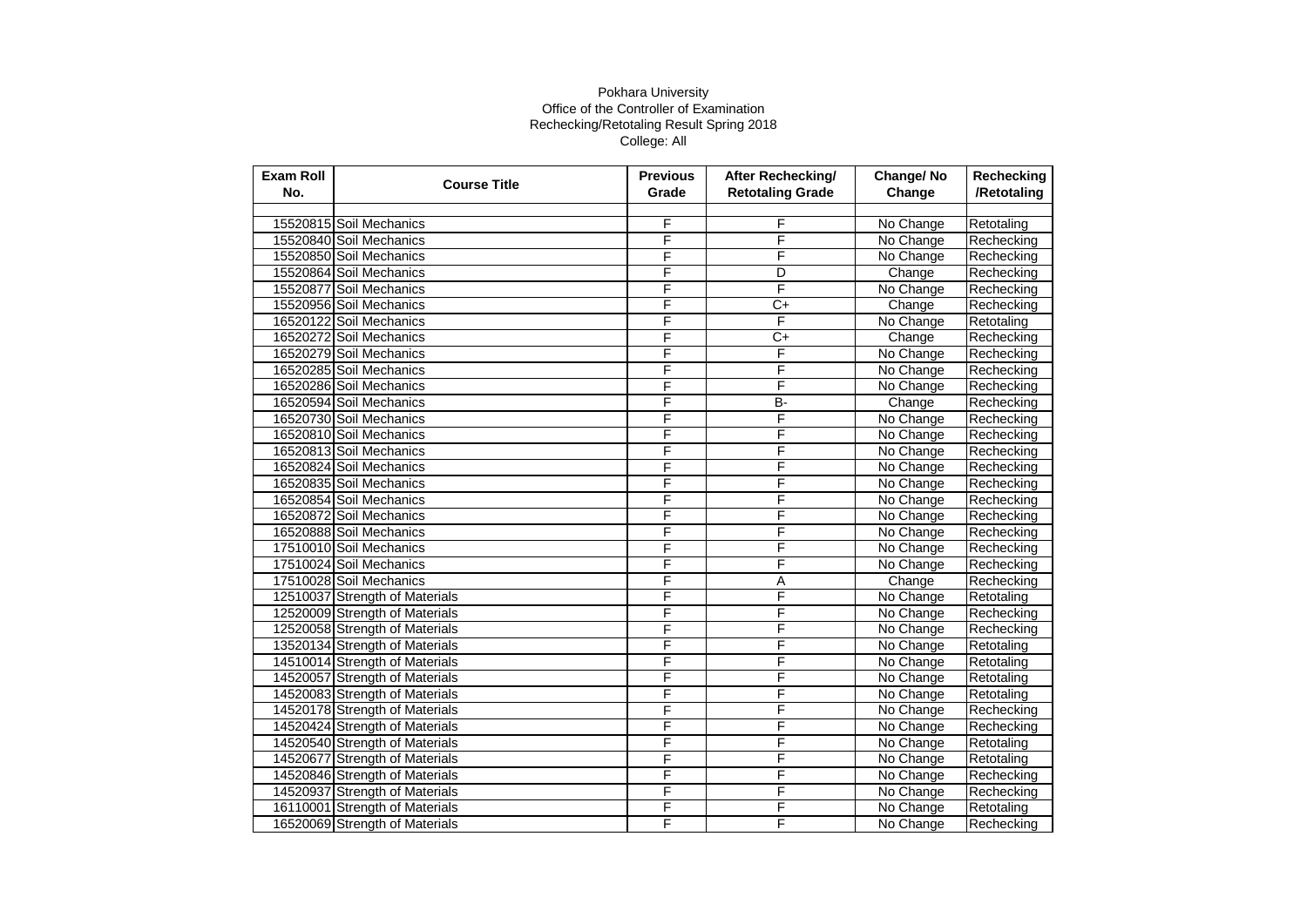| Exam Roll<br>No. | <b>Course Title</b>            | <b>Previous</b><br>Grade | After Rechecking/<br><b>Retotaling Grade</b> | Change/No<br>Change | Rechecking<br>/Retotaling |
|------------------|--------------------------------|--------------------------|----------------------------------------------|---------------------|---------------------------|
|                  |                                |                          |                                              |                     |                           |
|                  | 16520139 Strength of Materials | F                        | F                                            | No Change           | Rechecking                |
|                  | 16520197 Strength of Materials | F                        | F                                            | No Change           | Retotaling                |
|                  | 16520218 Strength of Materials | F                        | F                                            | No Change           | Retotaling                |
|                  | 16520390 Strength of Materials | F                        | F                                            | No Change           | Rechecking                |
|                  | 17520102 Strength of Materials | F                        | F                                            | No Change           | Rechecking                |
|                  | 17520133 Strength of Materials | F                        | F                                            | No Change           | Retotaling                |
|                  | 17520484 Strength of Materials | F                        | F                                            | No Change           | Retotaling                |
|                  | 17520491 Strength of Materials | F                        | F                                            | No Change           | Rechecking                |
|                  | 17520576 Strength of Materials | F                        | F                                            | No Change           | Rechecking                |
|                  | 17520578 Strength of Materials | F                        | F                                            | No Change           | Rechecking                |
|                  | 17520849 Strength of Materials | F                        | F                                            | No Change           | Rechecking                |
|                  | 11520002 Structural Analysis I | F                        | F                                            | No Change           | Rechecking                |
|                  | 11520125 Structural Analysis I | F                        | F                                            | No Change           | Rechecking                |
|                  | 11520158 Structural Analysis I | F                        | F                                            | No Change           | Rechecking                |
|                  | 12110054 Structural Analysis I | F                        | F                                            | No Change           | Retotaling                |
|                  | 12510020 Structural Analysis I | F                        | F                                            | No Change           | Retotaling                |
|                  | 12520288 Structural Analysis I | F                        | F                                            | No Change           | Retotaling                |
|                  | 12520480 Structural Analysis I | F                        | F                                            | No Change           | Rechecking                |
|                  | 12520644 Structural Analysis I | F                        | F                                            | No Change           | Rechecking                |
|                  | 13510028 Structural Analysis I | F                        | F                                            | No Change           | Retotaling                |
|                  | 13520059 Structural Analysis I | F                        | F                                            | No Change           | Retotaling                |
|                  | 13520070 Structural Analysis I | F                        | F                                            | No Change           | Rechecking                |
|                  | 13520134 Structural Analysis I | F                        | F                                            | No Change           | Retotaling                |
|                  | 13520139 Structural Analysis I | F                        | F                                            | No Change           | Retotaling                |
|                  | 13520277 Structural Analysis I | F                        | F                                            | No Change           | Rechecking                |
|                  | 13520352 Structural Analysis I | F                        | F                                            | No Change           | Rechecking                |
|                  | 13520801 Structural Analysis I | F                        | F                                            | No Change           | Retotaling                |
|                  | 13520808 Structural Analysis I | F                        | F                                            | No Change           | Retotaling                |
|                  | 13520821 Structural Analysis I | F                        | F                                            | No Change           | Retotaling                |
|                  | 13520829 Structural Analysis I | F                        | F                                            | No Change           | Rechecking                |
|                  | 13520871 Structural Analysis I | F                        | F                                            | No Change           | Rechecking                |
|                  | 13520875 Structural Analysis I | F                        | F                                            | No Change           | Rechecking                |
|                  | 14520048 Structural Analysis I | F                        | F                                            | No Change           | Rechecking                |
|                  | 14520400 Structural Analysis I | F                        | F                                            | No Change           | Retotaling                |
|                  | 14520424 Structural Analysis I | F                        | F                                            | No Change           | Rechecking                |
|                  | 14520524 Structural Analysis I | F                        | F                                            | No Change           | Retotaling                |
|                  | 14520834 Structural Analysis I | F                        | F                                            | No Change           | Rechecking                |
|                  | 14520906 Structural Analysis I | F                        | F                                            | No Change           | Rechecking                |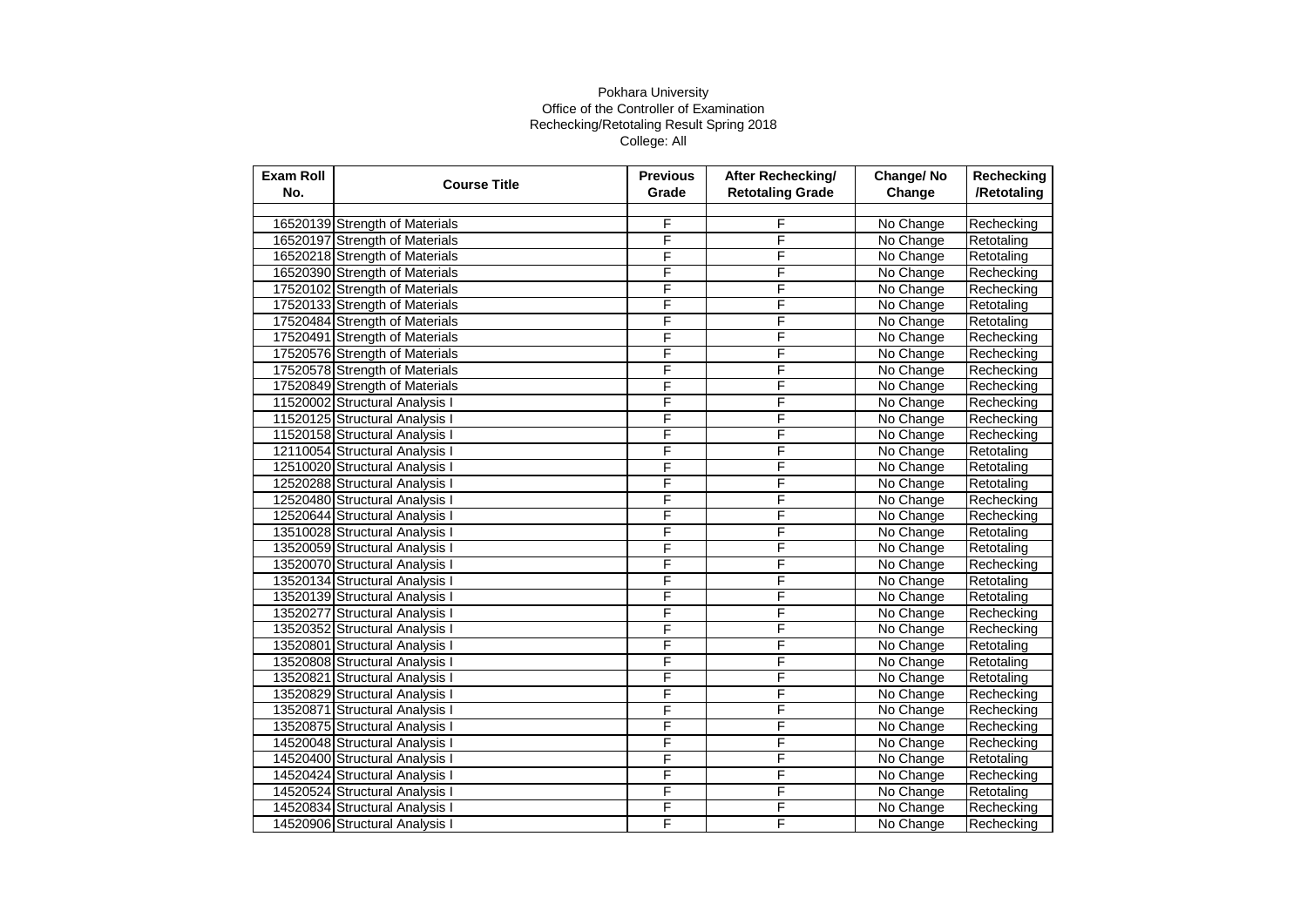| Exam Roll<br>No. | <b>Course Title</b>            | <b>Previous</b><br>Grade | After Rechecking/<br><b>Retotaling Grade</b> | Change/No<br>Change | Rechecking<br>/Retotaling |
|------------------|--------------------------------|--------------------------|----------------------------------------------|---------------------|---------------------------|
|                  |                                |                          |                                              |                     |                           |
|                  | 15520094 Structural Analysis I | F                        | F                                            | No Change           | Rechecking                |
|                  | 15520108 Structural Analysis I | F                        | F                                            | No Change           | Rechecking                |
|                  | 15520162 Structural Analysis I | F                        | F                                            | No Change           | Rechecking                |
|                  | 15520241 Structural Analysis I | F                        | F                                            | No Change           | Retotaling                |
|                  | 15520417 Structural Analysis I | F                        | F                                            | No Change           | Rechecking                |
|                  | 15520609 Structural Analysis I | F                        | F                                            | No Change           | Rechecking                |
|                  | 15520611 Structural Analysis I | F                        | F                                            | No Change           | Rechecking                |
|                  | 15520612 Structural Analysis I | F                        | F                                            | No Change           | Rechecking                |
|                  | 15520653 Structural Analysis I | F                        | F                                            | No Change           | Rechecking                |
|                  | 15520663 Structural Analysis I | F                        | F                                            | No Change           | Rechecking                |
|                  | 15520665 Structural Analysis I | F                        | F                                            | No Change           | Rechecking                |
|                  | 15520734 Structural Analysis I | F                        | F                                            | No Change           | Rechecking                |
|                  | 15520902 Structural Analysis I | F                        | F                                            | No Change           | Rechecking                |
|                  | 16520019 Structural Analysis I | F                        | F                                            | No Change           | Rechecking                |
|                  | 16520588 Structural Analysis I | F                        | F                                            | No Change           | Rechecking                |
|                  | 16520865 Structural Analysis I | F                        | F                                            | No Change           | Rechecking                |
|                  | 16520885 Structural Analysis I | F                        | F                                            | No Change           | Rechecking                |
|                  | 17520013 Structural Analysis I | D+                       | D+                                           | No Change           | Retotaling                |
|                  | 17520144 Structural Analysis I | F                        | F                                            | No Change           | Rechecking                |
|                  | 17520228 Structural Analysis I | F                        | F                                            | No Change           | Rechecking                |
|                  | 17520275 Structural Analysis I | F                        | F                                            | No Change           | Rechecking                |
|                  | 17520278 Structural Analysis I | F                        | F                                            | No Change           | Retotaling                |
|                  | 17520280 Structural Analysis I | F                        | F                                            | No Change           | Rechecking                |
|                  | 17520294 Structural Analysis I | F                        | F                                            | No Change           | Retotaling                |
|                  | 17520313 Structural Analysis I | F                        | F                                            | No Change           | Retotaling                |
|                  | 17520316 Structural Analysis I | F                        | F                                            | No Change           | Retotaling                |
|                  | 17520322 Structural Analysis I | F                        | F                                            | No Change           | Retotaling                |
|                  | 17520363 Structural Analysis I | F                        | F                                            | No Change           | Retotaling                |
|                  | 17520382 Structural Analysis I | F                        | F                                            | No Change           | Rechecking                |
|                  | 17520387 Structural Analysis I | F                        | F                                            | No Change           | Rechecking                |
|                  | 17520389 Structural Analysis I | F                        | F                                            | No Change           | Rechecking                |
|                  | 17520404 Structural Analysis I | F                        | F                                            | No Change           | Rechecking                |
|                  | 17520417 Structural Analysis I | F                        | F                                            | No Change           | Rechecking                |
|                  | 17520436 Structural Analysis I | F                        | F                                            | No Change           | Rechecking                |
|                  | 17520491 Structural Analysis I | F                        | F                                            | No Change           | Rechecking                |
|                  | 17520503 Structural Analysis I | F                        | F                                            | No Change           | Rechecking                |
|                  | 17520578 Structural Analysis I | F                        | F                                            | No Change           | Rechecking                |
|                  | 17520594 Structural Analysis I | F                        | F                                            | No Change           | Rechecking                |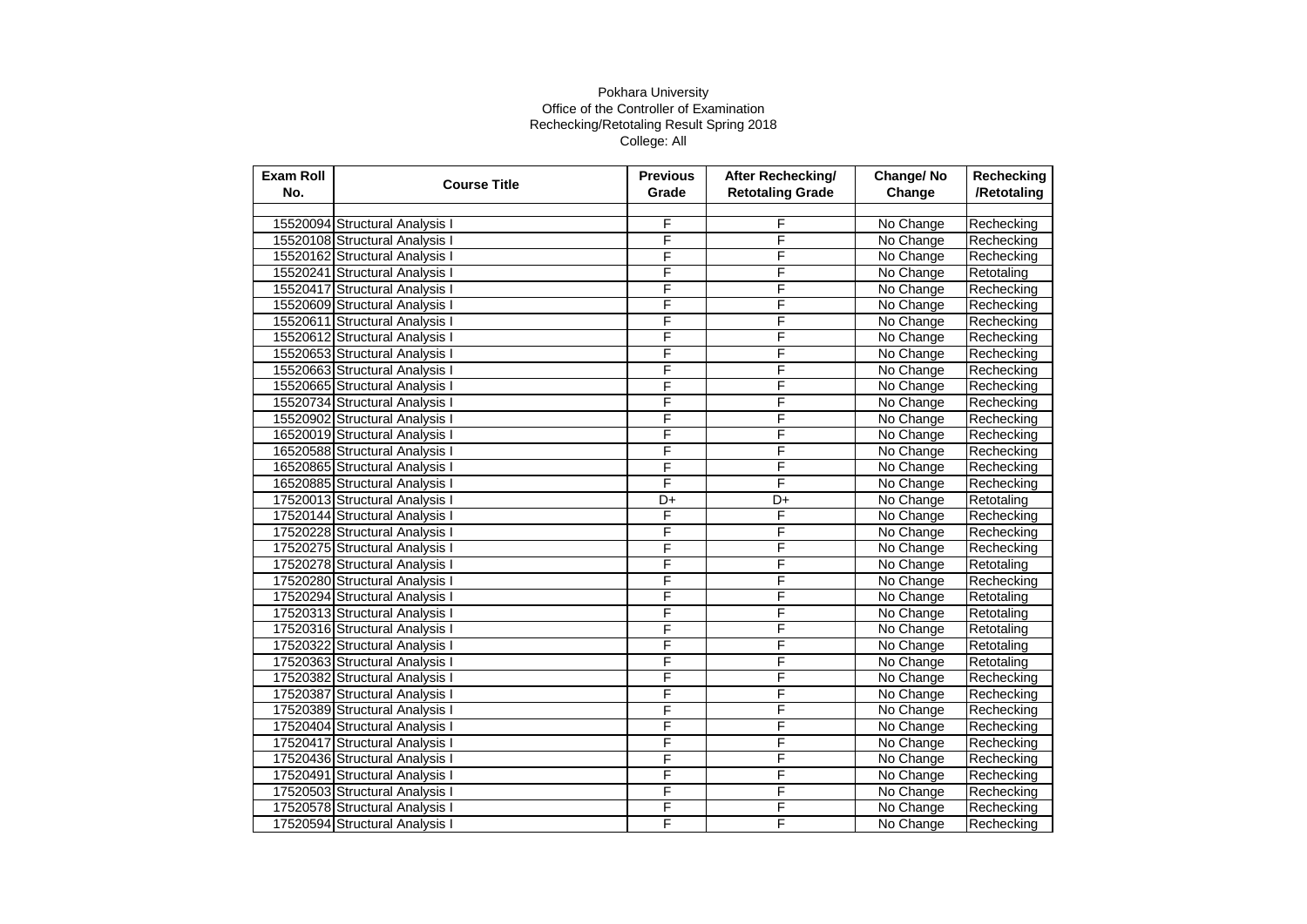| <b>Exam Roll</b><br>No. | <b>Course Title</b>             | <b>Previous</b><br>Grade | After Rechecking/<br><b>Retotaling Grade</b> | Change/No<br>Change | Rechecking<br>/Retotaling |
|-------------------------|---------------------------------|--------------------------|----------------------------------------------|---------------------|---------------------------|
|                         |                                 |                          |                                              |                     |                           |
|                         | 17520603 Structural Analysis I  | F                        | F                                            | No Change           | Rechecking                |
|                         | 17520613 Structural Analysis I  | F                        | F                                            | No Change           | Rechecking                |
|                         | 17520645 Structural Analysis I  | F                        | F                                            | No Change           | Rechecking                |
|                         | 17520683 Structural Analysis I  | F                        | F                                            | No Change           | Rechecking                |
|                         | 17520719 Structural Analysis I  | F                        | F                                            | No Change           | Rechecking                |
|                         | 17520733 Structural Analysis I  | F                        | F                                            | No Change           | Rechecking                |
|                         | 17520803 Structural Analysis I  | F                        | F                                            | No Change           | Rechecking                |
|                         | 17520850 Structural Analysis I  | F                        | F                                            | No Change           | Rechecking                |
|                         | 17520854 Structural Analysis I  | F                        | F                                            | No Change           | Rechecking                |
|                         | 17520858 Structural Analysis I  | F                        | F                                            | No Change           | Rechecking                |
|                         | 17520905 Structural Analysis I  | F                        | F                                            | No Change           | Rechecking                |
|                         | 17520944 Structural Analysis I  | F                        | F                                            | No Change           | Rechecking                |
|                         | 17520983 Structural Analysis I  | F                        | F                                            | No Change           | Rechecking                |
|                         | 17520984 Structural Analysis I  | F                        | F                                            | No Change           | Rechecking                |
|                         | 10520560 Structural Analysis II | F                        | F                                            | No Change           | Rechecking                |
|                         | 11510012 Structural Analysis II | F                        | F                                            | No Change           | Rechecking                |
|                         | 11520002 Structural Analysis II | F                        | F                                            | No Change           | Rechecking                |
|                         | 11520157 Structural Analysis II | F                        | F                                            | No Change           | Rechecking                |
|                         | 11520199 Structural Analysis II | F                        | F                                            | No Change           | Rechecking                |
|                         | 11520247 Structural Analysis II | F                        | F                                            | No Change           | Rechecking                |
|                         | 11520475 Structural Analysis II | F                        | F                                            | No Change           | Rechecking                |
|                         | 11520505 Structural Analysis II | F                        | F                                            | No Change           | Rechecking                |
|                         | 12110217 Structural Analysis II | F                        | F                                            | No Change           | Rechecking                |
|                         | 12510037 Structural Analysis II | F                        | F                                            | No Change           | Retotaling                |
|                         | 12520125 Structural Analysis II | F                        | F                                            | No Change           | Rechecking                |
|                         | 12520142 Structural Analysis II | F                        | F                                            | No Change           | Rechecking                |
|                         | 12520146 Structural Analysis II | F                        | F                                            | No Change           | Rechecking                |
|                         | 12520200 Structural Analysis II | F                        | F                                            | No Change           | Rechecking                |
|                         | 12520207 Structural Analysis II | F                        | F                                            | No Change           | Rechecking                |
|                         | 12520292 Structural Analysis II | F                        | F                                            | No Change           | Rechecking                |
|                         | 12520453 Structural Analysis II | F                        | F                                            | No Change           | Rechecking                |
|                         | 13510028 Structural Analysis II | F                        | F                                            | No Change           | Retotaling                |
|                         | 13510029 Structural Analysis II | F                        | F                                            | No Change           | Rechecking                |
|                         | 13520059 Structural Analysis II | F                        | F                                            | No Change           | Retotaling                |
|                         | 13520077 Structural Analysis II | F                        | F                                            | No Change           | Retotaling                |
|                         | 13520128 Structural Analysis II | F                        | F                                            | No Change           | Retotaling                |
|                         | 13520139 Structural Analysis II | F                        | F                                            | No Change           | Retotaling                |
|                         | 14070163 Structural Analysis II | F                        | F                                            | No Change           | Retotaling                |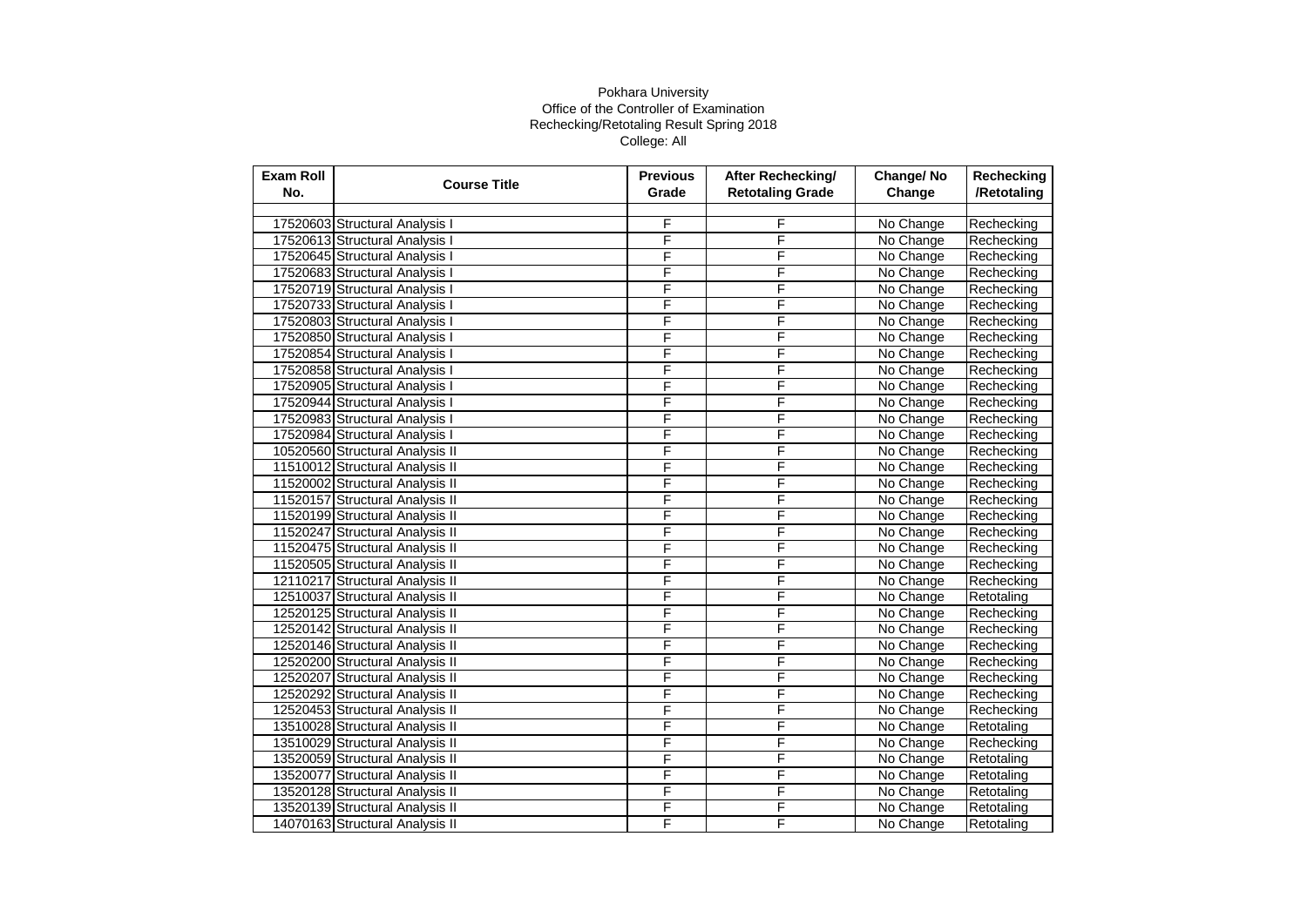| <b>Exam Roll</b><br>No. | <b>Course Title</b>             | <b>Previous</b><br>Grade | <b>After Rechecking/</b><br><b>Retotaling Grade</b> | Change/No<br>Change | Rechecking<br>/Retotaling |
|-------------------------|---------------------------------|--------------------------|-----------------------------------------------------|---------------------|---------------------------|
|                         |                                 |                          |                                                     |                     |                           |
|                         | 14510001 Structural Analysis II | F                        | F                                                   | No Change           | Retotaling                |
|                         | 14520071 Structural Analysis II | F                        | F                                                   | No Change           | Retotaling                |
|                         | 14520098 Structural Analysis II | F                        | F                                                   | No Change           | Rechecking                |
|                         | 14520131 Structural Analysis II | F                        | F                                                   | No Change           | Rechecking                |
|                         | 14520144 Structural Analysis II | F                        | F                                                   | No Change           | Retotaling                |
|                         | 14520300 Structural Analysis II | F                        | F                                                   | No Change           | Retotaling                |
|                         | 14520375 Structural Analysis II | F                        | F                                                   | No Change           | Rechecking                |
|                         | 14520384 Structural Analysis II | F                        | F                                                   | No Change           | Rechecking                |
|                         | 14520400 Structural Analysis II | F                        | F                                                   | No Change           | Retotaling                |
|                         | 14520424 Structural Analysis II | F                        | F                                                   | No Change           | Rechecking                |
|                         | 14520555 Structural Analysis II | F                        | F                                                   | No Change           | Retotaling                |
|                         | 14520576 Structural Analysis II | F                        | F                                                   | No Change           | Rechecking                |
|                         | 14520619 Structural Analysis II | F                        | F                                                   | No Change           | Retotaling                |
|                         | 14520627 Structural Analysis II | F                        | F                                                   | No Change           | Rechecking                |
|                         | 14520639 Structural Analysis II | F                        | F                                                   | No Change           | Retotaling                |
|                         | 14520648 Structural Analysis II | F                        | F                                                   | No Change           | Retotaling                |
|                         | 14520682 Structural Analysis II | F                        | F                                                   | No Change           | Rechecking                |
|                         | 14520719 Structural Analysis II | F                        | F                                                   | No Change           | Rechecking                |
|                         | 15480129 Structural Analysis II | F                        | F                                                   | No Change           | Rechecking                |
|                         | 15520101 Structural Analysis II | F                        | F                                                   | No Change           | Rechecking                |
|                         | 15520162 Structural Analysis II | F                        | F                                                   | No Change           | Rechecking                |
|                         | 15520250 Structural Analysis II | F                        | F                                                   | No Change           | Retotaling                |
|                         | 15520512 Structural Analysis II | F                        | F                                                   | No Change           | Rechecking                |
|                         | 15520551 Structural Analysis II | F                        | <b>B-</b>                                           | Change              | Rechecking                |
|                         | 15520569 Structural Analysis II | F                        | F                                                   | No Change           | Rechecking                |
|                         | 15520666 Structural Analysis II | F                        | F                                                   | No Change           | Rechecking                |
|                         | 15520883 Structural Analysis II | F                        | F                                                   | No Change           | Rechecking                |
|                         | 16510025 Structural Analysis II | F                        | F                                                   | No Change           | Rechecking                |
|                         | 16510041 Structural Analysis II | F                        | F                                                   | No Change           | Rechecking                |
|                         | 16520001 Structural Analysis II | F                        | F                                                   | No Change           | Rechecking                |
|                         | 16520011 Structural Analysis II | F                        | Ā                                                   | Change              | Rechecking                |
|                         | 16520019 Structural Analysis II | F                        | F                                                   | No Change           | Rechecking                |
|                         | 16520020 Structural Analysis II | F                        | F                                                   | No Change           | Rechecking                |
|                         | 16520036 Structural Analysis II | F                        | F                                                   | No Change           | Rechecking                |
|                         | 16520039 Structural Analysis II | F                        | F                                                   | No Change           | Rechecking                |
|                         | 16520265 Structural Analysis II | F                        | F                                                   | No Change           | Retotaling                |
|                         | 16520511 Structural Analysis II | F                        | F                                                   | No Change           | Retotaling                |
|                         | 16520679 Structural Analysis II | F                        | F                                                   | No Change           | Rechecking                |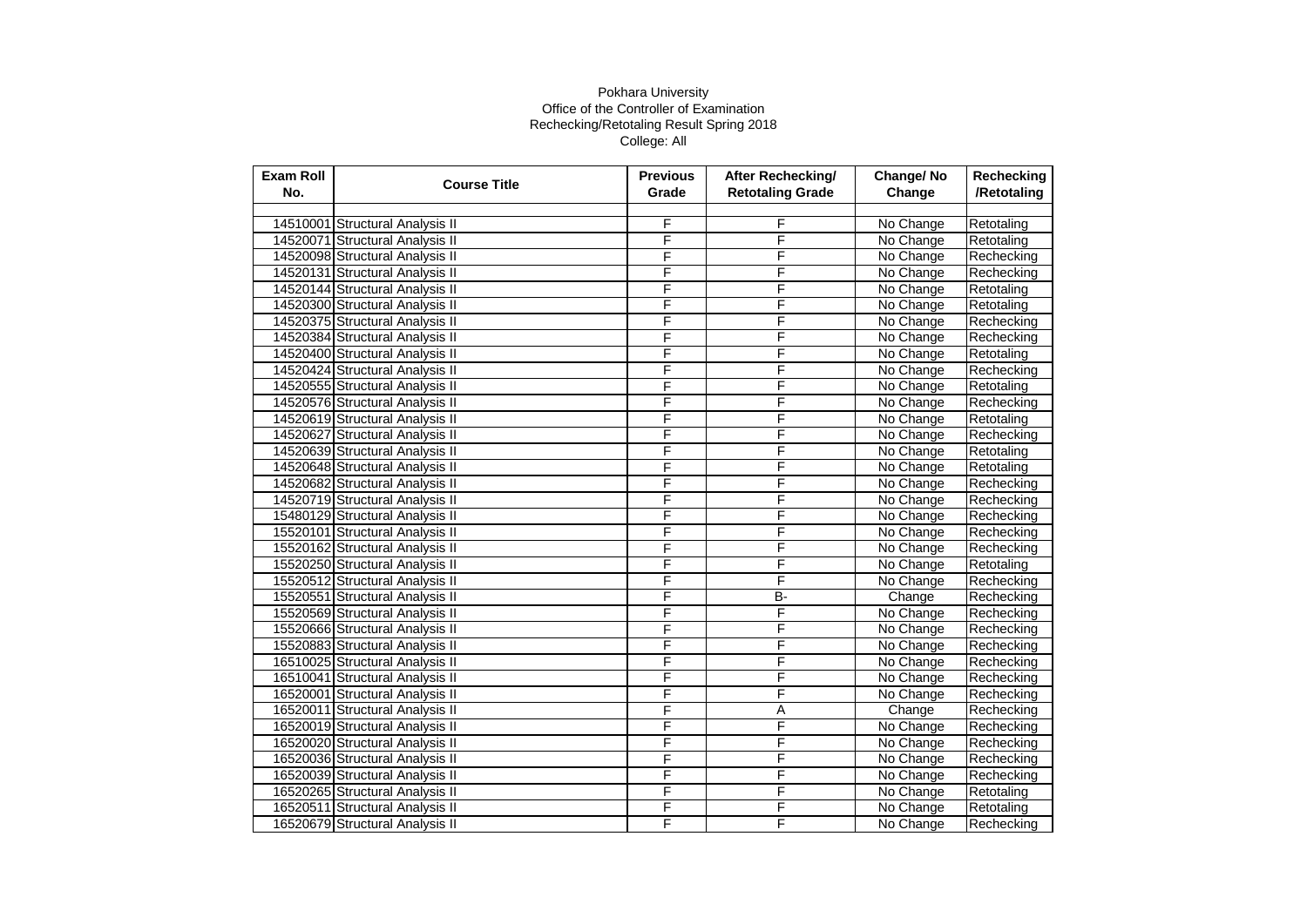| <b>Exam Roll</b><br>No. | <b>Course Title</b>             | <b>Previous</b><br>Grade | After Rechecking/<br><b>Retotaling Grade</b> | Change/No<br>Change | Rechecking<br>/Retotaling |
|-------------------------|---------------------------------|--------------------------|----------------------------------------------|---------------------|---------------------------|
|                         |                                 |                          |                                              |                     |                           |
|                         | 16520819 Structural Analysis II | F                        | F                                            | No Change           | Rechecking                |
|                         | 16520865 Structural Analysis II | F                        | F                                            | No Change           | Rechecking                |
|                         | 16520975 Structural Analysis II | F                        | F                                            | No Change           | Retotaling                |
|                         | 16520987 Structural Analysis II | F                        | F                                            | No Change           | Rechecking                |
|                         | 903041 Structure II             | F                        | F                                            | No Change           | Rechecking                |
|                         | 15010004 Structure II           | F                        | F                                            | No Change           | Retotaling                |
|                         | 15010005 Structure II           | F                        | F                                            | No Change           | Rechecking                |
|                         | 15010009 Structure II           | F                        | F                                            | No Change           | Rechecking                |
|                         | 15010013 Structure II           | F                        | F                                            | No Change           | Rechecking                |
|                         | 15010020 Structure II           | F                        | F                                            | No Change           | Rechecking                |
|                         | 15010023 Structure II           | F                        | F                                            | No Change           | Rechecking                |
|                         | 13010016 Structure III          | F                        | F                                            | No Change           | Rechecking                |
|                         | 13010036 Structure III          | F                        | F                                            | No Change           | Rechecking                |
|                         | 13010029 Strucutre III          | F                        | C-                                           | Change              | Rechecking                |
|                         | 12520243 Surveying I            | F                        | F                                            | No Change           | Retotaling                |
|                         | 12520326 Surveying I            | F                        | F                                            | No Change           | Retotaling                |
|                         | 13520821 Surveying I            | F                        | F                                            | No Change           | Retotaling                |
|                         | 13520824 Surveying I            | F                        | F                                            | No Change           | Rechecking                |
|                         | 14070228 Surveying I            | F                        | F                                            | No Change           | Retotaling                |
|                         | 14510017 Surveying I            | F                        | F                                            | No Change           | Retotaling                |
|                         | 14510035 Surveying I            | F                        | F                                            | No Change           | Retotaling                |
|                         | 14520014 Surveying I            | F                        | F                                            | No Change           | Rechecking                |
|                         | 17520016 Surveying I            | F                        | F                                            | No Change           | Rechecking                |
|                         | 17520119 Surveying I            | F                        | F                                            | No Change           | Retotaling                |
|                         | 17520278 Surveying I            | F                        | F                                            | No Change           | Rechecking                |
|                         | 17520318 Surveying I            | F                        | F                                            | No Change           | Retotaling                |
|                         | 17520424 Surveying I            | F                        | A-                                           | Change              | Rechecking                |
|                         | 17520439 Surveying I            | F                        | B-                                           | Change              | Rechecking                |
|                         | 17520507 Surveying I            | $B+$                     | B-                                           | Change              | Rechecking                |
|                         | 17520516 Surveying I            | F                        | F                                            | No Change           | Retotaling                |
|                         | 17520576 Surveying I            | F                        | F                                            | No Change           | Rechecking                |
|                         | 17520612 Surveying I            | F                        | F                                            | No Change           | Retotaling                |
|                         | 17520658 Surveying I            | F                        | F                                            | No Change           | Retotaling                |
|                         | 17520861 Surveying I            | F                        | F                                            | No Change           | Rechecking                |
|                         | 17520880 Surveying I            | F                        | F                                            | No Change           | Retotaling                |
|                         | 17521042 Surveying I            | F                        | F                                            | No Change           | Rechecking                |
|                         | 13510004 Surveying II           | F                        | F                                            | No Change           | Retotaling                |
|                         | 13520077 Surveying II           | F                        | F                                            | No Change           | Retotaling                |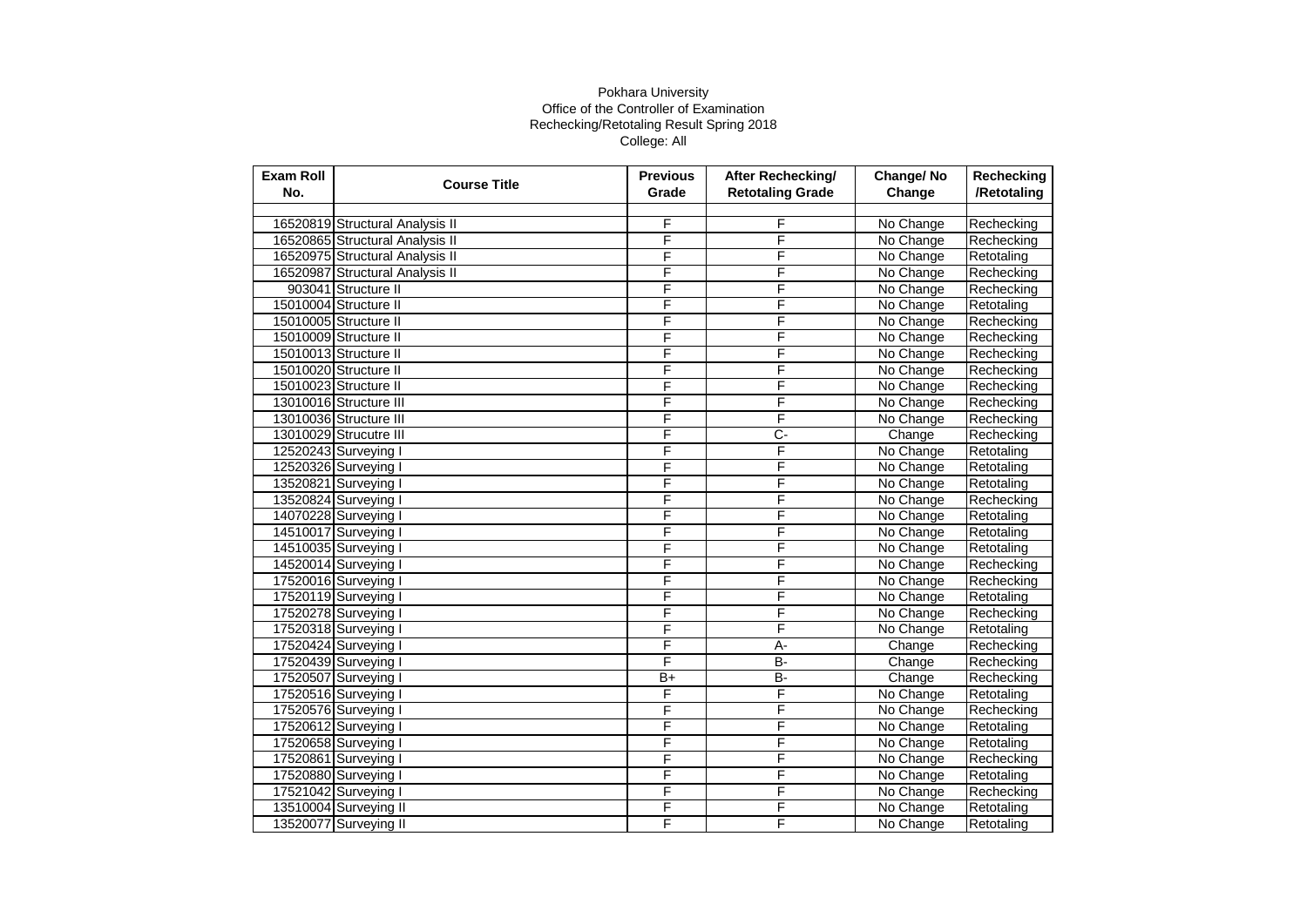| <b>Exam Roll</b><br>No. | <b>Course Title</b>                       | <b>Previous</b><br>Grade | After Rechecking/<br><b>Retotaling Grade</b> | Change/No<br>Change | Rechecking<br>/Retotaling |
|-------------------------|-------------------------------------------|--------------------------|----------------------------------------------|---------------------|---------------------------|
|                         |                                           |                          |                                              |                     |                           |
|                         | 13520779 Surveying II                     | F                        | F                                            | No Change           | Retotaling                |
|                         | 13520820 Surveying II                     | F                        | F                                            | No Change           | Rechecking                |
|                         | 14520014 Surveying II                     | F                        | F                                            | No Change           | Retotaling                |
|                         | 14520033 Surveying II                     | F                        | F                                            | No Change           | Retotaling                |
|                         | 14520054 Surveying II                     | F                        | F                                            | No Change           | Retotaling                |
|                         | 14520076 Surveying II                     | F                        | F                                            | No Change           | Retotaling                |
|                         | 14520309 Surveying II                     | F                        | F                                            | No Change           | Retotaling                |
|                         | 14520811 Surveying II                     | F                        | F                                            | No Change           | Retotaling                |
|                         | 14521014 Surveying II                     | F                        | F                                            | No Change           | Retotaling                |
|                         | 16520230 Surveying II                     | F                        | F                                            | No Change           | Retotaling                |
|                         | 16480042 Switch Gear and Protection       | F                        | С                                            | Change              | Rechecking                |
|                         | 13510006 Thermal Energy Conversion System | F                        | F                                            | No Change           | Retotaling                |
|                         | 17510002 Thermal Energy Conversion System | F                        | F                                            | No Change           | Retotaling                |
|                         | 11520505 Thermal Science                  | F                        | F                                            | No Change           | Rechecking                |
|                         | 12070034 Thermal Science                  | F                        | F                                            | No Change           | Retotaling                |
|                         | 12070077 Thermal Science                  | F                        | F                                            | No Change           | Rechecking                |
|                         | 12070230 Thermal Science                  | F                        | F                                            | No Change           | Rechecking                |
|                         | 12110149 Thermal Science                  | F                        | F                                            | No Change           | Rechecking                |
|                         | 12520225 Thermal Science                  | F                        | F                                            | No Change           | Rechecking                |
|                         | 13070093 Thermal Science                  | F                        | F                                            | No Change           | Rechecking                |
|                         | 13070131 Thermal Science                  | F                        | F                                            | No Change           | Rechecking                |
|                         | 13070150 Thermal Science                  | F                        | F                                            | No Change           | Rechecking                |
|                         | 13520349 Thermal Science                  | F                        | F                                            | No Change           | Rechecking                |
|                         | 14110092 Thermal Science                  | F                        | F                                            | No Change           | Rechecking                |
|                         | 14110109 Thermal Science                  | F                        | F                                            | No Change           | Retotaling                |
|                         | 14520944 Thermal Science                  | F                        | F                                            | No Change           | Rechecking                |
|                         | 15070073 Thermal Science                  | F                        | F                                            | No Change           | Retotaling                |
|                         | 16070286 Thermal Science                  | F                        | F                                            | No Change           | Retotaling                |
|                         | 17070298 Thermal Science                  | F                        | F                                            | No Change           | Rechecking                |
|                         | 17520466 Thermal Science                  | F                        | F                                            | No Change           | Rechecking                |
|                         | 17520484 Thermal Science                  | F                        | F                                            | No Change           | Rechecking                |
|                         | 17520673 Thermal Science                  | F                        | F                                            | No Change           | Rechecking                |
|                         | 18040174 Thermal Science                  | F                        | F                                            | No Change           | Rechecking                |
|                         | 18040295 Thermal Science                  | F                        | F                                            | No Change           | Rechecking                |
|                         | 18040726 Thermal Science                  | F                        | F                                            | No Change           | Rechecking                |
|                         | 18040789 Thermal Science                  | F                        | F                                            | No Change           | Retotaling                |
|                         | 18041007 Thermal Science                  | F                        | F                                            | No Change           | Rechecking                |
|                         | 18070027 Thermal Science                  | F                        | F                                            | No Change           | Rechecking                |